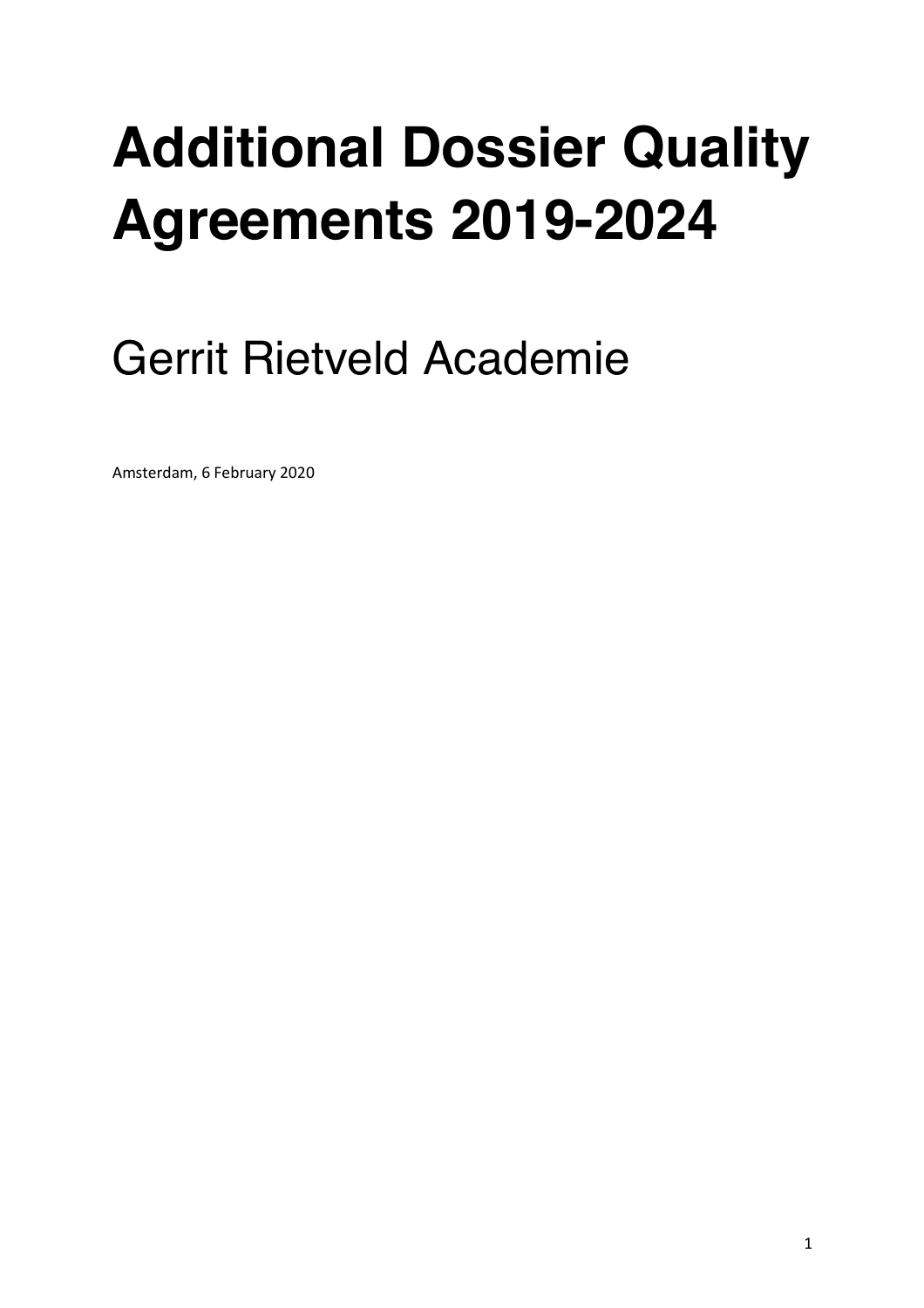Stichting Gerrit Rietveld Academie Frederik Roeskestraat 96 1076 ED Amsterdam

tel: 020-5711600 fax: 020-5711654

www.gerritrietveldacademie.nl

Supervisory Board, January 2020

mevrouw drs J.A. van Kranendonk, Chairperson de heer drs F.W.J Holterhues de heer prof. Dr V. Icke mevrouw M.H. Lukacs MFA de heer S. ten Thije MA

College van Bestuur, January 2020

mevrouw ir G.A. van Eenennaam, Chairperson de heer J. Bey, member de heer B. Zegers, member

Participatory Council, January 2020

de heer P. Gangloff, Chairperson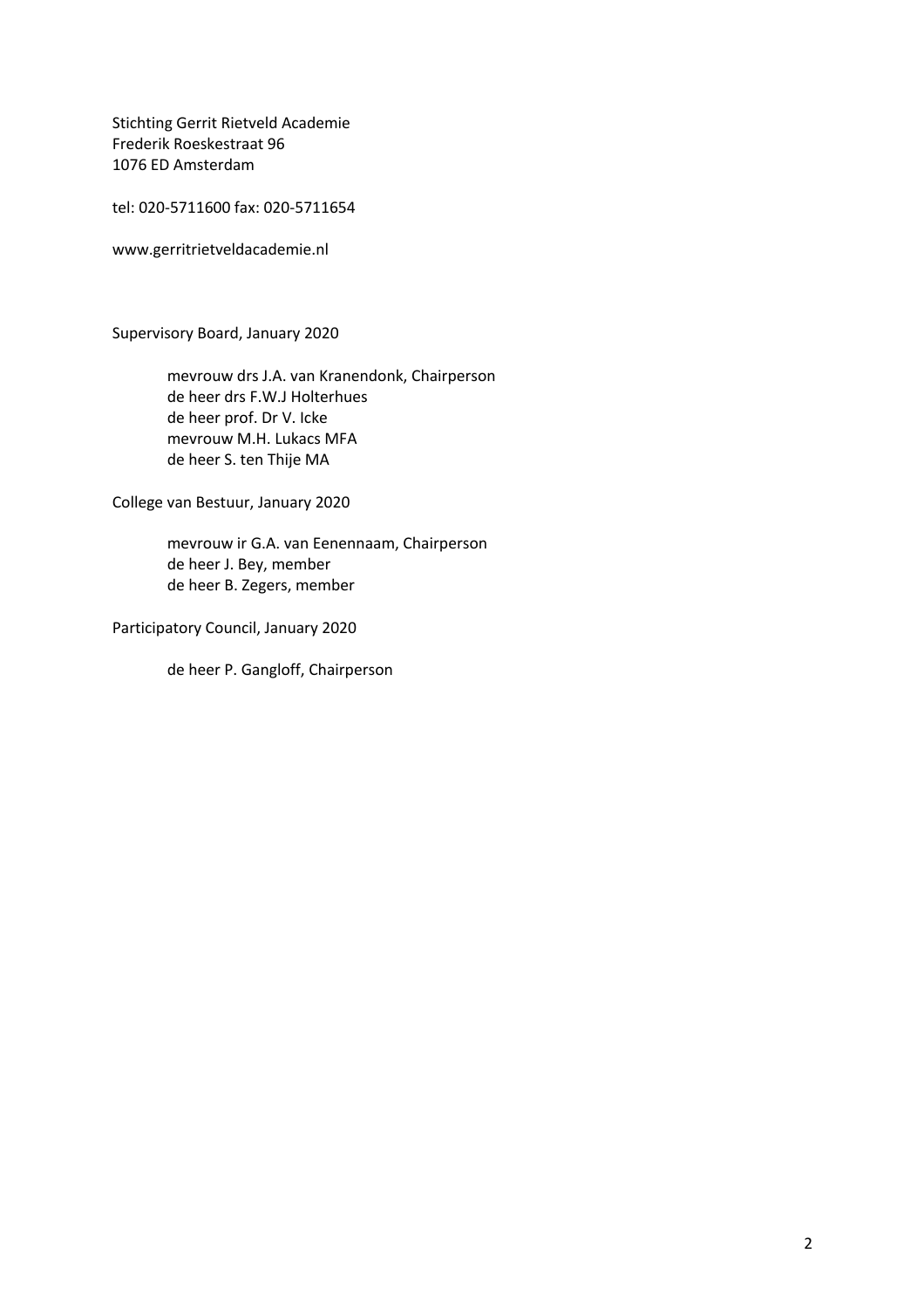# **Additional Dossier Quality Agreements 2019-2024**

# Table of contents

| Monitoring and progress                                                                                                                                                                                                                        |  |
|------------------------------------------------------------------------------------------------------------------------------------------------------------------------------------------------------------------------------------------------|--|
|                                                                                                                                                                                                                                                |  |
| Goal 1 Increasing the diversity and inclusivity, including an increased influx of (Dutch) youth with<br>diverse cultural backgrounds                                                                                                           |  |
|                                                                                                                                                                                                                                                |  |
| Goal 2 Strengthening the position of the students as a whole with the development of proposals for<br>own initiatives in relation to the improvement of the quality of the education and the formulation of<br>concerns to the Executive Board |  |
|                                                                                                                                                                                                                                                |  |
| Goal 3 Strengthen the position of the individual student in their personal well-being and resilience as<br>a precondition to productively engage with their education                                                                          |  |
|                                                                                                                                                                                                                                                |  |
| Goal 4 Realising an additional small-scale and intensive intercurricular educational programme<br>related to current themes and issues                                                                                                         |  |
|                                                                                                                                                                                                                                                |  |
| Goal 5 Deepening the content of education and further professionalisation of teachers by integrating<br>and embedding research activities by alumni and teachers linked to the education department                                            |  |
|                                                                                                                                                                                                                                                |  |
| Goal 6 Improvement of educational facilities                                                                                                                                                                                                   |  |
|                                                                                                                                                                                                                                                |  |
| Goal 7 Realising an active archive of works produced at the academy                                                                                                                                                                            |  |
|                                                                                                                                                                                                                                                |  |
| Goal 8 Developing of new models that support teachers in their professional develop-ment and<br>continuing of already existing professionalisation programmes                                                                                  |  |
|                                                                                                                                                                                                                                                |  |
| <b>Budget Specifications</b>                                                                                                                                                                                                                   |  |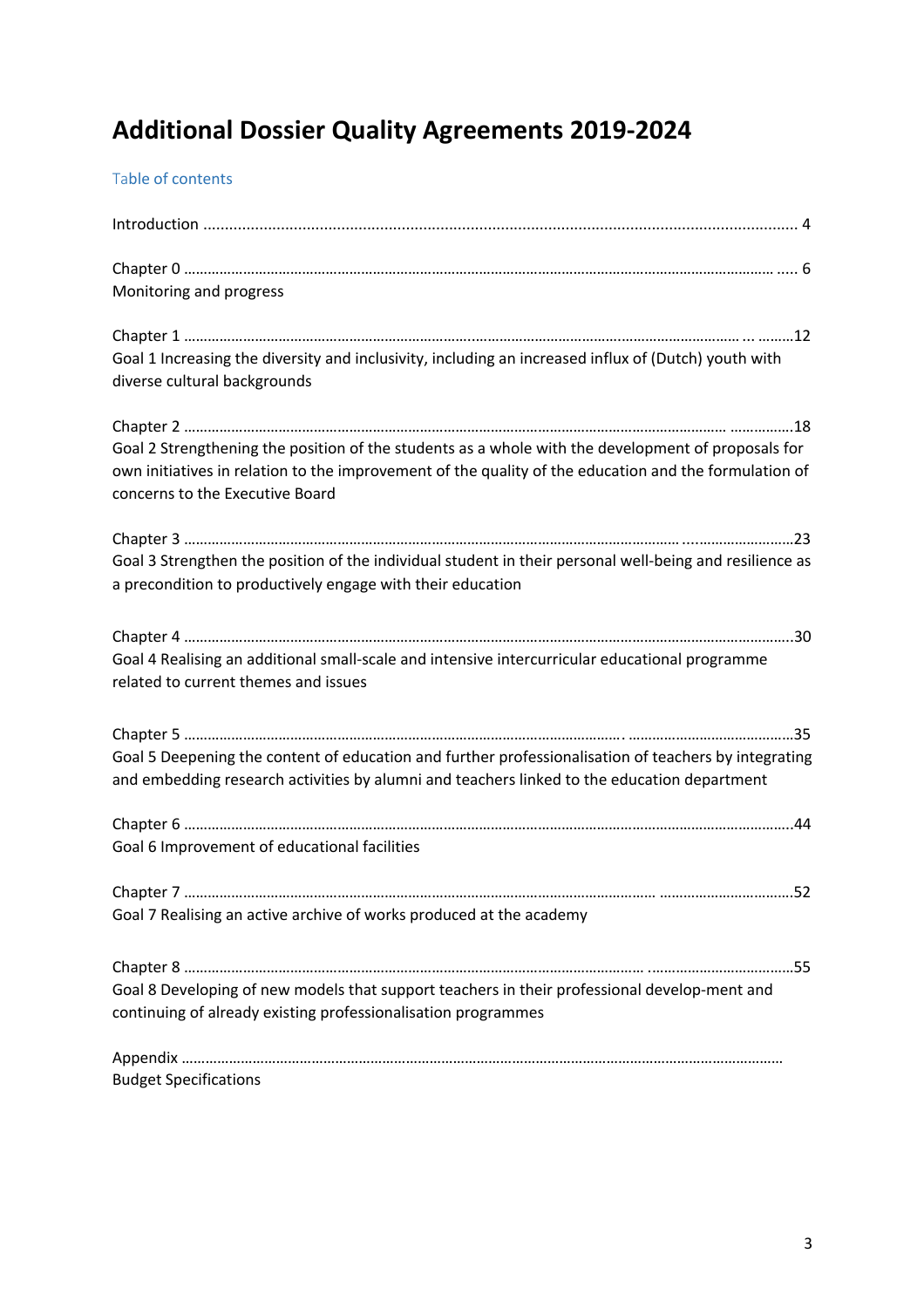# **INTRODUCTION**

This document supplements the Dossier Quality Agreements 2019-2024, which the Executive Board (CvB) of the Gerrit Rietveld Academie1<sup>1</sup> adopted in January 2019, and which was drawn up in the Quality Agreements Recovery Assessment.

After a review on 11 March 2019 and a positive opinion of the panel, the board of the NVAO decided not to adopt this advice, and on 27 May 2019 the board reported to the Minister of Education, Culture and Science that it had issued a negative advice on the decision with regard to the plan Dossier Quality Agreements. The board of NVAO felt that the multi-annual nature of the trajectories and plans of the Gerrit Rietveld Academie had not yet been sufficiently elaborated and that the policy objectives (criterion 3) in the Dossier were too concrete. This was followed on 20 August 2019 by the Minister's decision not (yet) to award the quality funding.

#### Relationship to Dossier Quality Agreements (2019) and Institutional Plan 2020-2025

The vision expressed in the Dossier presented last year is anchored in our organisation. The processes within the framework of the Quality Agreements are interwoven with the core values and priorities of our new Institutional Plan 2020-2025, which has been completed at the end of 2019 (see Appendix 1). Our plans (including the budget) for the Quality Agreements were drawn up in close cooperation with the Participation Council. There is broad involvement for the Dossier within the organisation and the processes have started. The Quality Agreements Dossier (2019) will therefore remain unchanged. This Supplementary Quality Agreements Dossier is therefore explicitly part of the Quality Agreements Dossier. The documents must be read and dealt with in addition to each other.

#### Monitoring Process

This Additional Dossier focuses on criterion 3 of the protocol Assessment Quality Agreements Higher Education 2019-2024 of the NVAO. We explain the multi-annual nature of the various trajectories in this Additional Dossier and indicate which intentions we have to achieve our formulated goals in relation to the available budgets. In chapter 0 we explain how we have structured the governance and progress of the various processes within the framework of the Quality Agreements into concrete policy actions and processes. Chapters 1 to 8 explain the various processes on the basis of a project plan. The starting point of each project plan is the connection with the Institutional Plan 2020-2025. We add the Institutional Plan as an appendix in connection with the completion of it in the past period. By also explaining the method of working and the interim results in relation to the budget for each project plan, we are now confident that we will be able to provide more insight into the planned multi-annual spending of the Quality Funds. A more detailed financial analysis of the planned allocation of the budgets for the various projects are included in this document.

 $1$  We make a distinction between the Gerrit Rietveld Academie as a university of applied sciences, the Rietveld Academie as an academy of bachelor's education and the Sandberg as an institute for master's education.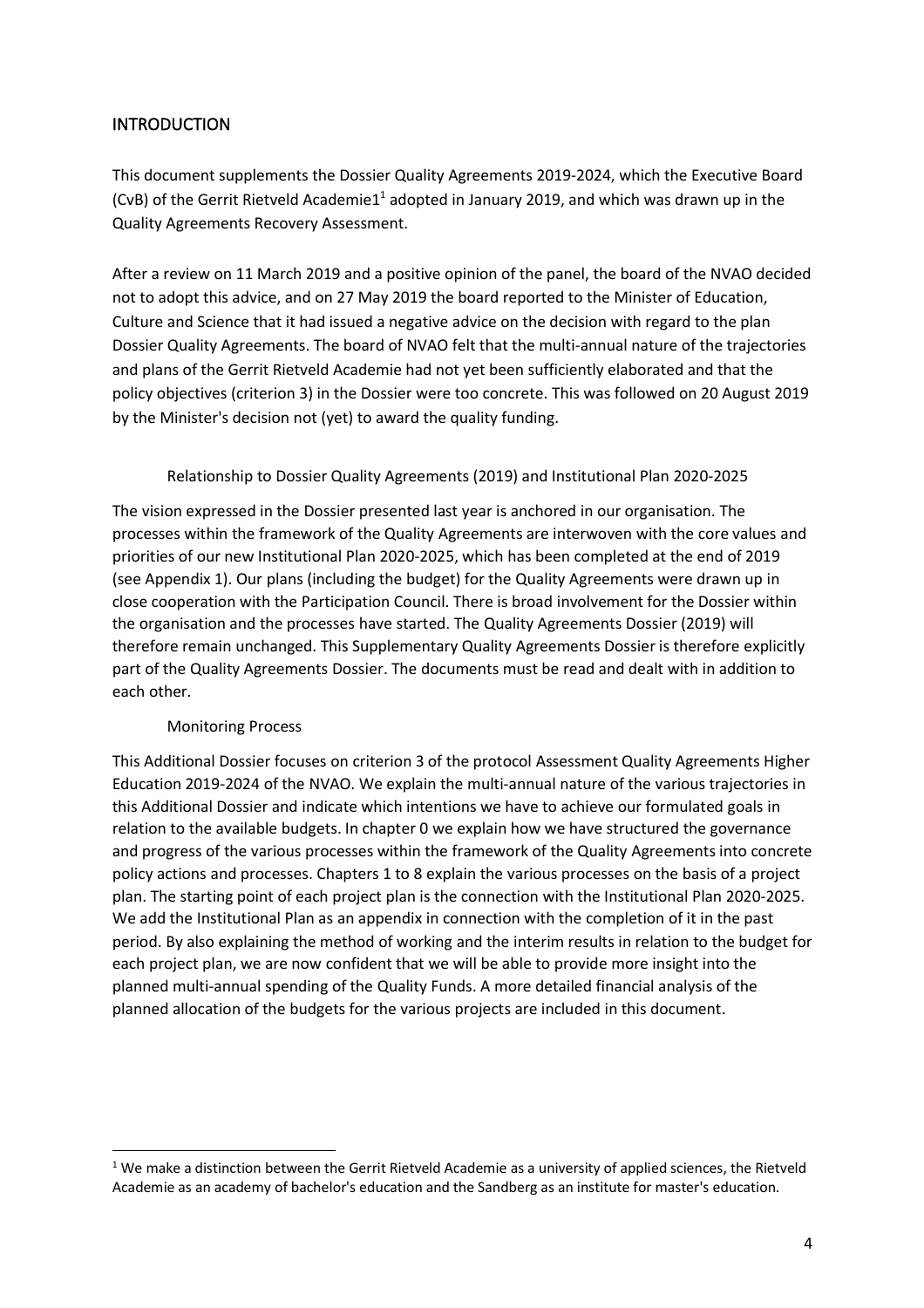#### Spending targets and quality improvement

The Gerrit Rietveld Academie has chosen to spend the Quality Funds on eight trajectories in order to invest in the quality of education. We do this by focusing on various aspects of education, which are of course interrelated. The Quality Agreements coordination group supervises the coherence and development of the various processes.

#### Plan and execution

The elaboration of this Additional Dossier coincided with the start of the implementation of the plans within the framework of the Quality Agreements. A number of projects were restarted in 2019. Other processes continued on the basis of the pre-investments and will be given a new impulse for the follow-up process in 2020. The project plans were drawn up in conjunction with the current activities and in consultation with the large number of students, lecturers and staff involved. There has been intensive contact with the Participation Council about this dossier. The Supervisory Board was included in the process and decided to approve the Additional Dossier.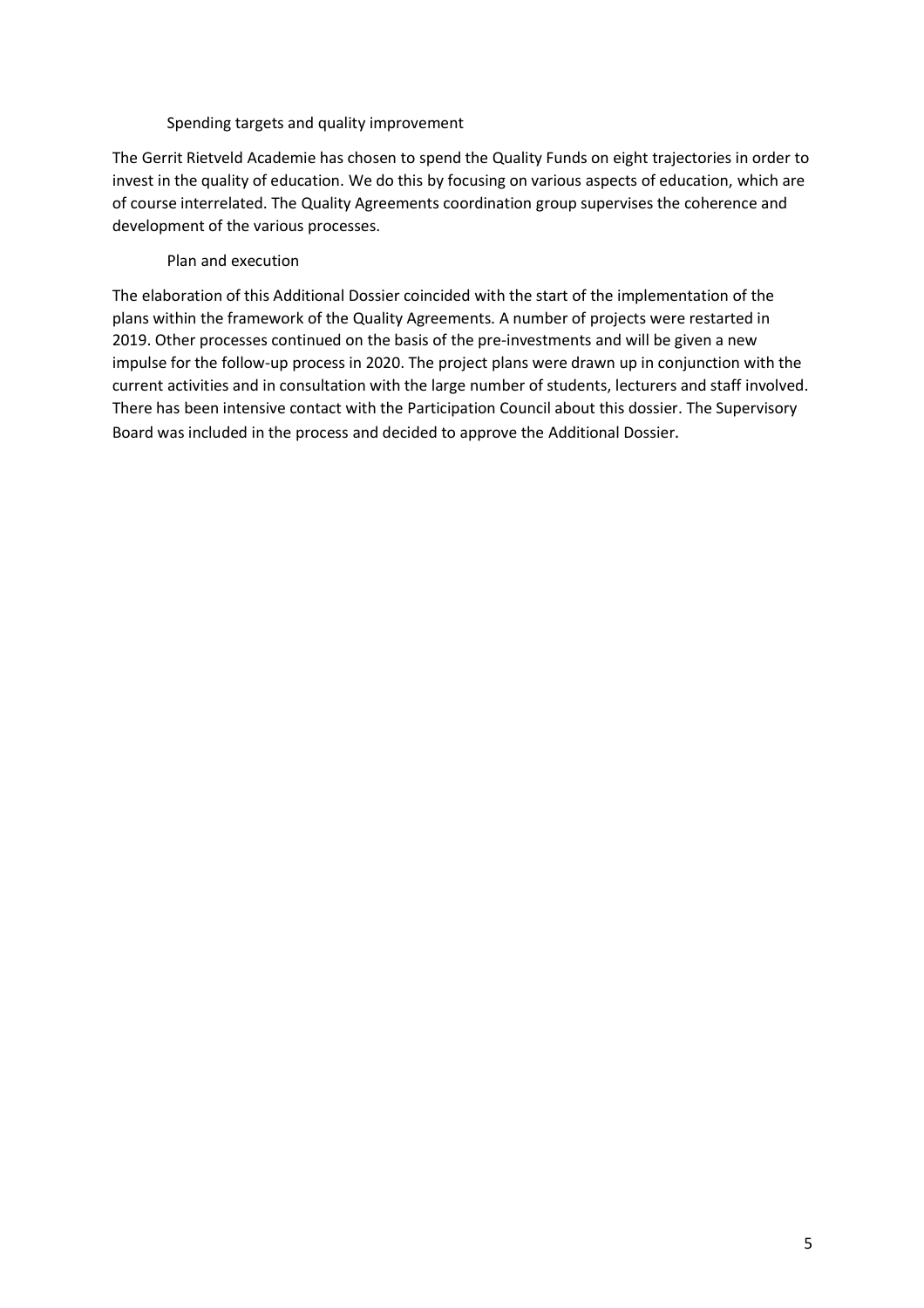# **CHAPTER 0 Monitoring and progress of Quality Agreements**

#### Vision on quality assurance

Quality at the Gerrit Rietveld Academie has various dimensions. First of all, quality is the achievement of the objectives the academy has set itself; the result of the education. Secondly, quality is a good internal organization and communication and an optimally running educational process. Last but not least, we define quality as meaningful interaction.

The concern for quality is holistic and organic; lecturers and students are in constant dialogue with each other and regularly exchange wishes and expectations about the range of education on offer and the forms of work. At departmental level, heads and instructors are constantly working on tightening up education in response to developments in practice. Guest lecturers also reflect on education. In addition, the results of the Student Satisfaction Survey serve as a reflection on education. On the basis of the researches and conversations, small and large adjustments are made.

The Gerrit Rietveld Academie has a PDCA cycle in which plans are developed and usually evaluated. The Institutional Plan gives direction and position to the activities and plans we undertake. The accreditations and the various surveys such as the exit survey and the Arts Monitor, the Student Satisfaction Survey and the Employee Satisfaction Survey generate knowledge about the quality of various aspects of the organisation. In addition, there is an accountability cycle which includes an extensive progress report in which the most important processes and projects are closely monitored.

Setting goals, executing, evaluating and improving is the core of training artists and designers. Within the education system, all those involved, staff and students together, strive for the highest quality. This is a reflection of professional practice, where only the highest quality, in the sense of alumni who are capable of realizing their ideas, can make it.

We want to embed the monitoring of the progress of the quality agreements in the PDCA cycle as much as possible. Where possible, we therefore link reporting on progress to existing processes, such as drawing up the budget and the annual accounts/ management report. Nevertheless, the Quality Agreements will require additional efforts from the organisation. At the same time, it also brings new opportunities. For example, the Quality Agreements offer the possibility for different groups of employees to work together in different compositions, thus creating cross-fertilisation and knowledge exchange. We are therefore working with enthusiasm. The experiment and the unknown are embraced as much as possible. After all, we know from experience that these are the conditions for innovation. The governance structure is therefore a balancing act between providing frameworks and providing free space.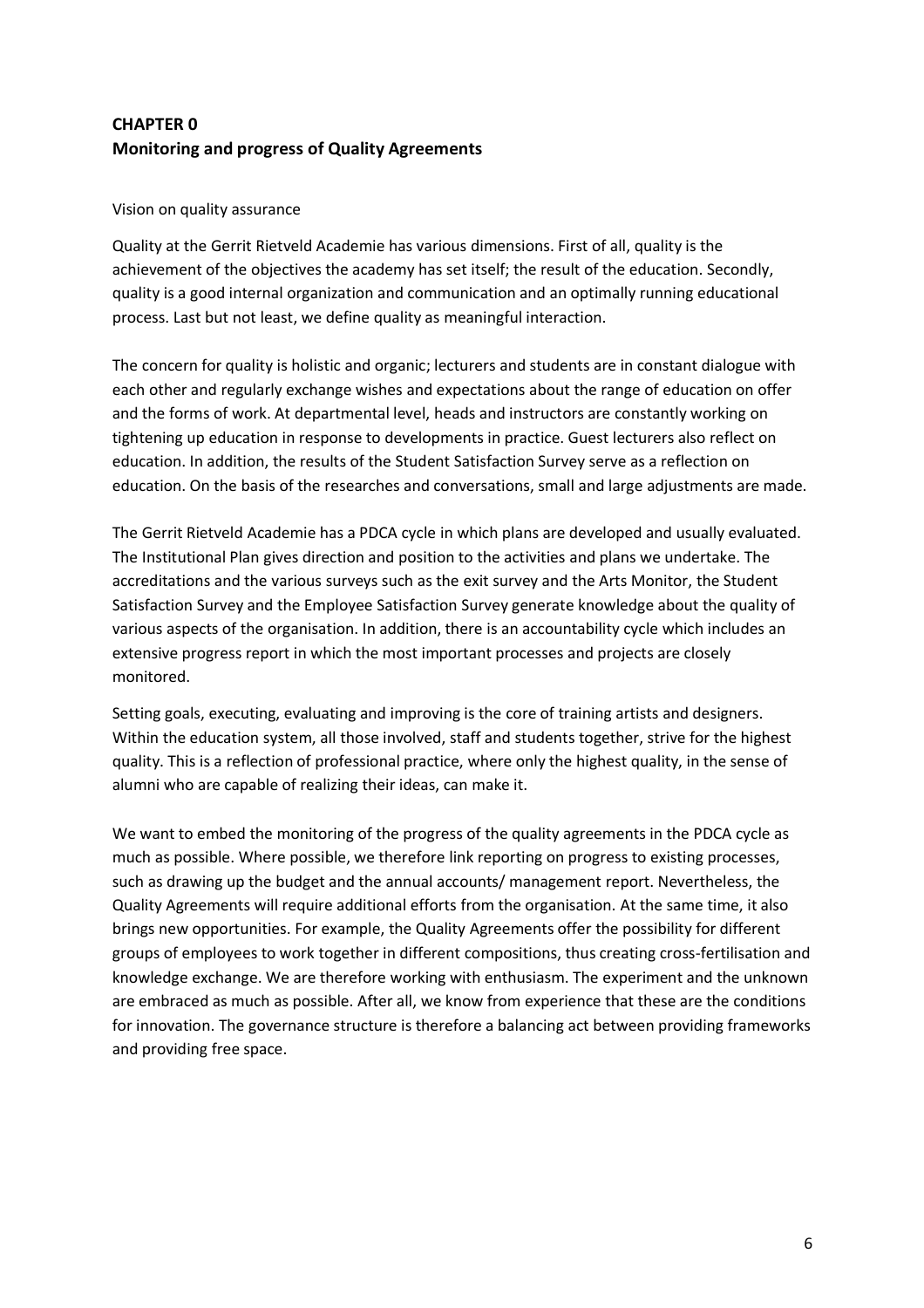#### *PDCA cycle*

Within the existing PDCA cycle, we have set up a governance structure for the Quality Agreements in order to ensure that the objectives and proposed policy actions are realistic and achievable. The structure defines who is involved in what, with which mandate and how the processes are structured. In this governance structure, too, the decentralised nature and the internal dialogue are the main pillars.



#### Governance structure

A coordination group is set up that monitors, evaluates, develops long lines and frameworks and has the mandate to advice the board to take a decision within the Quality Agreements. A working group will also be set up for each target to develop annual plans and ensure the implementation of the activities and the annual reporting. In addition, there is a Quality Agreements project manager who monitors progress, facilitates matters and identifies any bottlenecks, and who is also the point of contact within the organisation for the Quality Agreements. As a linking pin, the project leader is in contact with the coordination group and the working groups. The detailed description of the various groups is given below, as well as an elaboration of the processes for plan development and accountability.

#### THE EXECUTIVE BOARD (CvB)

The Executive Board (CvB) is ultimately responsible for the Quality Agreements. It informs the Participatory Council and the Supervisory Board. In addition, the Executive Board is represented on the coordination group and in the working groups. Mandate: decision-making.

#### PARTICIPATORY COUNCIL (MR)

The Participatory Council (MR) is the most important partner of the Board in the development, implementation and monitoring of the agreements in the context of the Quality Agreements. The board informs the MR of the progress of the plans. The Executive Board sends the annual plans to the MR for approval. There are also MR members on the Coordination group Finally, members of the MR are also members of the working groups, which means that a representation of the MR plays a role in the development and implementation of the plans. The MR reports on the quality agreements in its annual report.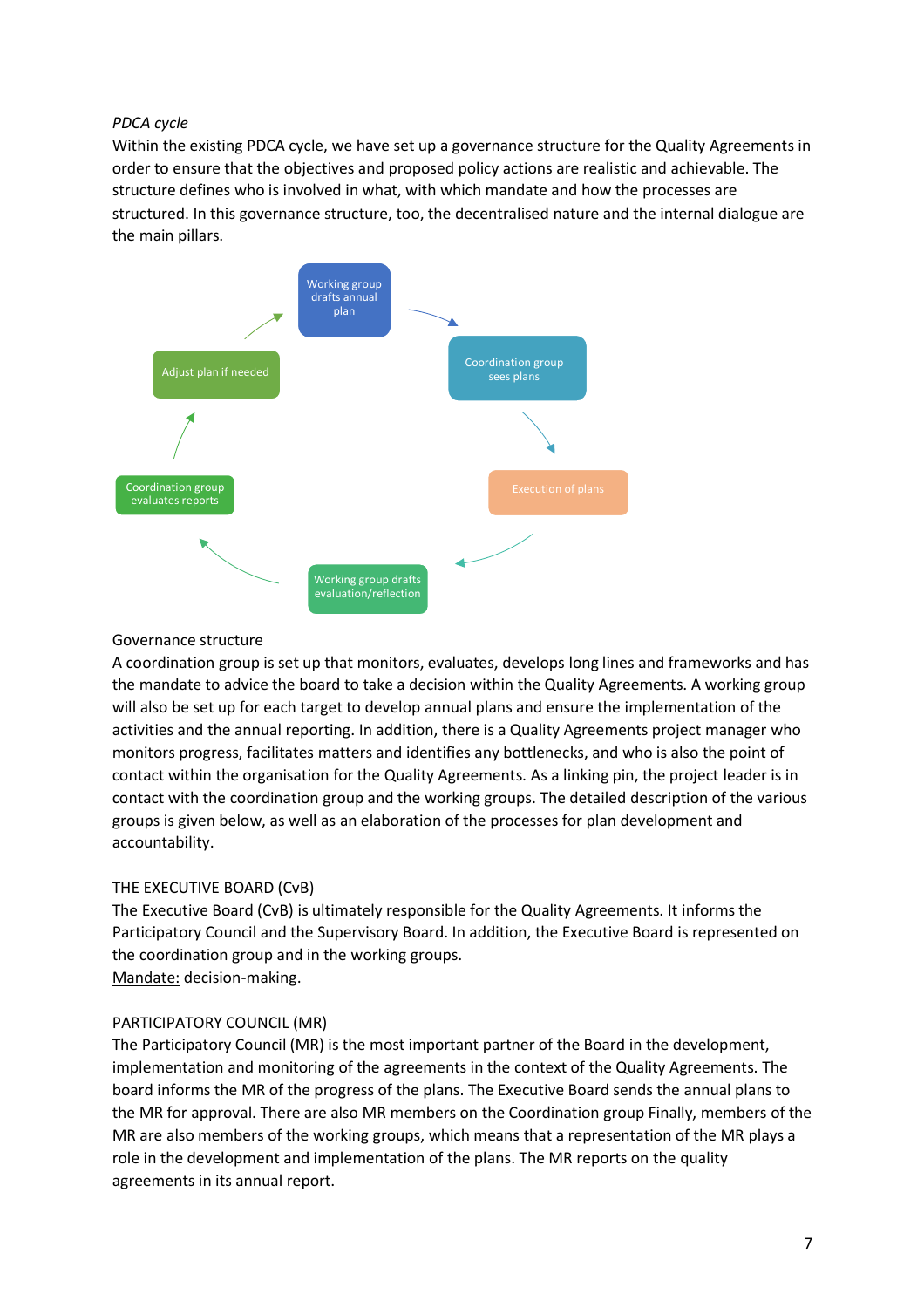Mandate: The MR must agree to the Quality Agreements.

#### SUPERVISORY BOARD (RvT)

The Executive Board shall inform the Supervisory Board about the progress made in the regular Supervisory Board meeting at least on the basis of the general progress report and if there is reason to do so in a separate memorandum.

Mandate**:** approval of quality agreements

#### COORDINATION GROUP

The Coordination Group is composed in such a way that different sections are represented, so that there is a range of perspectives from which the long-term development, implementation and monitoring of the Quality Agreements can be carried out as thoroughly as possible.

Composition: Executive Board representative, MR representative (student-member and employeemember), policy officer for quality assurance, (head) teacher and quality agreements project leader. Mandate: monitoring, advising within the Quality Agreements.

Tasks: monitoring progress, evaluating processes, planning, setting frameworks and providing feedback to the Executive Board.

#### WORKING GROUP

Eight targets have been selected for which the Quality Agreements have been drawn up. One working group will be set up for each objective. The working groups develop annual plans for their purpose and take care of the execution of their activities and the annual reporting to the coordination group. The working group meets at least twice a year and, if desired, also involves others inside or outside the organization in the implementation of the relevant quality agreement. Members of the MR group have joined the working group as representatives but participate on a personal basis. Their opinions are not necessarily those of the MR as a whole. The MR as a whole retains its role in monitoring and agreeing to any changes.

Composition: coordinating/facilitating staff member, student(s), Executive Board member(s) and staff member(s) who are chosen on the basis of their expertise, profile or skills that fit the purpose. The size of the working group can vary per goal or per phase.

Mandate: developing, implementing.

Tasks: development and elaboration of annual plans, execution of the plans and reporting to the coordination group on progress and outcomes.

#### PROJECT MANAGER QUALITY AGREEMENTS

A member of staff has been appointed as project leader for the Quality Agreements, so that there is a single point of contact for the organisation who also has ownership of and is the initiator of the entire process. The Executive Board is ultimately responsible for the Quality Agreements. Composition: Staff member.

Mandate: monitoring and signalling.

Tasks: monitoring the overall budget and drawing up and submitting the annual overall report for the management report. In addition, the project manager monitors the coordinating employees of the working groups. The project manager regularly informs the organisation about progress and new developments.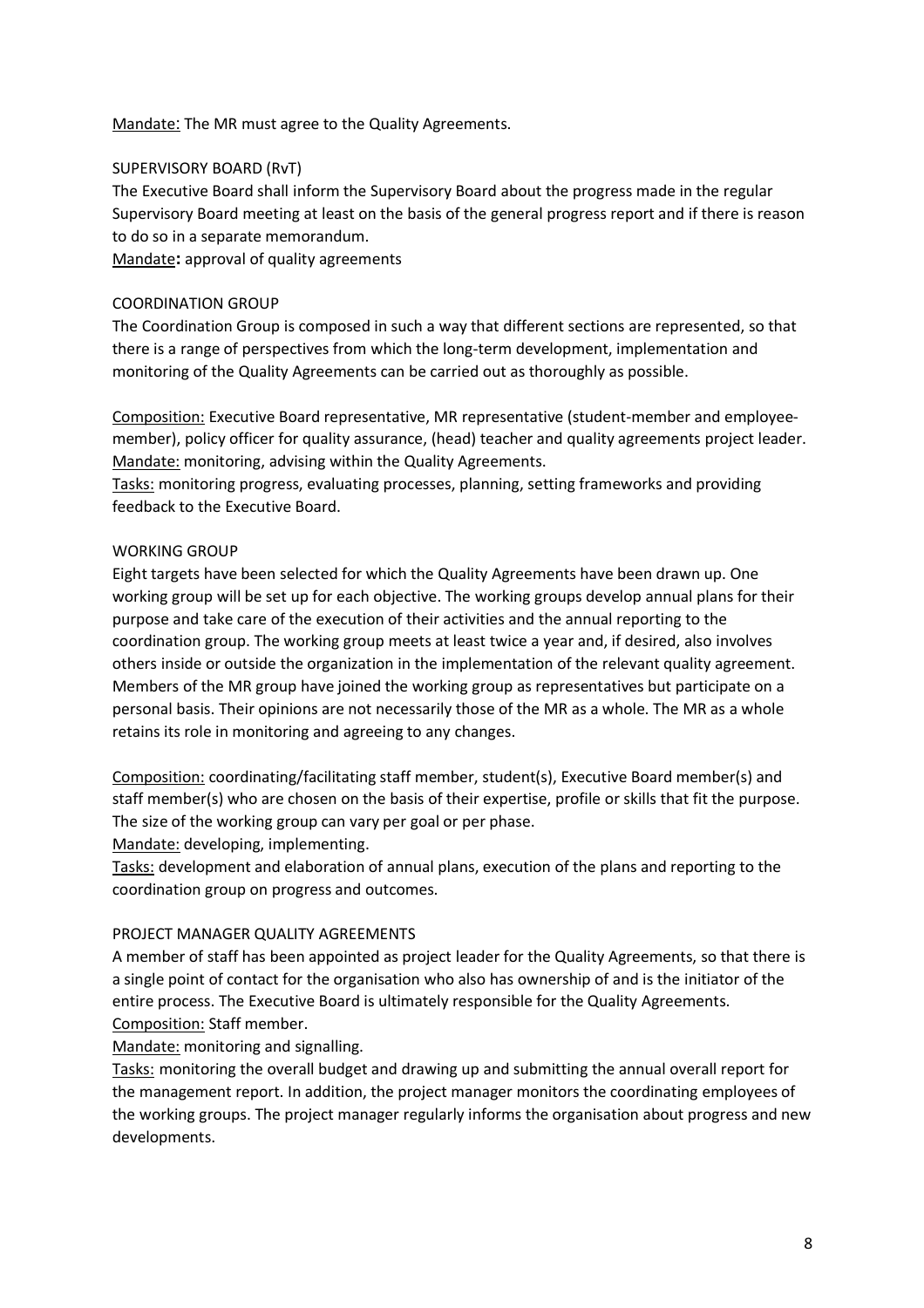|      |                  |                         |                         | Coordination group<br><b>Project Manager</b> |                  | <b>CvB</b>       |                         | <b>RvT</b><br><b>MR</b> |
|------|------------------|-------------------------|-------------------------|----------------------------------------------|------------------|------------------|-------------------------|-------------------------|
|      |                  |                         |                         |                                              |                  |                  |                         |                         |
|      | Coordinat<br>or  | Coordina<br>tor         | Coordin<br>ate.         | Coordina<br>tor                              | Coordin<br>ator  | Coordin<br>ator  | Coordin<br>ator         | Coordin<br>ator         |
|      | Working<br>group | <b>Working</b><br>group | <b>Working</b><br>group | <b>Working</b><br>group                      | Working<br>group | Working<br>group | <b>Working</b><br>group | <b>Working</b><br>group |
|      | Target 1         | Target 2                | Target 3                | Target 4                                     | Target 5         | Target 6         | Target 7                | Target 8                |
| 2019 |                  |                         |                         |                                              |                  |                  |                         |                         |
| 2020 |                  |                         |                         |                                              |                  |                  |                         |                         |
| 2021 |                  |                         |                         |                                              |                  |                  |                         |                         |
| 2022 |                  |                         |                         |                                              |                  |                  |                         |                         |
| 2023 |                  |                         |                         |                                              |                  |                  |                         |                         |

#### *Accountability cycle*

2024

Each calendar year, the Quality Agreements are further elaborated in annual plans, monitored, discussed, evaluated and accounted for. The intended annual plans are thus included in the budget adopted each year at the beginning of mid-December. The results are included in the management report and the annual accounts, which are approved at the end of June each year.

#### ANNUAL PLAN

- 1. September: working group draws up an annual plan or a mutation of a previous version.
	- $\triangleright$  The annual plan consists of an activity plan, an action plan and a budget.
- 2. End of September: delivery of annual plans to the coordination group.
- 3. October: coordination group takes note of the annual plan or gives feedback and approves plans.
- 4. October/November: coordination group sends approved plans to CvB.
- 5. November: CvB sends plans to MR plus explanatory notes.
- 6. November: The CvB takes care of processing sub-budgets in the budget of the university.
- 7. Mid-December: the budget for the next calendar year is adopted by the CvB, MR agrees and Supervisory Board (RvT) approves.
- 8. Mid-December: Project leader communicates plans with organisation.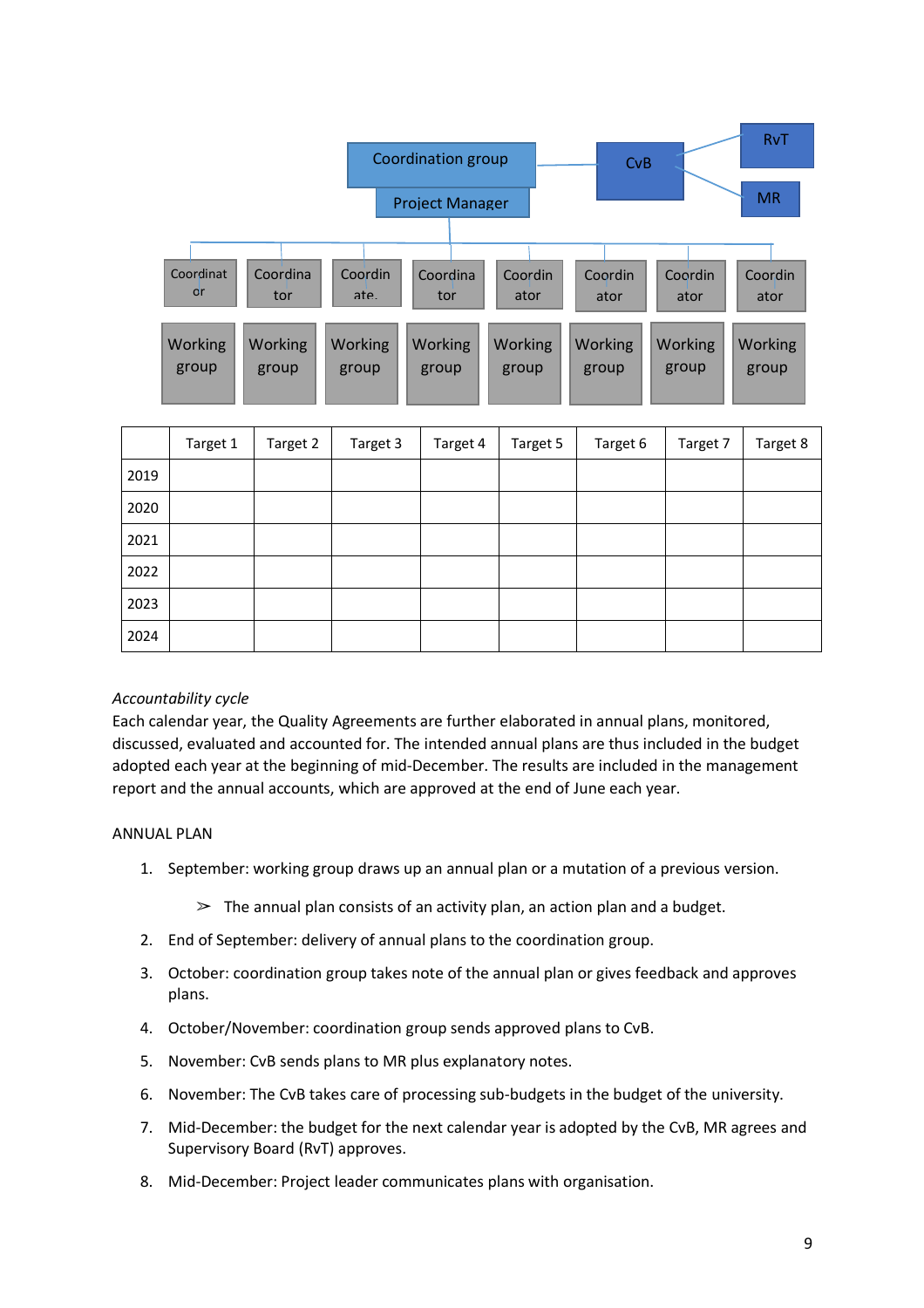#### coordination Executive Board and group The Executive provides Board checks controller MR agrees Project feedback or processes with budget. and discusses Working leader approves plans in the Supervisory groups draft plans and informs the D D annual plans partial Board sends plans to organization annual plans and sends budgets and approves MR for about plans. them to the in the budget budget. information. of the Executive Board. university.

#### **Reporting and accountability**

- 1. January: working group reports on activities, achieved goals and realised expenditures according to a fixed format (facilitated by CvB).
- 2. February: coordination group receives all reports.
- 3. March: coordination group meets to consider and evaluate all reports.
- 4. March: project leader Quality Agreements draws up a final report based on the reflection of the coordination group. The controller draws up a financial report.
	- $\geq$  The total report consists of a substantive and a financial part.
- 5. April: project leader submits a substantive and financial report to the Executive Board at the beginning of April.
- 6. April/May: the substantive report will be included in the management report.
- 7. April/May: CvB shares reports with Supervisory Board and MR for information purposes.
- 8. End of May: project leader shares results with organisation.



#### **Finances**

#### **Financial administration**

In order to properly monitor the eight quality agreements, eight different cost centres have been created in our accounting system on which all costs (personnel and equipment) per quality agreement are booked. This provides insight into the spending of the budgets at all times. From each working group there is someone who agrees on the spending. Costs made are approved by the project leader Quality Agreements.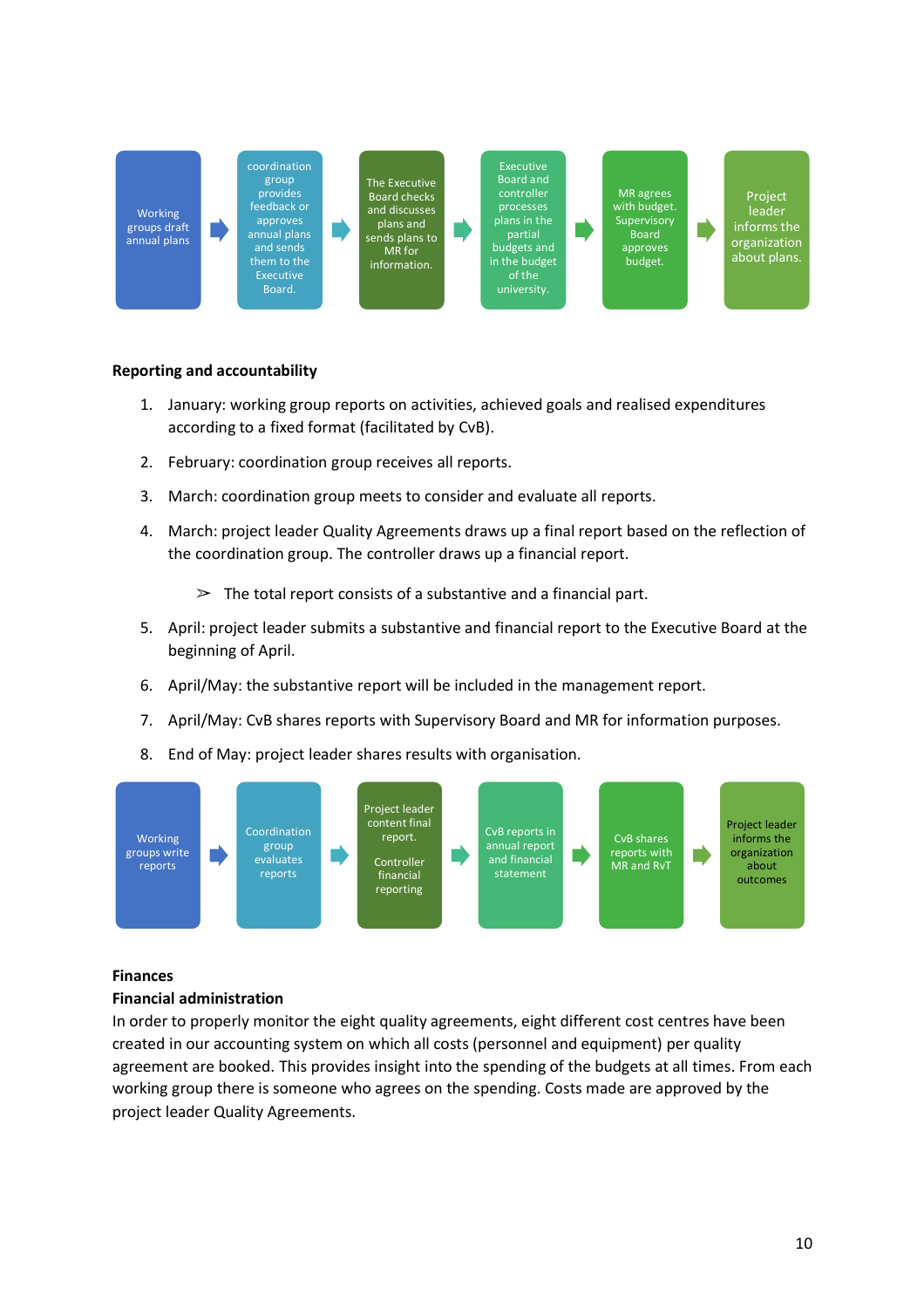#### **Exception procedure in case of deviation from the budget**

If a working group finds that the annual plan will deviate from the budget by more than €3500, a request must be submitted to the coordination group for advice to implement a change in the budget for the following year. The coordination group advices the board and the participatory council to approve the deviation. Hence when drawing up the report, the deviation is reported and when drawing up a new annual plan, a request for a new budget is submitted to the coordination group. The exception procedure thus runs synchronously with the accountability cycle.



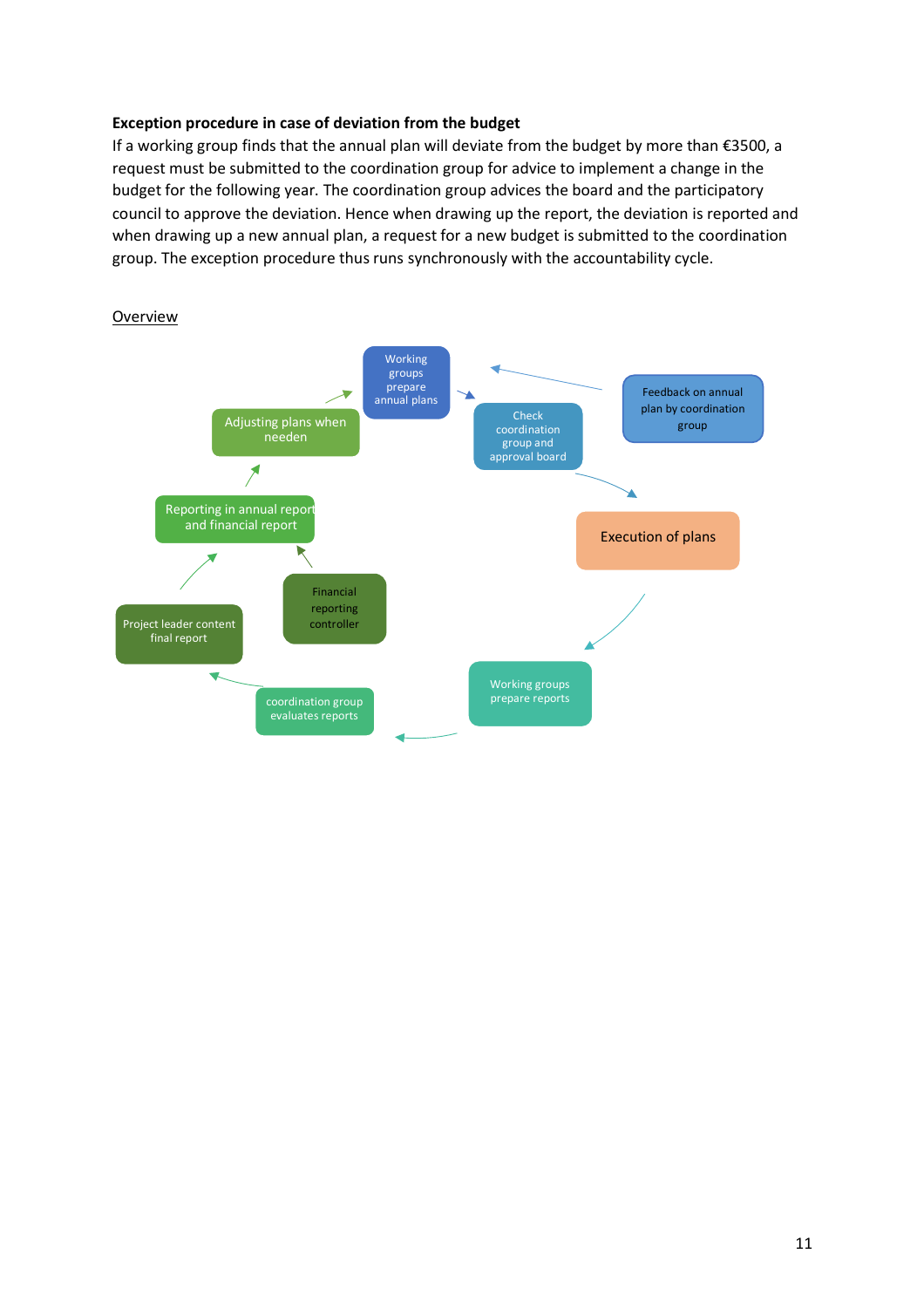# **CHAPTER 1** Goal 1 - Increasing the diversity and inclusivity, including an increased influx of (Dutch) youth with diverse cultural backgrounds

*Alignment with sector agreement on spending objective 3* Educational achievement

#### 1. Introduction

The results of the Academy's November 2018 deliberations are typical of the mentality in the academy. One of these was that priority should be given to promoting diversity and inclusiveness. Earlier that year, the community had already asked for a broader representation among students, teachers and staff of the full spectrum of ethno-racial, gender, social and cultural origin, religion, age, disability, sexual orientation and gender identity. To meet this challenge, the Executive Board initiated the Unsettling Rietveld/Sandberg project, which helped to establish an Asian, Latin and Queer Student Union. A Black Student Union was already in place, a Student Council followed. These developments show that it is possible to tackle issues from all kinds of positions within the institution and, in dialogue with the board, to create forms of organisation in which others can be involved. (Institutional Plan 2020-2025, Other Contexts)

#### Unsettling

Unsettling consists of a multifaceted programme that brings other perspectives, bodies and voices into the academy. In addition, Unsettling has created the Framework for Action in collaboration with people from inside and outside the organisation and with the support of the CvB in a series of round table sessions. The Framework contains priorities, focus areas, tools and actions to root inclusiveness in as many layers as possible.

#### 2. Project results & activities

As the Gerrit Rietveld Academie, we want to be an educational environment in which diversity is the norm and the Rietveld and the Sandberg are radically inclusive structures. Everyone who wants to study or work with us should feel at home. To make this possible, we will work on a broader representation of different backgrounds, lifestyles, genders, cultures and schools of thought in the academy. We strive for a broader representation of the full spectrum of etno-racial, gender, social and cultural origin, religion, age, disability, sexual orientation and gender identity. Where possible, we adapt the composition of teaching teams, staff and management. We review recruitment, preprocesses, selection and assessment procedures, and actively engage with teachers in questioning and enriching the content of educational programmes. We will pay extra attention to the personal support and guidance of candidates for admission, and to students from groups that are poorly represented in art education. We develop protocols that support the policy and provide guidance/guidelines for the actions of the academy community. (Institutional Plan 2020-2025, Priority 1)

The following indicators can be used to base the achievement of the project result on. The indicators are work in progress. All indicators need to be precise and clearly state their link to increasing diversity and inclusion.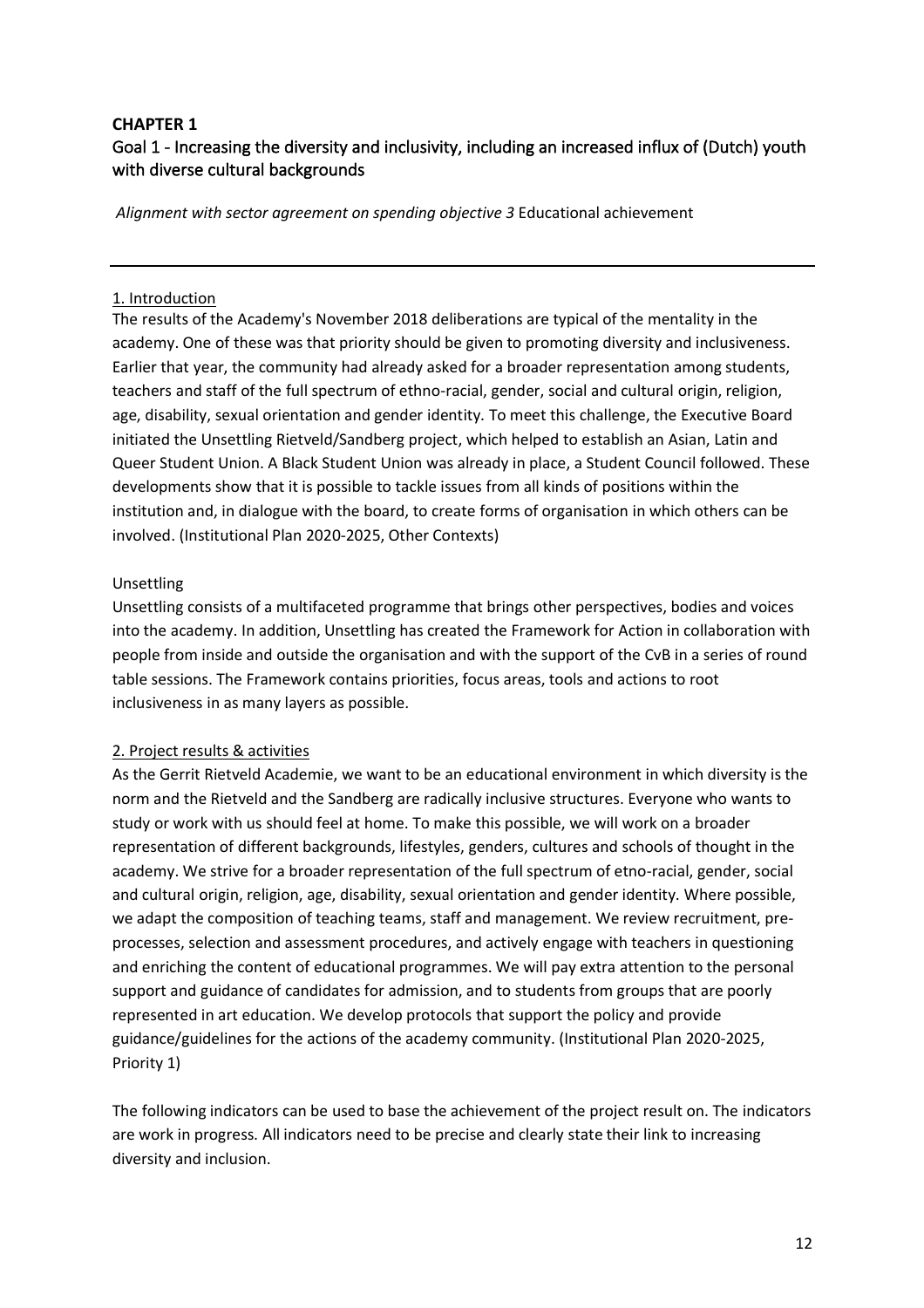| <b>Domains</b>                  | <b>Indicators</b>                         |
|---------------------------------|-------------------------------------------|
| <b>Admissions</b>               | admission policy                          |
|                                 | "quality" criteria                        |
|                                 | system for the assessment of competence   |
|                                 | strategy for recruiting students          |
| Administrative, facilities and  | offer training & courses                  |
| workshops                       | behavioural protocol                      |
| <b>Testing &amp; evaluation</b> | testing and evaluation policy             |
|                                 | system for testing and evaluation         |
|                                 | external examiners and committee members  |
|                                 | process for feedback                      |
| Community                       | list of partner organisations             |
|                                 | communal activities                       |
| <b>Curriculum</b>               | Curriculum                                |
|                                 | protocol for curriculum development       |
|                                 | curriculum development process            |
|                                 | Toolbox                                   |
|                                 | per department a vision of the curriculum |
| <b>Education departments</b>    | composition                               |
|                                 | Curriculum                                |
|                                 | composition of the teaching team          |
|                                 | teaching methods                          |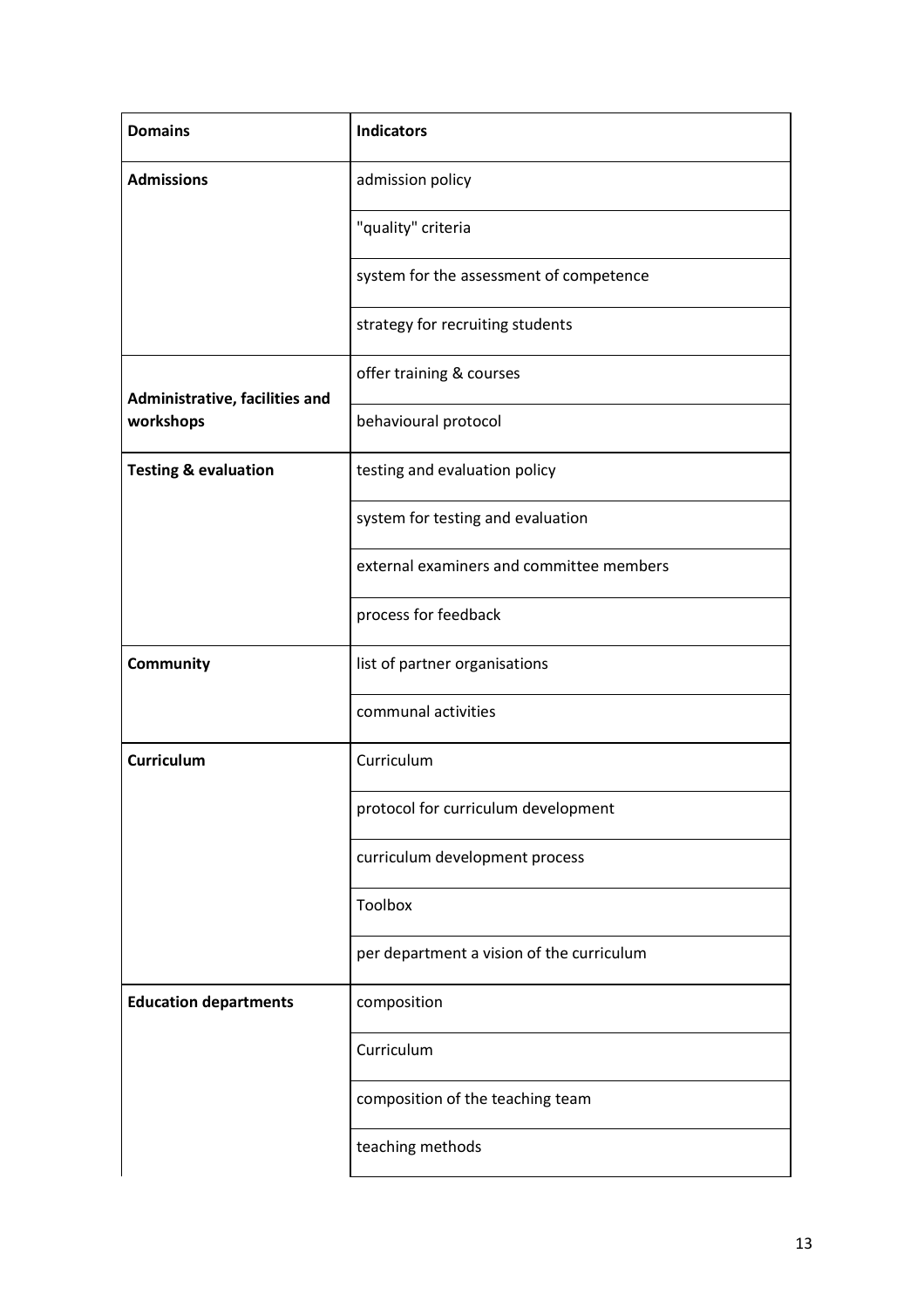|                         | process of feedback                                        |  |  |  |
|-------------------------|------------------------------------------------------------|--|--|--|
|                         | vision on education department                             |  |  |  |
| <b>Personnel policy</b> | adopt a protocol for new employees                         |  |  |  |
|                         | list of networks consulted at the recruitment of new staff |  |  |  |
|                         | vision of an inclusive and diverse personnel policy        |  |  |  |
|                         | protocol forms of interaction                              |  |  |  |
|                         | Diversity clause in job postings for ALL staff             |  |  |  |

#### 3. Budget series

| Year | <b>Budget</b> |
|------|---------------|
| 2019 | 0             |
| 2020 | 19.000        |
| 2021 | 84.000        |
| 2022 | 97.000        |
| 2023 | 110.000       |
| 2024 | 110.000       |

#### 4. Intermediate results and costs per year

In addition to Unsettling's regular program that focuses on additional/alternative activities related to education, network development and outreach programs, the Framework for Action will be implemented and executed in the coming years. The Framework for Action is a policy document in which all policy areas are described and the intended actions that are carried out in order to achieve the objectives. In total there are seven domains: admissions, education support departments, testing & evaluation, community, curriculum, education departments and personnel policy. A plan of approach and planning is linked to all domains.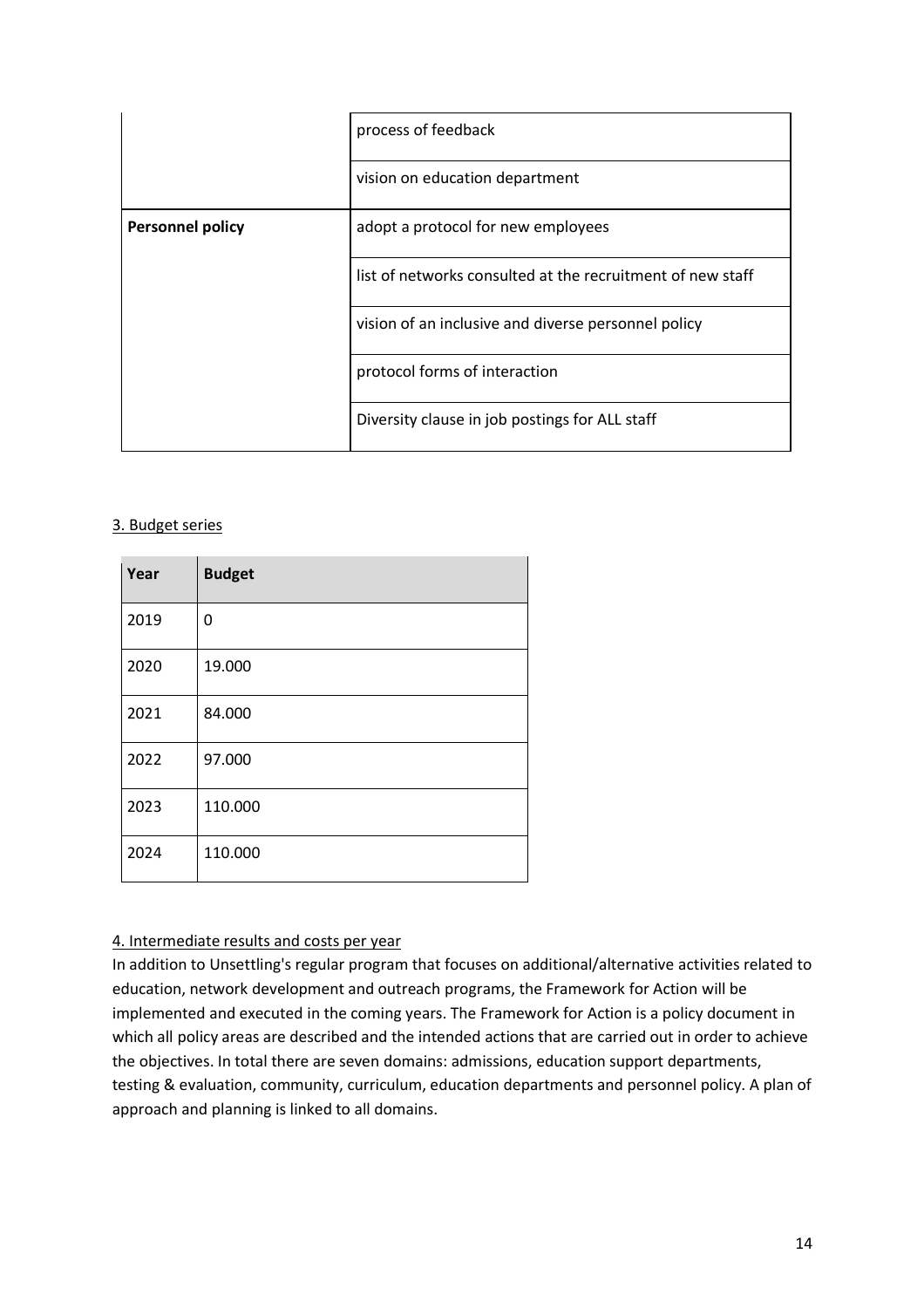| Year | <b>Intermediate results</b>                                                                                                                                                                                                                                                                                                                                                                        | <b>Types of costs</b>                                                                                                                                       | <b>Budget</b>                                                                        |
|------|----------------------------------------------------------------------------------------------------------------------------------------------------------------------------------------------------------------------------------------------------------------------------------------------------------------------------------------------------------------------------------------------------|-------------------------------------------------------------------------------------------------------------------------------------------------------------|--------------------------------------------------------------------------------------|
| 2019 | Regular program Unsettling<br>Framework for action:<br>- Round table meetings: generating<br>themes and input for policy<br>frameworks and priorities<br>- Drawing up and defining with CvB<br>policy themes and priorities<br>- final framework for action:<br>consists of manifesto and defined<br>policy areas<br>- priorities have been identified:<br>curriculum and education<br>departments | Regular programme<br>costs: hours, production<br>costs, etc.                                                                                                | Funds have been made<br>available for this<br>purpose from the<br>regulatory budget. |
| 2020 | Regular program Unsettling<br>Framework for action has been<br>communicated with organisation<br>The framework will be brought<br>٠<br>into action through working on the<br>starting foundation of the different<br>domains and then building on the<br>following year.<br>Unsettling has spoken to all senior<br>teachers about curriculum and<br>teaching teams                                 | Regular programme<br>costs Unsettling<br>Hours of working<br>group(s) for elaboration<br>of plans of approach to<br>increase diversity in the<br>department | 19.000<br>In combination with<br>resources from the<br>regular budget                |
| 2021 | Regular program Unsettling<br>Annual plans for selected policy<br>areas have been realised                                                                                                                                                                                                                                                                                                         |                                                                                                                                                             | 84.000<br>In combination with<br>resources from the<br>regular budget                |
| 2022 | Regular program Unsettling<br>Annual plans for selected policy<br>areas have been realised                                                                                                                                                                                                                                                                                                         |                                                                                                                                                             | 97.000<br>In combination with<br>resources from the<br>regular budget                |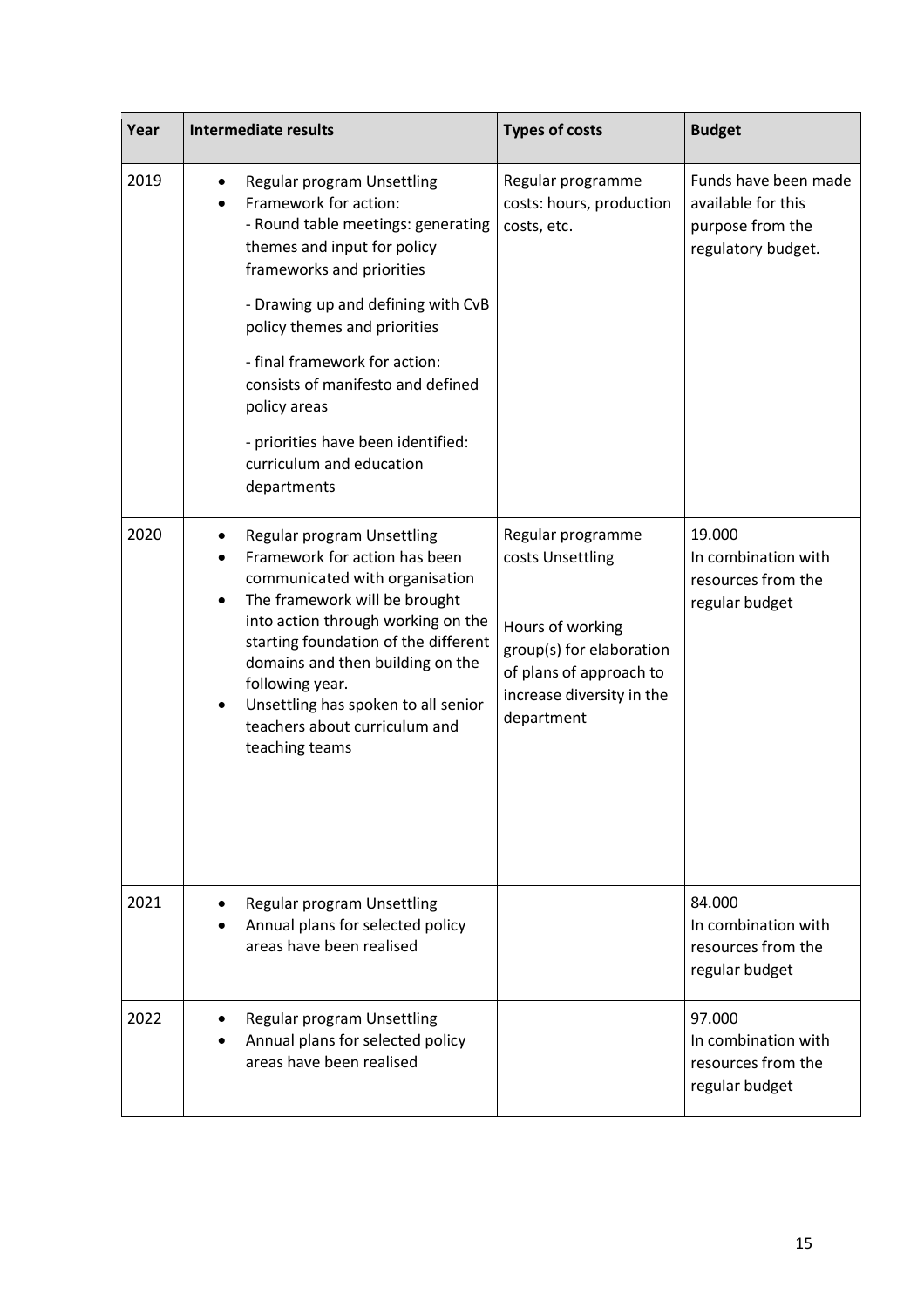| 2023 | Regular program Unsettling<br>Annual plans for selected policy<br>٠<br>areas have been realised                                     | 110.000<br>In combination with<br>resources from the<br>regular budget |
|------|-------------------------------------------------------------------------------------------------------------------------------------|------------------------------------------------------------------------|
| 2024 | Regular program Unsettling<br>Progress has been made in all<br>٠<br>policy areas<br>Final evaluation of multi-annual<br>trajectory. | 110.000<br>In combination with<br>resources from the<br>regular budget |

#### 5. Project organization

The coordinators of Unsettling are the core of the working group. Throughout the years the working group can be expanded according to the different priorities that were set. The goals for diversity and inclusiveness are, where possible, interwoven and connected with other ongoing policy processes, so that ultimately an integral effort is made. In addition, diversity and inclusiveness is a widely supported theme within the academy community. It is therefore important to involve representatives from different sectors in setting priorities each year. Not least because this theme has been used to involve as many perspectives as possible in the creation of the Framework for Action. After all, in order to develop a policy on diversity, you need a diversity of perspectives. In accordance with the governance structure as described in the Chapter 0, a working group works on an annual plan after the establishing of the priority. The implementation, monitoring and evaluation continue as established in Chapter 0.

#### 6. Risks

#### Accountability & measurability

Risk: The measurability of diversity and inclusiveness in itself entails risks, because how and what do you measure? Accountability pressure from outside forces us more and more to rap- up, often in a quantitative way. This is a risk because diversity and inclusiveness can only succeed if it is a genuine, honest, broad-based revolution within the institute. The approach is that diversity and inclusiveness become intrinsically anchored in the thinking and actions of everyone at the academy. But thinking and acting are difficult to make measurable.

Measure: Sufficient agreements have been made with each other about which measures we will take and evaluate them in terms of the results achieved.

#### Endpoint

Risk: Can diversity and inclusiveness ever be finished? When are goals achieved? Measure: anchoring of core values and the continuous changes in education and other contexts with which the academy interacts guarantee a structural space and attention for the subject.

Change in governance

Risk: a new board might not consider the subject to be a priority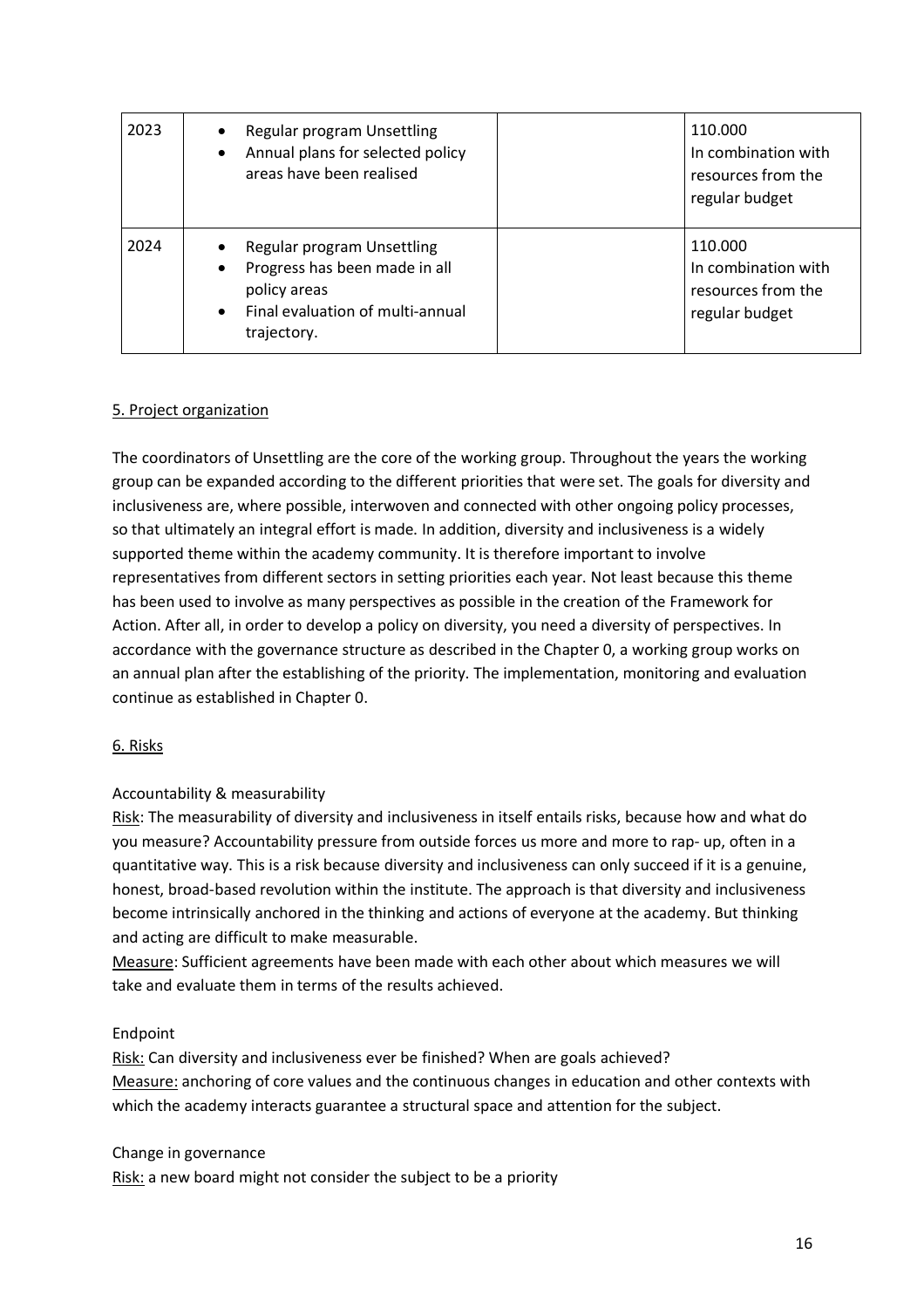Measure: anchoring the priority in the six-year Institutional Plan plus broad endorsement of the importance of this subject by all sections of the academy can ensure that the agenda is kept on a permanent basis.

Change in financial situation

Risk: potentially negative change in financial situation creates insufficient capacity to finance projects.

Measure: to interweave activities into regular educational resources and management activities so that it becomes an intrinsic part of all budgets and is no longer dependent on additional funding.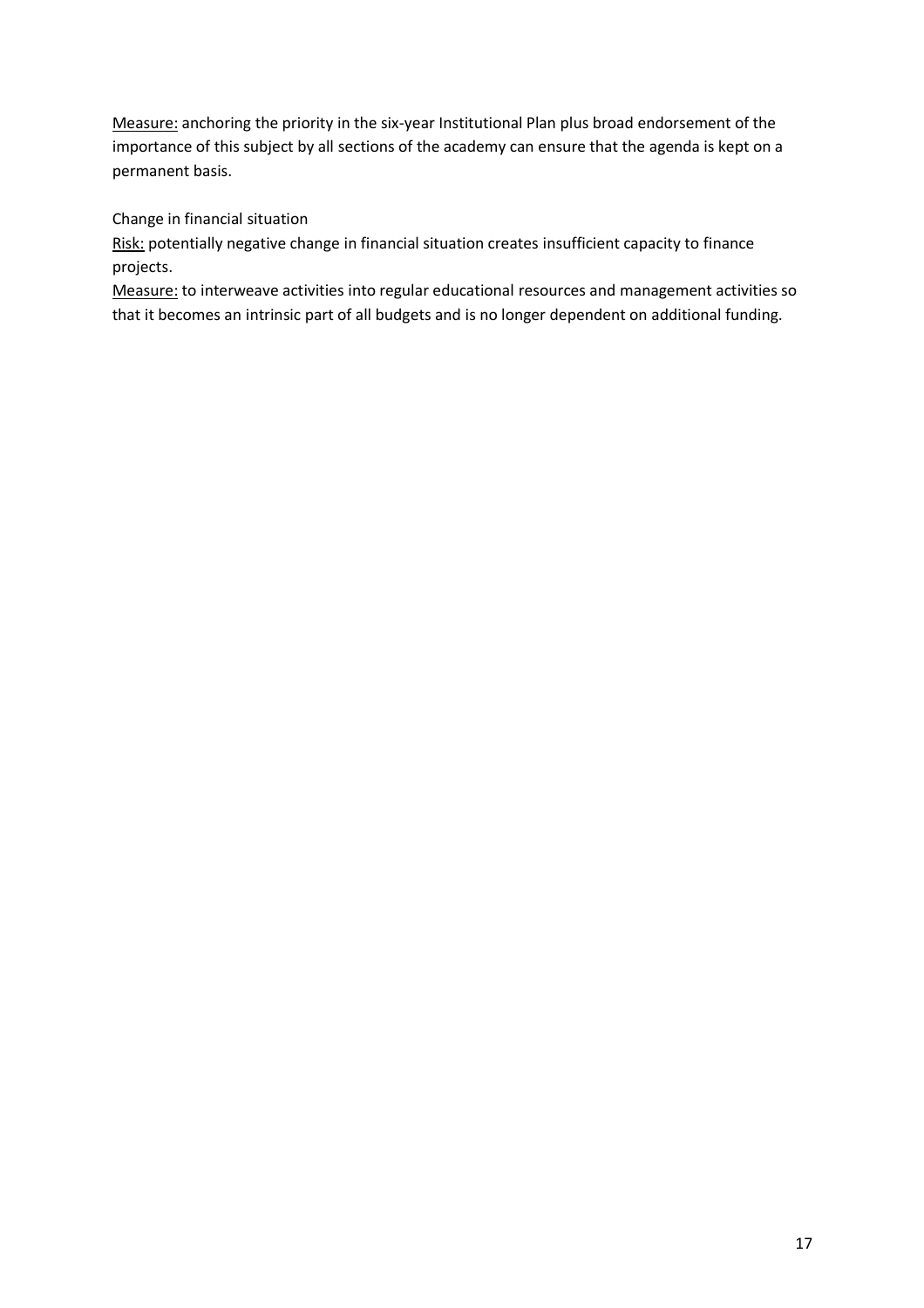# **CHAPTER 2**

#### **Goal 2: Strengthening the position of the students as a whole with the development of proposals for own initiatives in relation to the improvement of the quality of the education and the formulation of concerns to the CvB**

*Alignment with sector agreement on spending objective 1* More intensive and small-scale education

#### 1. Introduction

On behalf of the students, the MR has expressed the wish to set up a Student Organisation in which all student segments and groups feel sufficiently represented. The Executive Board endorses this proposal. The aim is to develop the student's position in relation to the structure and content of education from a more demanding role to an active, co-founding role. Students are given the opportunity to put issues that are important to them on the agenda more quickly. This can lead to an enrichment of education, in addition to the current programme. It can also lead to a further strengthening of the sense of community that is characteristic of our small-scale academy.

A budget is made available for the activities of the student organisation, which in principle can be spent independently. This will result in activities that provide an additional offer that complements the existing quality of education.

#### 2. Context

The Institutional Plan 2020-2025 describes the entrepreneurial and enterprising attitude of the Rietveld/Sandberg students as follows:

It is often students who emphasise the importance of new forms of cooperation and who draw attention to social issues, which also arise within our walls. They come up with initiatives and raise questions related to issues such as social and economic inequality, dealing with different cultural perspectives and decolonisation. It is obvious that there is a connection with globalization and the further internationalization of the Gerrit Rietveld Academie. (Institutional plan 2020-2025, Other Contexts)

#### 3. Project results and activities

With this trajectory the CvB supports the need as formulated by the MR to strengthen the position of the students within the Rietveld / Sandberg community and to increase their influence on the improvement of the quality of education. One of the project results is the establishment of a selfdirected student organization. The student organization is practically supported by staff and receives an annual budget to spend on developing student initiatives and putting issues on the agenda.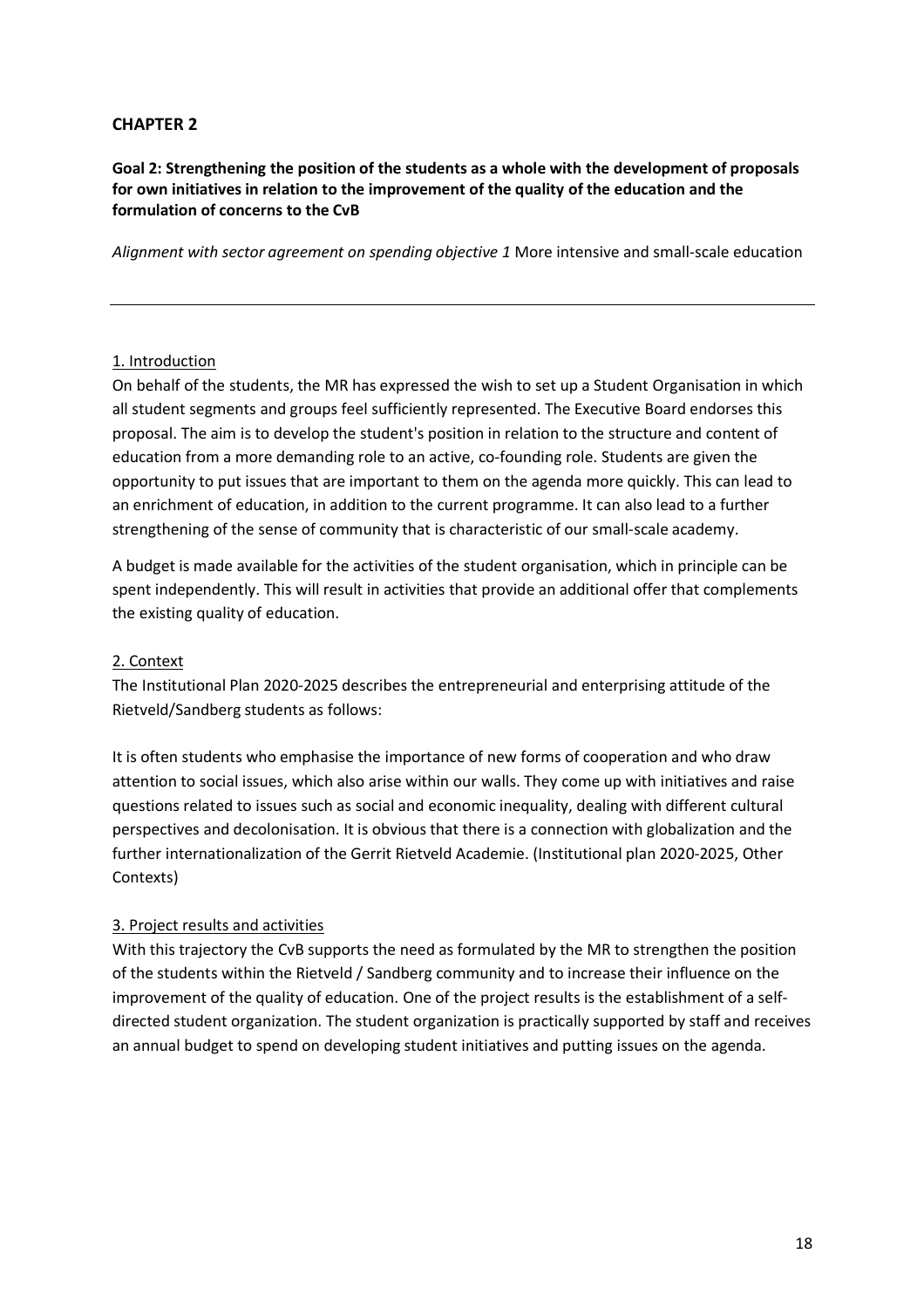#### 4. Budget series

| Year | <b>Budget</b> |
|------|---------------|
| 2019 | 80.000        |
| 2020 | 80.000        |
| 2021 | 120.000       |
| 2022 | 150.000       |
| 2023 | 180.000       |
| 2024 | 180.000       |

# 5. Intermediate results and types of costs per year

The ongoing costs are the fees for the members of the Student Council, although the amount may vary according to the exact number of members.

| Year | Intermediate results          | <b>Types of costs</b>                                                                                                                     | <b>Budget</b> |
|------|-------------------------------|-------------------------------------------------------------------------------------------------------------------------------------------|---------------|
| 2019 |                               |                                                                                                                                           | 80.000        |
|      | Project financing<br>students | Reimbursement of members of Student Council<br>$\overline{\phantom{a}}$<br>Guidance and support staff costs<br>Budget for project costs   |               |
|      | Programming                   | Reimbursement of members of Student Council<br>Material/project costs<br>Staff costs for guidance and support                             |               |
| 2020 |                               |                                                                                                                                           | 80.000        |
|      | Project financing<br>students | Reimbursement of members of Student Council<br>$\overline{\phantom{0}}$<br>Material/project costs<br>Staff costs for guidance and support |               |
|      | Programming                   | Reimbursement of members of Student Council<br>Material/ project costs                                                                    |               |
|      | <b>Student Assembly</b>       | Reimbursement of members of Student Council<br>Material/ project costs                                                                    |               |
| 2021 |                               |                                                                                                                                           | 120.000       |
|      | Project financing<br>students | Reimbursement of members of Student Council<br>$\overline{\phantom{0}}$<br>Material/ project costs                                        |               |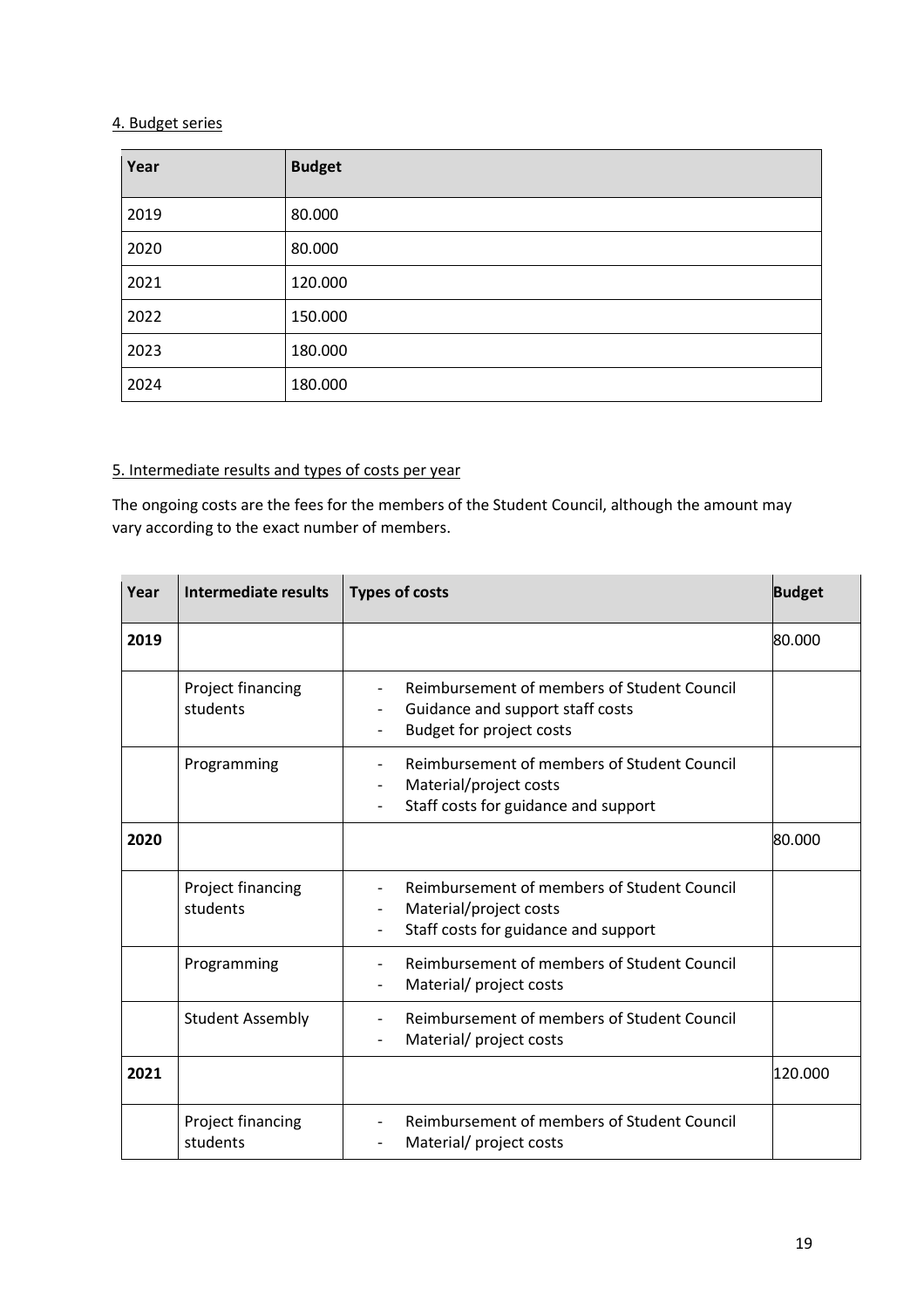|      | Programming                   | Reimbursement of members of Student Council<br>$\overline{a}$<br>Material/ project costs                                       |         |
|------|-------------------------------|--------------------------------------------------------------------------------------------------------------------------------|---------|
|      | <b>Student Assembly</b>       | Reimbursement of members of Student Council<br>Material/ project costs<br>$\overline{\phantom{a}}$                             |         |
| 2022 |                               |                                                                                                                                | 150.000 |
|      | Project financing<br>students | Reimbursement of members of Student Council<br>Material/ project costs                                                         |         |
|      | Programming                   | Reimbursement of members of Student Council<br>$\overline{\phantom{a}}$<br>Material/ project costs                             |         |
|      | <b>Student Assembly</b>       | Reimbursement of members of Student Council<br>$\blacksquare$<br>Material/ project costs                                       |         |
| 2023 |                               |                                                                                                                                | 180.000 |
|      | Project financing             | Reimbursement of members of Student Council<br>$\overline{\phantom{a}}$<br>Material/ project costs                             |         |
|      | Programming                   | Reimbursement of members of Student Council<br>$\overline{\phantom{a}}$<br>Material/ project costs                             |         |
|      | <b>Student Assembly</b>       | Reimbursement of members of Student Council<br>$\overline{\phantom{a}}$<br>Material/ project costs<br>$\overline{\phantom{0}}$ |         |
| 2024 |                               |                                                                                                                                | 180.000 |
|      | Project financing             | Reimbursement of members of Student Council<br>$\overline{\phantom{a}}$<br>Material/ project costs<br>$\overline{\phantom{a}}$ |         |
|      | Programming                   | Reimbursement of members of Student Council<br>Material/ project costs                                                         |         |
|      | <b>Student Assembly</b>       | Reimbursement of members of Student Council<br>Material/ project costs                                                         |         |

#### 2019

In February 2019, 6 students started as a pilot group Student Council. These 6 members are representatives of the student-led unions (Student Union, USB Black Student Union and Asian Student Union).

They are supervised by a teacher-consultant and supported by a staff member. On 18 April, the Executive Board launched the Student Council, during which members of the Executive Board and members of the Student Council expressed expectations.

The pilot group drew up a project plan for a pilot programme for the period up to the summer, which was confirmed by the Executive Board. For this pilot programme, 15,000 euro was made available, compensation for the members of the Student Council, as well as the costs for supervision by staff members were not included.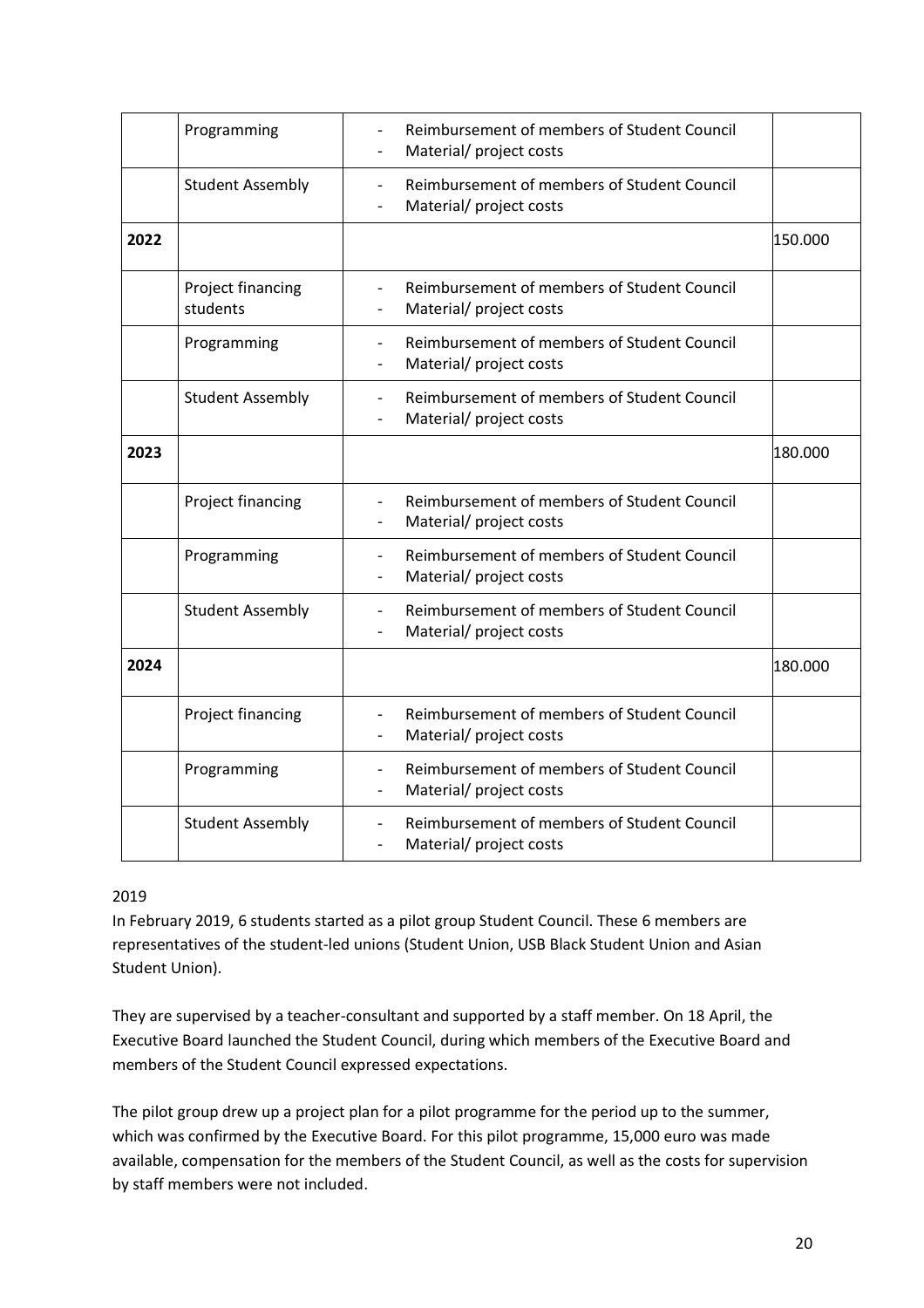The Student Council made 10,000 euros available for student projects. Fifteen projects were honoured. The projects ranged from lectures in which students, in addition to the existing education, invited external stakeholders and guests, to a Rietveld Journal. These projects were collected in a small publication, a Fundee Folio. The remaining 5,000 euros were spent on professionalisation and the development of a website.

In September 2019, the second pilot programme of the Student Council started, the members could present themselves at the opening of the academic year of both the Bachelor's and the Master's programmes and the website was launched. Due to an internal relocation, a small space became available where the Student Council could establish itself. In October, the Council again made 15,000 euros available for student projects. The council is also starting its own programming this semester and is submitting a project plan for the year 2020 to the CvB.

Both pilot programmes have led to a student organisation that formulates its own objectives and is responsible for its own annual plan and administration. The project funding has led to a large number of projects complementary to existing education, all aimed at promoting the Rietveld/Sandberg community, regularly involving external parties.

In March 2020, the activities of 2019 will be evaluated by the Quality Agreements Coordination Group.

#### 2020

2020 will be the first full calendar year in which the Student Council operates. Each semester an Open Call is organised for the financing of student projects. In addition, the Council organises its own programming. In March 2021, the activities of 2020 will be evaluated by the Quality Agreements Coordination Group.

#### 2021

Each semester an Open Call is organised for the financing of student projects. In addition, the Council organises its own programming. A Student Assembly is also organised, related to one of the current policy themes. In March 2022, the activities of 2021 will be evaluated by the Quality Agreements Coordination Group.

#### 2022

Each semester an Open Call is organised for the financing of student projects. In addition, the Council organises its own programming. A Student Assembly is also organised, related to one of the current policy themes. In March 2023, the activities of 2022 will be evaluated by the Quality Agreements Coordination Group. In this year, NVAO will evaluate the Quality Agreements.

#### 6. Project organisation

The Student Council is a student organisation with about 6 students from both the Bachelor and the Master programs. The Student Council functions as an independent body and is given the freedom by the Executive Board to draw up its own annual plan and organise an activity programme.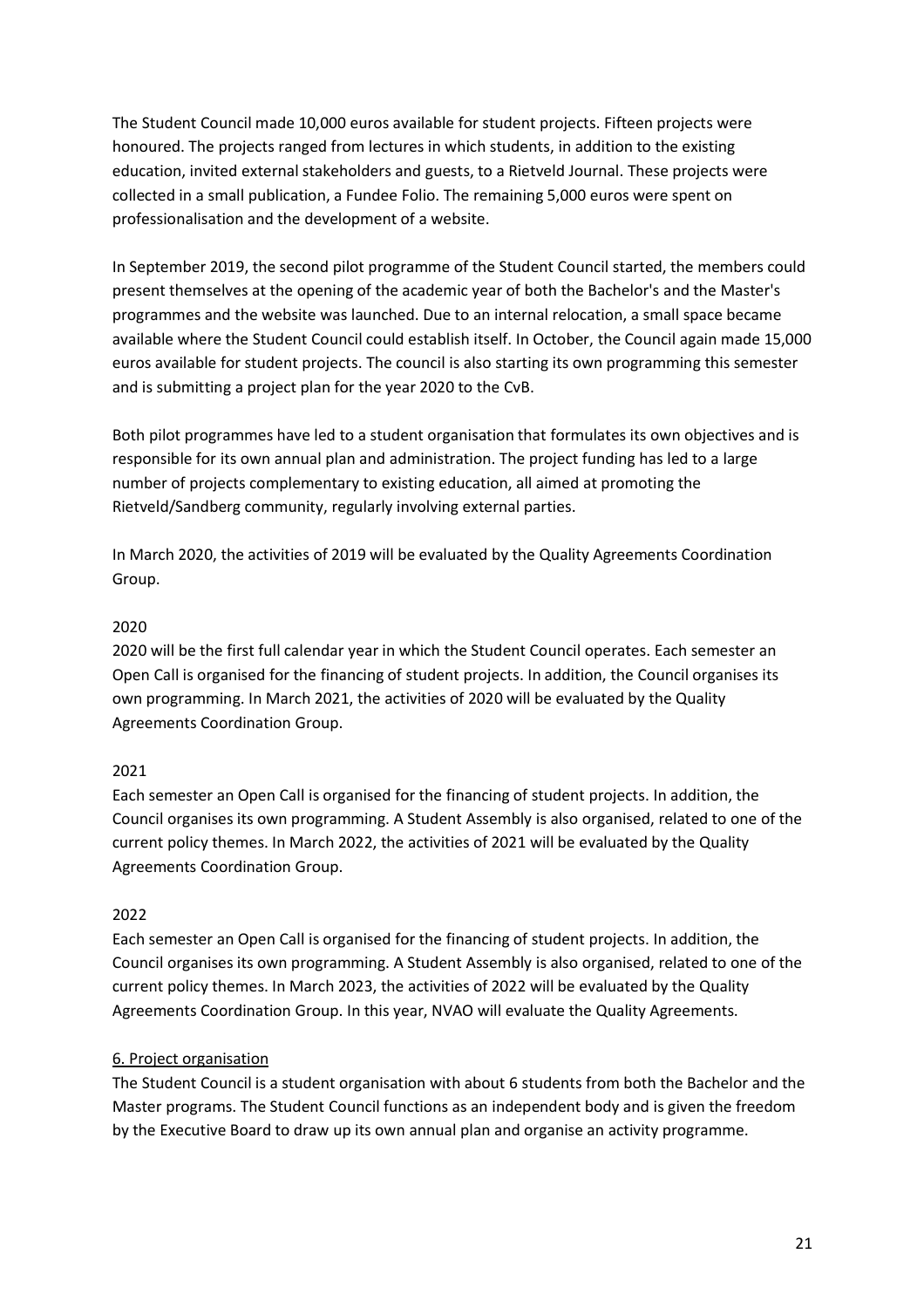The Student Council can also be consulted by the Executive Board, the MR or one of the (education) departments if the input/vote of students is desired. On its own initiative as well as on behalf of, for example, the CvB, the council can organise Student Assembly's to consult students.

The Student Council is supported by the staff and is supervised by a teacher.

It is expected that the supporting role will diminish over the years, because the student organisation will become more professional. The project leader Quality Agreements forms the link to the Executive Board.

Every year in September, the Student Council submits an annual plan to the Quality Agreements Coordination Group.

The Student Council has the freedom to put items on the agenda and bring them to the attention of the Executive Board or other parts of the organisation. Members of the Student Council are reimbursed 8 hours a week according to the student rate.

#### 7. Risk

The Student Council is a new representative body within the academy as a whole.

Risk: The risk is that an area of tension will arise between the roles played by the various representative organs within the academy and that they do not strengthen each other sufficiently. Measure: working together on a vision of the various components to ensure that they reinforce each other. And that we also define roles, tasks and responsibilities in internal documents.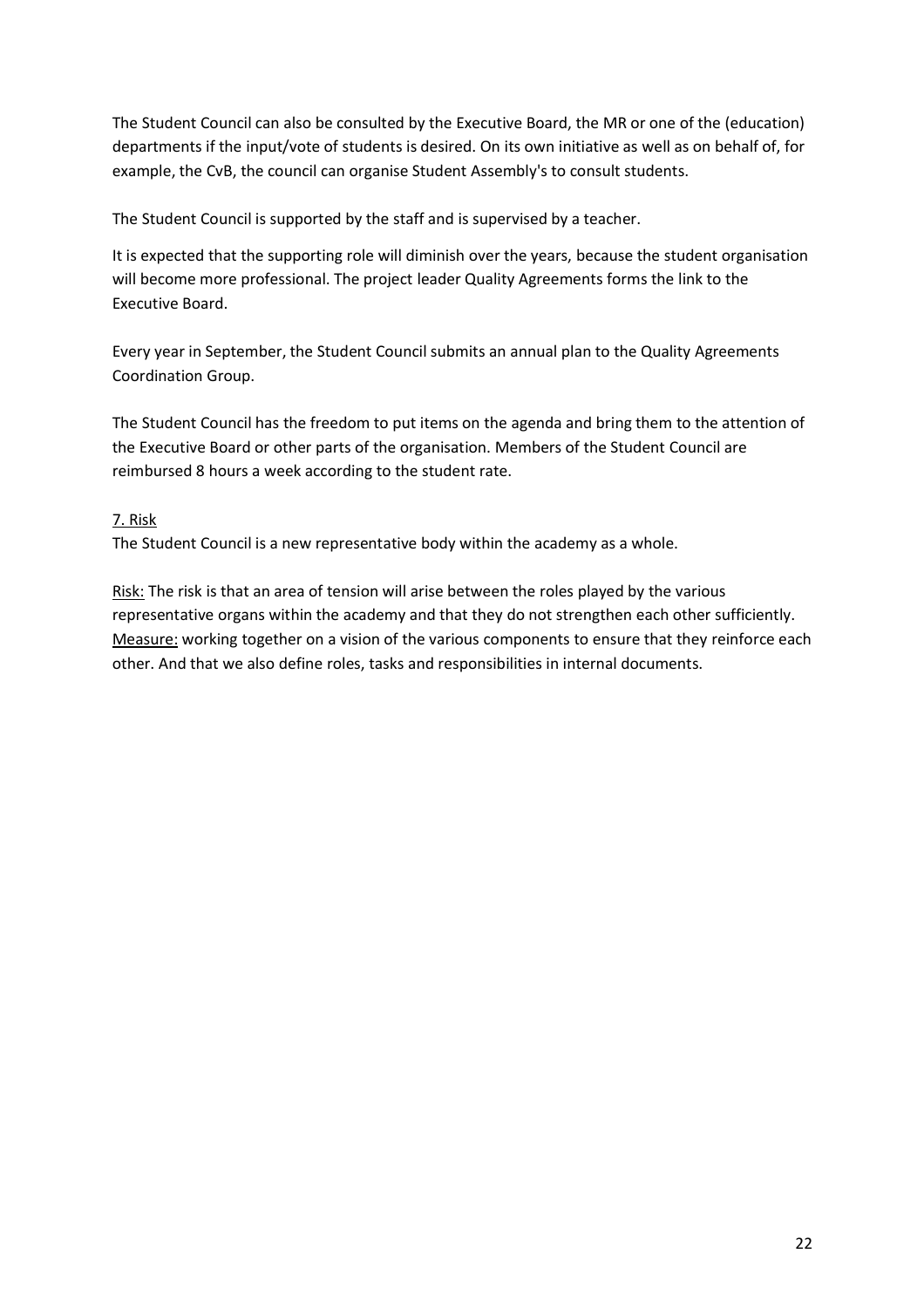# CHAPTER 3

# Goal 3: Strengthen the position of the individual student in their personal well-being and resilience as a precondition to productively engage with their education

*Alignment with sector agreement on spending objective 2* More and better tutoring

#### 1. Introduction

On behalf of the students, the MR has indicated that there is a strong need among students for more and different forms of attention to their personal well-being and resilience. One observation is that students are increasingly being preoccupied with preconditions, which are often linked to basic necessities such as housing and sufficient income to live on. In general, it is not within the capacity of the academy to achieve improvement in this area. Where possible, however, the CvB will of course endeavour to do so.

#### 2. Context

More support is needed for students, both educational and personal, with a greater awareness of their living conditions and of their precarious social positions and the risks they face.

For students, life has become more complex and expensive in recent years. Grants are limited and living space is scarce and expensive. Studying at the Rietveld requires great independence and an enterprising attitude. The student panel pointed out that there are students who get lost in the possibilities of the academy. The factors that influence studying can also influence and reinforce each other. It is clear that more support is needed for students, but there are also questions. For example, on the precise points where action is needed and possible. But also, what are the responsibility and role of the academy can be. What tasks can the academy perform, what can be expected from the academy? Students should be actively involved in the search for answers to these questions. In addition, the academy has a role to play in defending the interests of its students, and its graduates, when educational or cultural policy turns against them.

We want to offer students more personal support. Due to high study costs, scarce and expensive housing, and the effort required for the level and character of our study programmes, students run the risk of stagnation and drop-out. We are going to investigate how our education policy can further reduce the risks of study delays and dropouts, and how we can take political and administrative action to protect the interests of students. The welfare of the students' needs attention. In consultation with students, we will develop more possibilities for personal support. After considering the ethical limits of fundraising, we are committed to raising funds to support students in need. In cooperation with partners, we want to ensure that we can make more affordable housing available to students. In devising strategies, we want to explore new avenues and try to come up with solutions that also provide new perspectives for our functioning as an educational institution. (Institutional Plan 2020-2025, Priority 3)

#### 3. Results and activities

The project result is an increase in visibility and the number of facilities with regard to student support. Student welfare is an important theme to which the Gerrit Rietveld Academie will make an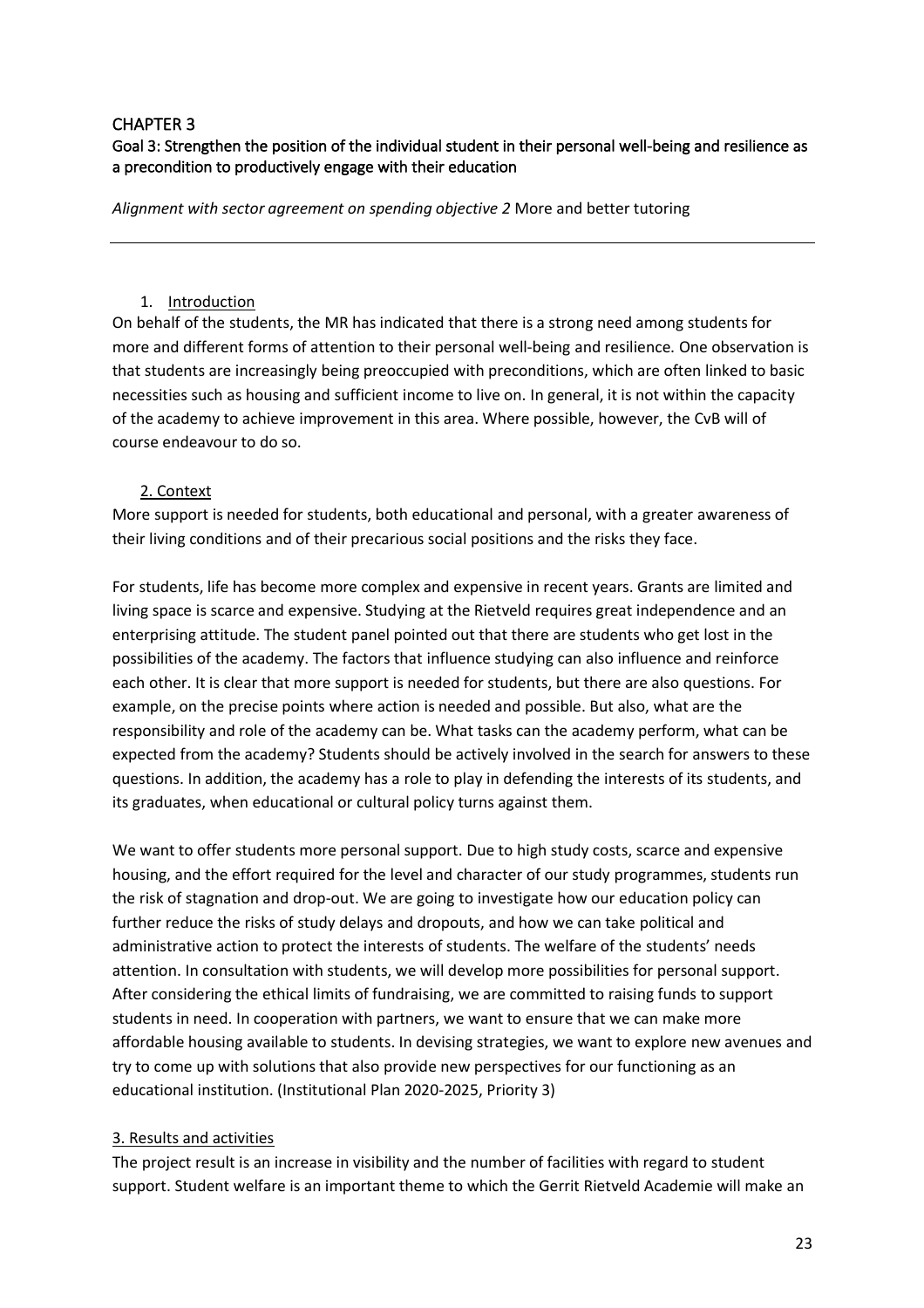extra effort in the coming years, with the availability of the study advance funds. The organization has asked for more attention to be paid to student support. This could be in the field of practical matters (housing, etc.), as well as in the field of extra study guidance or, on the other hand, in the social field and resilience. The academy has an infrastructure to support a number of these aspects and will work on expanding this fixed infrastructure and improving communication in the coming years.

#### 4. Budget series

| Year | <b>Budget</b> |
|------|---------------|
| 2019 | 20.000        |
| 2020 | 20.000        |
| 2021 | 40.000        |
| 2022 | 50.000        |
| 2023 | 60.000        |
| 2024 | 60.000        |

#### 5. Intermediate results and types of costs per year

| Year | Intermediate results                                            | <b>Types of costs</b>                                                                                                                  | <b>Budget</b> |
|------|-----------------------------------------------------------------|----------------------------------------------------------------------------------------------------------------------------------------|---------------|
| 2019 |                                                                 |                                                                                                                                        | 20.000        |
|      | Compose Student<br>Support workgroup                            | Reimbursement of working group<br>participants<br>Material costs/project costs                                                         |               |
|      | Inventory of current<br>possibilities                           | Reimbursement of working group<br>$\overline{\phantom{0}}$<br>participants<br>Material costs/project costs                             |               |
|      | Inventory of the needs<br>of students,<br>teachers/coordinators | Reimbursement of working group<br>$\overline{\phantom{0}}$<br>participants<br>Material costs/project costs<br>$\overline{\phantom{a}}$ |               |
|      | Project plan 2020<br>(including<br>communication<br>strategy)   | Reimbursement of working group<br>participants<br>Material costs/project costs                                                         |               |
|      | Select and appoint<br>coördinator                               | Reimbursement of working group<br>participants<br>Material costs/project costs                                                         |               |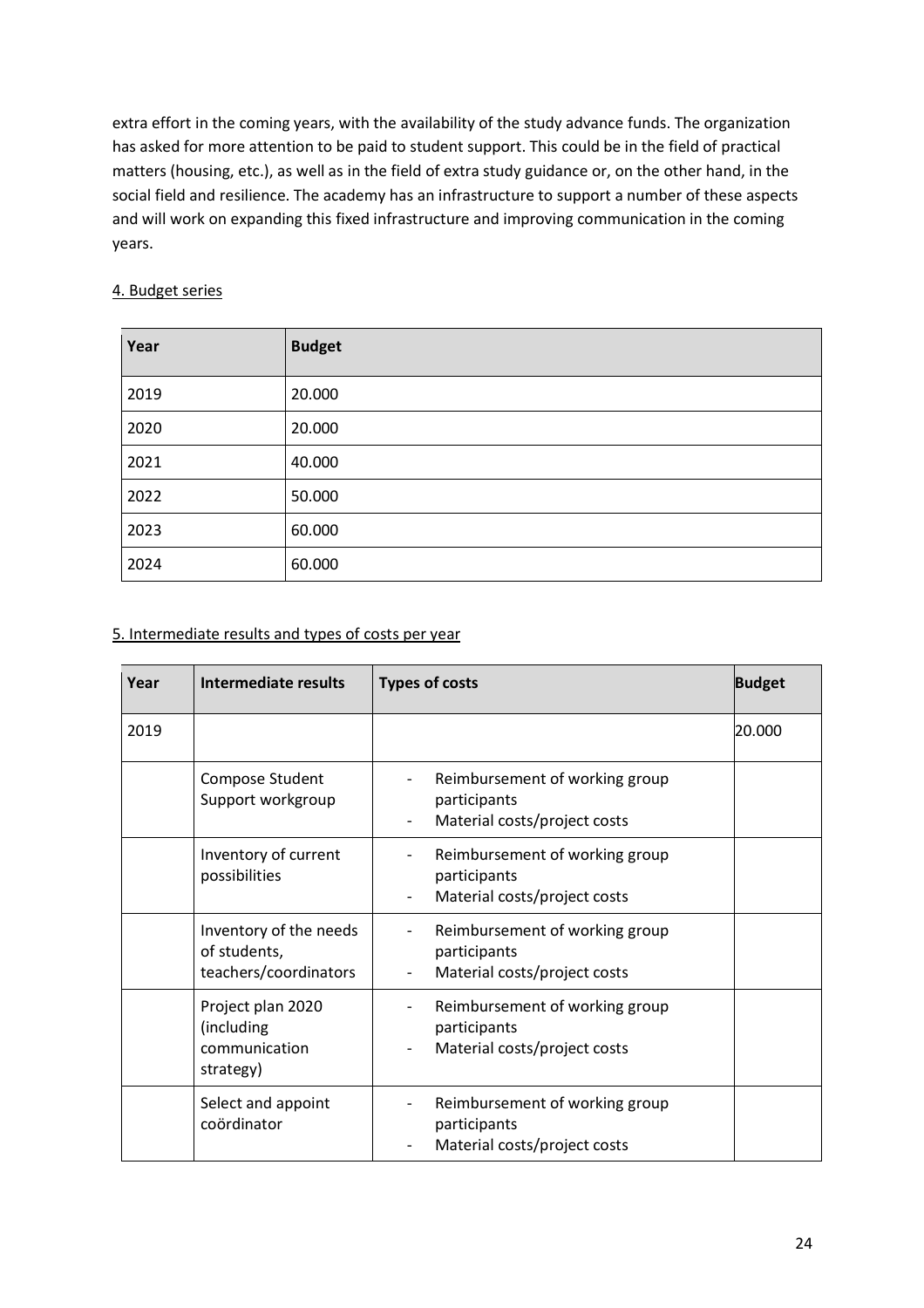|      | Informing the<br>organization about the<br>project plan                  | Reimbursement of working group<br>participants<br>Material costs/project costs      |        |
|------|--------------------------------------------------------------------------|-------------------------------------------------------------------------------------|--------|
| 2020 |                                                                          |                                                                                     | 20.000 |
|      | Inventory of the needs<br>of students,<br>teachers/coordinators          | Reimbursement of working group<br>participants<br>Material costs/project costs      |        |
|      | Start projects:                                                          |                                                                                     |        |
|      | Theory based group<br>sessions                                           | Coordinator's fee<br>Project costs                                                  |        |
|      | Practice based group<br>sessions                                         | Coordinator's fee<br>Project costs                                                  |        |
|      | Support in educational<br>departments                                    | Coordinator's fee<br>Personnel support costs<br>Project costs                       |        |
|      | Physical space to meet                                                   | Personnel costs<br>$\overline{\phantom{0}}$<br>Material costs/project costs         |        |
|      | Communication of<br>current facilities                                   | Personnel support costs<br>$\overline{\phantom{a}}$<br>Material costs/project costs |        |
|      | Support on financial<br>situation and<br>perspective after<br>graduation | Personnel support costs<br>Material costs/project costs                             |        |
|      | Analysis of complaint<br>procedure                                       | Personnel support costs<br>Material costs/project costs                             |        |
|      | Inventory students /<br>staff needs                                      | Personnel support costs<br>Material costs/project costs                             |        |
|      | Statement on behavior                                                    | Personnel support costs<br>$\overline{\phantom{a}}$<br>Material costs/project costs |        |
|      |                                                                          |                                                                                     |        |
| 2021 |                                                                          |                                                                                     | 40.000 |
|      | Start and continuation<br>of projects                                    | Personnel costs<br>Material costs/project costs                                     |        |
|      | <b>Communication routes</b><br>and facilities                            | Personnel costs<br>Material costs/project costs                                     |        |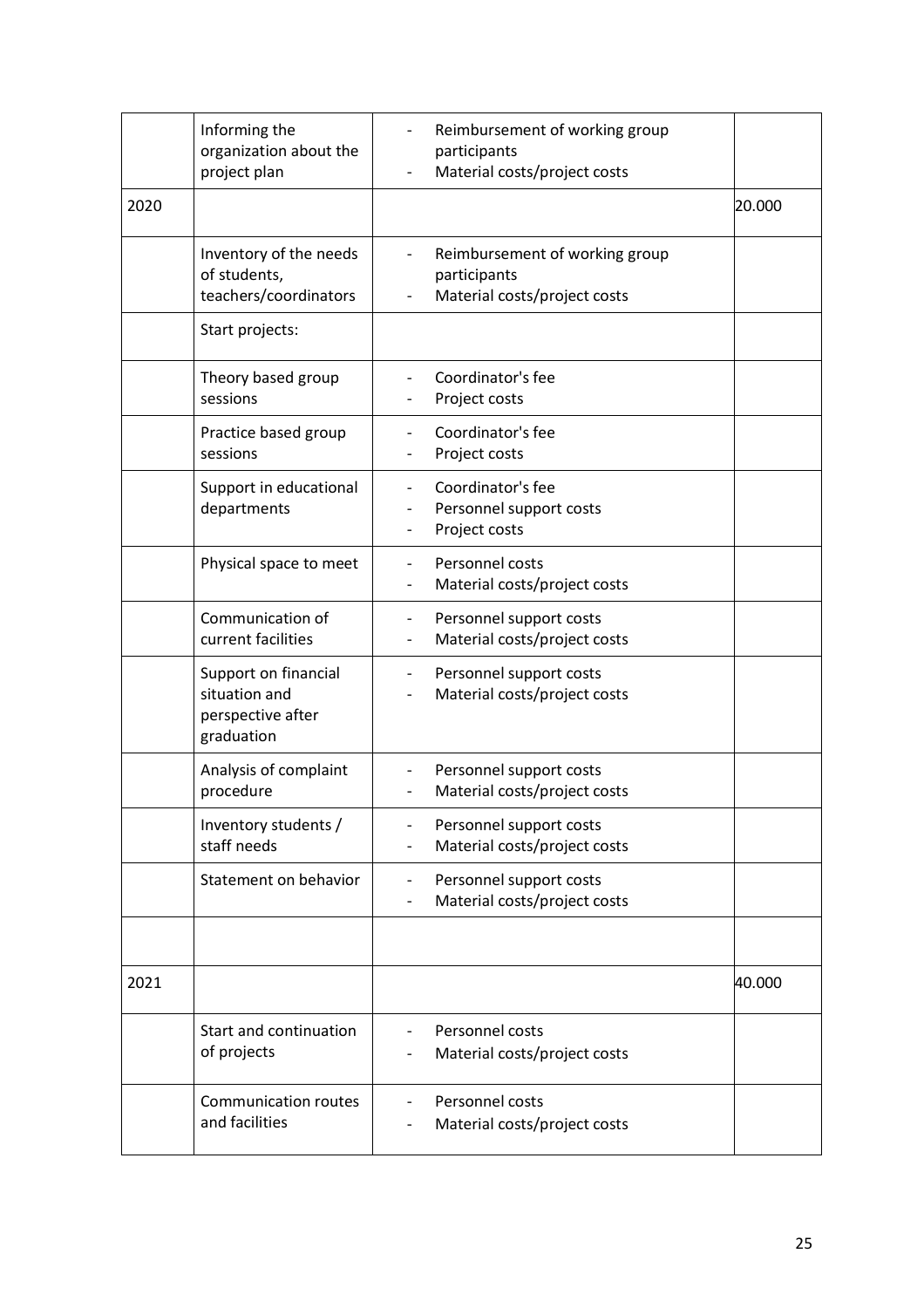| 2022 |                                        |                                                                                                         | 50.000 |
|------|----------------------------------------|---------------------------------------------------------------------------------------------------------|--------|
|      | Start and continuation<br>of projects  | Personnel costs<br>$\overline{\phantom{a}}$<br>Material costs/project costs<br>$\overline{\phantom{a}}$ |        |
|      | Communication routes<br>and facilities | Reimbursment of working group<br>$\overline{\phantom{a}}$<br>Material costs/project costs               |        |
|      |                                        |                                                                                                         |        |
| 2023 |                                        |                                                                                                         | 60.000 |
|      | Start and continuation<br>of projects  | Personnel costs<br>$\blacksquare$<br>Material costs/project costs<br>$\overline{\phantom{a}}$           |        |
|      | Communication routes<br>and facilities | Personnel costs<br>$\overline{\phantom{a}}$<br>Material costs/project costs                             |        |
|      |                                        |                                                                                                         |        |
| 2024 |                                        |                                                                                                         | 60.000 |
|      | Start and continuation<br>of projects  | Personnel costs<br>$\blacksquare$<br>Material costs/project costs<br>$\overline{\phantom{a}}$           |        |
|      | Communication routes<br>and facilities | Personnel costs<br>$\overline{\phantom{a}}$<br>Material costs/project costs<br>$\overline{\phantom{a}}$ |        |

Annual report student counsellor and student psychologist

The counsellor and the student psychologist were asked to provide an annual report in which the quantitative request for help and the nature of the issues presented were discussed.

Student satisfaction survey

In the STO of 2018, the experiences of students with undesirable behaviour were discussed in more detail for the first time. The question will be continued in the coming years in the STO, so that it can be measured whether the number of undesirable experiences is decreasing.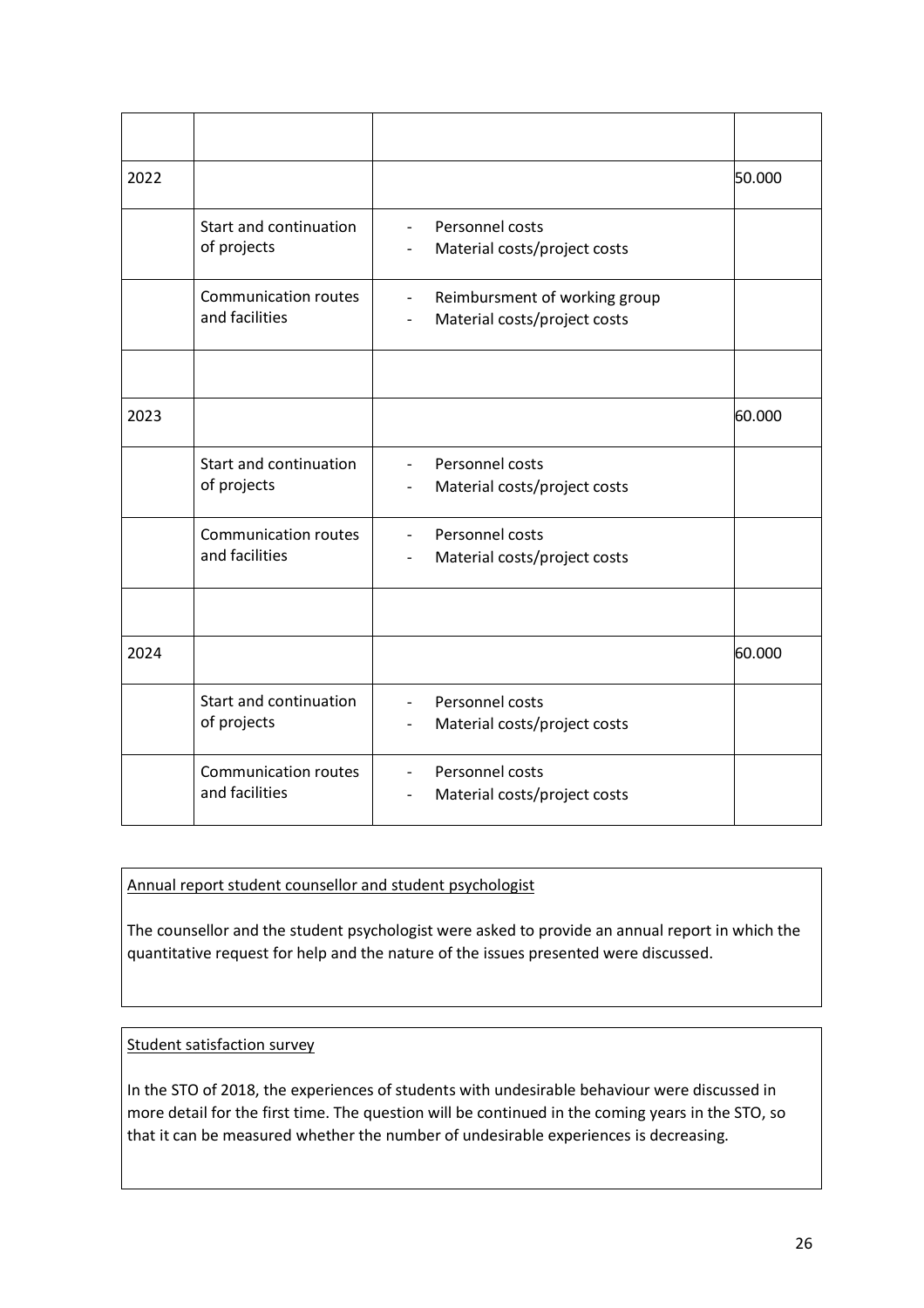# 2019

In the first half of 2019, the CvB held a number of meetings with the MR about the further implementation of this quality agreement. The MR was critical of the role of the confidential student. The question is how much responsibility can and should be placed on the students themselves. The Quality Appointments project leader will draw up various ideas within the organisation and draw up a starting memorandum.

In September 2019 the working group Student Support will start, consisting of members of the Student Council, the counsellor, coordinators and students. The start note forms the basis for the first meeting.

The working group makes an inventory of the needs of students in the field of welfare and collects and devises ways to improve student welfare. Consideration shall be given to how existing schemes and facilities can be better and more appropriately publicised and extended. During the meetings, the various aspects of student welfare will be discussed. The working group investigates 9 projects and makes a choice based on priority and feasibility. The argumentation is well documented. In 2019, the working group will draw up a plan of action and submit it to the Quality Agreements Steering Committee. In addition, a coordinator is appointed who organises the projects with the help of employees.

Discussions with the Student Support workgroup and with various parts of the organisation have shown that a relationship of trust is crucial for providing student support. Students only dare to be open when they trust someone. And this trust often goes beyond the formal contact points and routes. Employees who do not formally hold the position also act as confidential advisors, for example teachers or assistants. Some of express the need for a course to better recognise signals.

The Project Plan will seek a good balance between making the formal routes better known and recognising and supporting the informal routes, while also emphasising the responsibilities of all those involved. Experiences are exchanged with other art colleges.

Another point of attention is to find a suitable tone in both communication and project form, appropriate to the problem but also appropriate to the interests of art students.

In March 2020, the activities of 2019 will be evaluated by the Quality Agreements Coordination Group.

#### 2020

At the beginning of 2020 a pilot programme of the working group Student Support will start. This pilot programme consists of various projects that will be carried out in the first half of 2020. In the second semester of 2020, new lines of communication will be fully deployed at the beginning of the academic year.

In March 2021, the activities of 2020 will be evaluated by the Quality Agreements Coordination Group. Results are also measured on the basis of the Student Satisfaction Survey and interviews with the student counsellor and the student psychologist.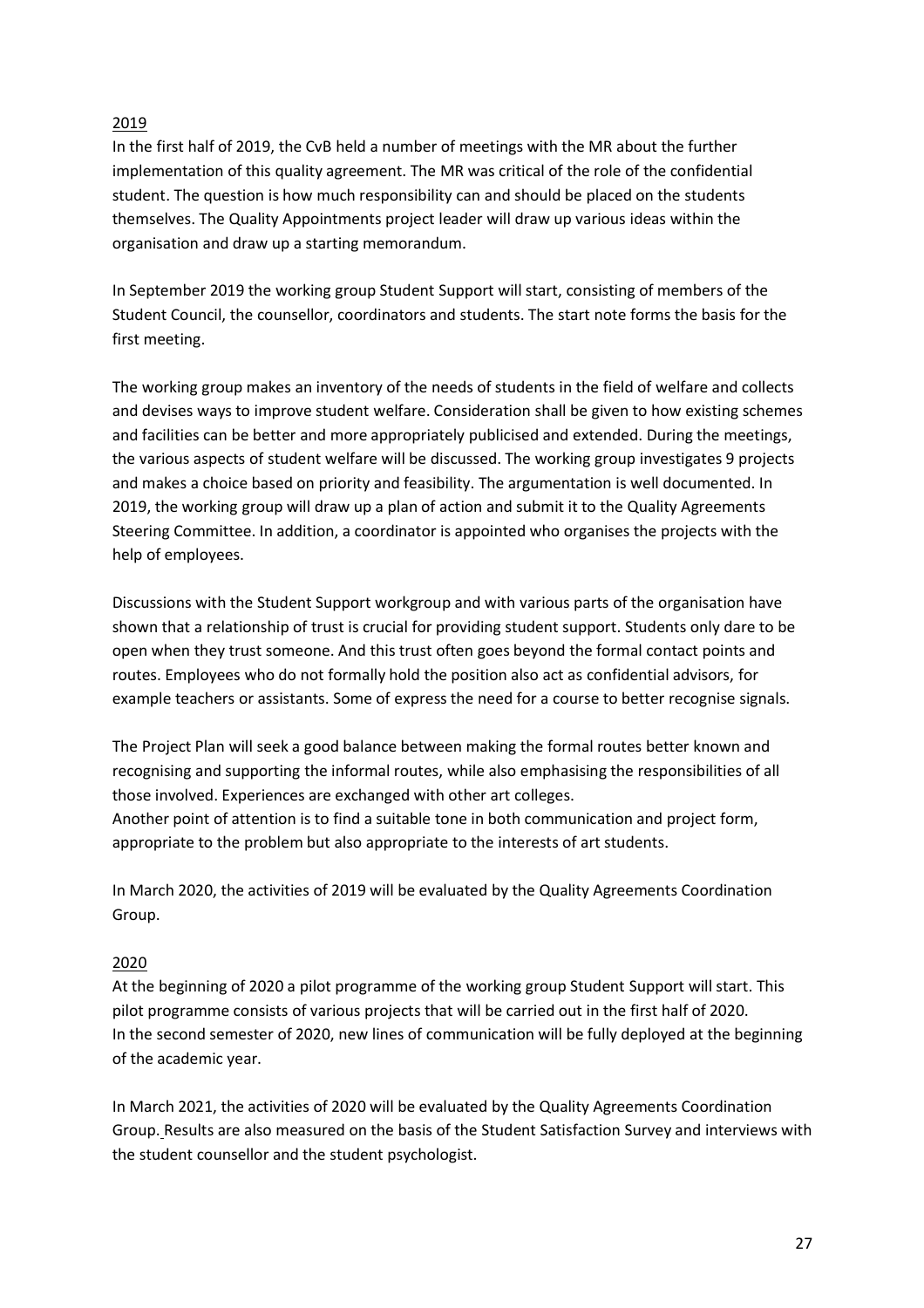# 2021

In 2021, various projects will start and continue. Possible (temporary) expansion of structural provision is investigated.

In March 2022, the activities of 2021 will be evaluated by the Quality Agreements Coordination Group. Results are also measured on the basis of interviews with the student counsellor and the student psychologist.

# 2022

The start and continuation of various projects. Extra efforts will be made to communicate with existing facilities. Part of the budget is kept available for current needs.

In March 2023, the 2022 programme will be evaluated by the Quality Agreements Coordination Group. Results are also measured on the basis of the Student Satisfaction Survey and interviews with the student counsellor and the student psychologist.

In 2022, NVAO will evaluate the Quality Agreements in this year.

# 6. Project organization

In 2019, a working group on Student Support will be set up, consisting of students, members of the student council and unions, coordinators, teachers and staff members. The members will meet 4 times in 2019 to develop projects and come to a joint project plan. The budget for this Quality Agreement is modest, the aim is to use various projects to give an impulse to the improvement of student welfare. New routes are developed (and linked) in close cooperation with existing facilities.

By 2020, a coordinator will be appointed who will focus on the implementation of the various projects. The coordinator reports to the quality agreements project leader.

#### 7. Risks

#### Responsibilities framework

Risk: Student Welfare is an important theme for which the Rietveld Academie will make extra efforts in the coming years, with the availability of the advance funds for studies. The organisation has asked for more attention to be paid to supporting students. This can be in the field of practicality (housing, etc.), as well as in the field of additional study guidance or in the social field. The academy has an infrastructure to support some of these aspects. In a number of other areas, work is being done to expand the infrastructure. The Rietveld can support some aspects of its community. Other problems are of a more personal nature, and fall within the student's own responsibility. As stated in the Institutional Plan: What can and should the academy's responsibility and role be?

Measure: The academy assigns and propagates responsibilities, for example by developing and communicating a protocol. Also; teachers, coordinators and staff should be aware of their own formal role and the limits of their responsibilities, for example by means of a protocol. This will prevent more informal routes and projects from leading to transgressive behaviour and situations. A number of informal support roles are currently very personal (or have grown to be), which can cause problems when these people leave the Rietveld.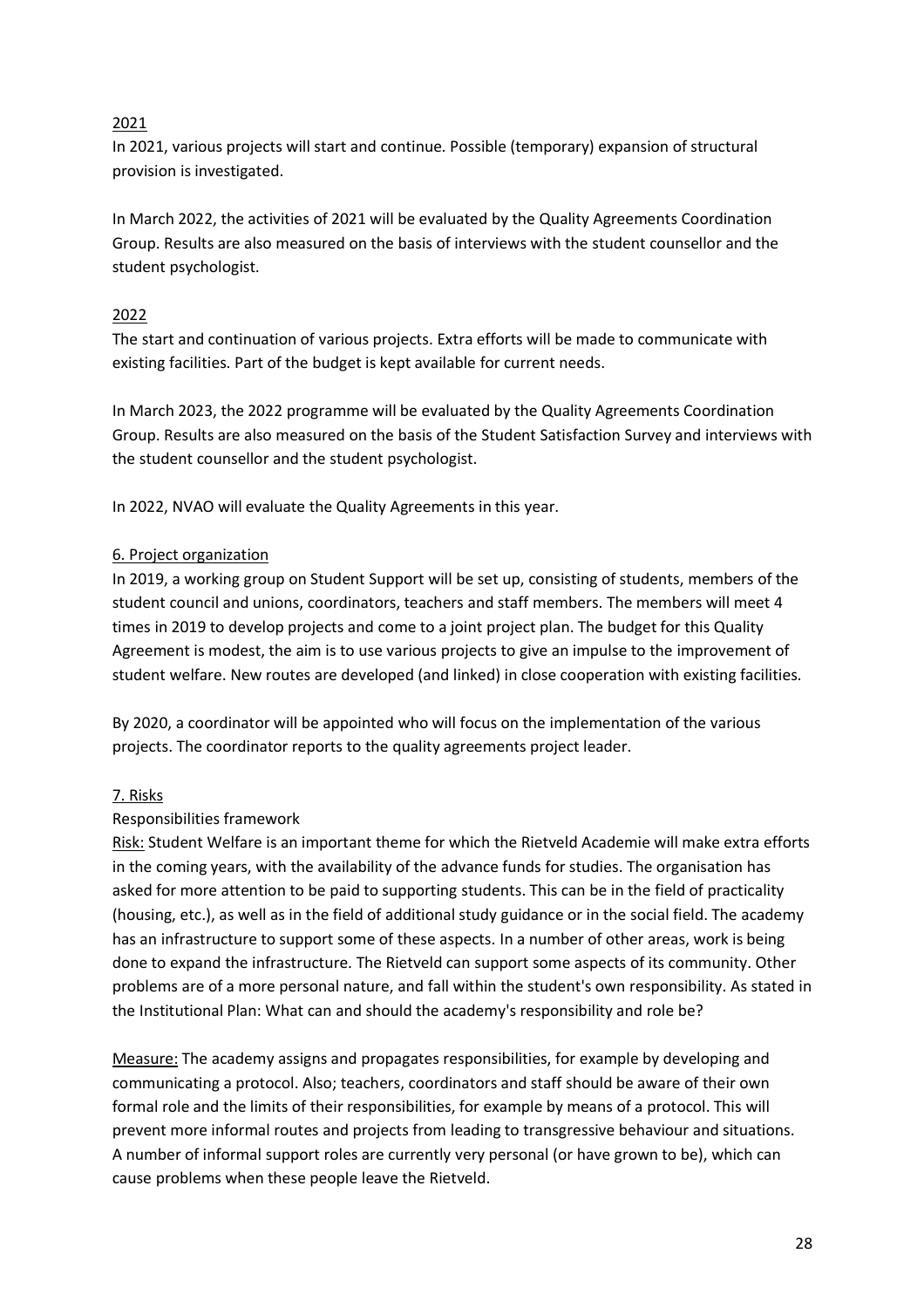#### Budget

Risk: The budget for this quality agreement is modest. This can give an impulse to the existing infrastructure, or (temporarily) expand on small facets.

Measure: The temporary nature of projects must be emphasised and communicated.

#### Communication

Risk: To provide appropriate support, good communication is necessary. Communication of existing regulations and facilities to the entire Rietveld community, informing the organisation about protocols, etc. In addition, students must be approached in the right way and with the right tone. Measure: In the coming years, a continuous communication campaign will focus on communicating structural facilities and temporary projects.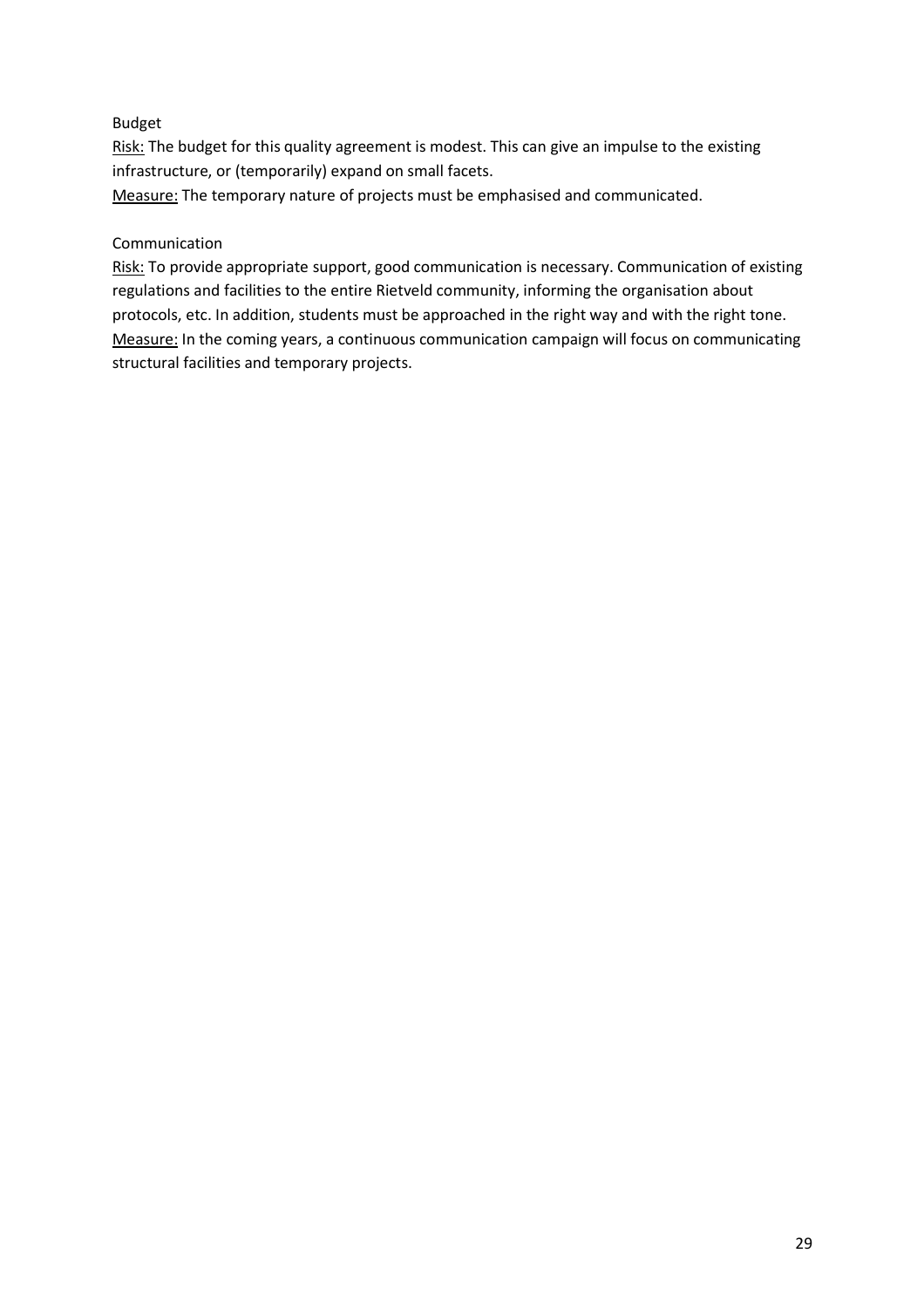#### **CHAPTER 4**

# **Goal 4: Realising an additional small-scale and intensive intercurricular educational programme related to current themes and issues**

*Alignment with sector agreement on spending objective 4* More intensive and small-scale education *education*

#### 1. Introduction

Interest in interdisciplinary and trans-departmental collaborations has been expressed by students, but also by the organisation in the "catalogue of ambitions". There are cross-departmental themes that are interesting to study with students. An example of this is the theme of diversity/inclusiveness. Innovative issues can also be formulated at the intersection of two educational disciplines. Or issues can be identified in connection with and preparation for the professional practice. The CvB is of the opinion that Bachelor's and Master's programmes can be enriched by realising an additional range of programmes that are positioned in the space between the education departments. The aim is to add a valuable layer of content, without burdening, damaging or supplanting the basic quality of education.

#### 2. Context

#### Programming the in-between space

The Rietveld Academie needs a range of cross-departmental education in which connections are made between the departments and with the world outside the academy. In addition, we need activities in the field of research. In order to meet these needs, we are expanding the range of education on offer in the interdepartmental area with projects that focus on cooperation, selforganisation, research and the discovery of new ways of working.

The often-unused space in between the Rietveld is located between the boundaries of the department's programmes. This programmatic space has a physical counterpart: square metres that do not belong to the departments, but where education takes place. Activities are already taking place in the programmatic space: Studium Generale, Rietveld Uncut, Unsettling Rietveld/Sandberg and joint projects of departments.

There is a need for students to work together across the boundaries of their disciplines. There is also a demand for more practical experiments, skills and more guidance in creative processes. There are ideas for a Practicum Generale and cross-departmental projects by a group of teachers. Research seeks a place in which it is at the service of education. We can respond to these different needs, which share a cross-departmental perspective, by making better use of the space between departments and by providing them with a programme. The proposal is to start programming from the bottom up, to communicate the offer well, and to gradually expand and strengthen it.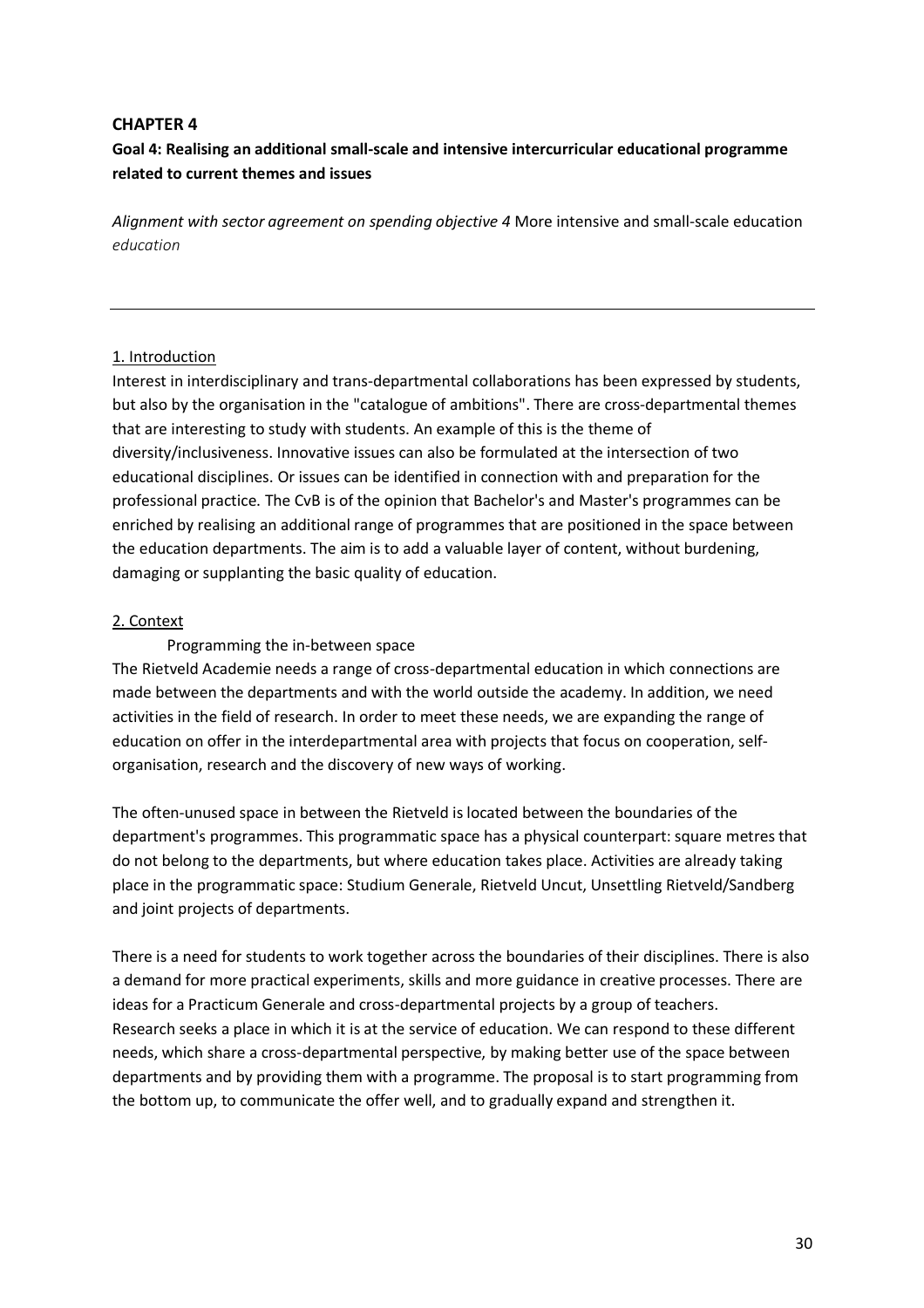# 3. Project results and activities

The Rietveld Academie and the Sandberg Institute have a rich tradition of initiatives, platforms and programmes that originate outside regular education and between departments. Sometimes this is an initiative of students, sometimes of a penny, or jointly from departments. Some initiatives grow into long-term projects, others are personal and disappear after a season. In the coming years, the Quality Funds will be used to give free rein to (current) educational themes outside the fixed curriculum. The result is a number of different small-scale educational programmes, which also have a public component. The programmes will be developed in conjunction with existing platforms and initiatives and will be opened up jointly.

| Year | <b>Budget</b> |
|------|---------------|
| 2019 | 25.000        |
| 2020 | 75.000        |
| 2021 | 125.000       |
| 2022 | 150.000       |
| 2023 | 150.000       |
| 2024 | 150.000       |

#### 4. Budget series

In the Quality Agreements dossier, it is described that a series of programmes will be developed. This will be built up in a number of steps to three programs running at the same time. The budget is geared to the incremental development; the number of programmes that will be implemented each year is indicated in the budget. Of this budget, around 13 intercurricular programmes should be developed in the years 2019-2020.

#### 4. Intermediate results and types of costs per year

| Year | Intermediate results                                   | <b>Types of costs</b>                                      | <b>Budget</b> |
|------|--------------------------------------------------------|------------------------------------------------------------|---------------|
| 2019 |                                                        |                                                            | 25.000        |
|      | Setting up the<br>editorial board                      | Reimbursement of workgroup participants,<br>material costs |               |
|      | Inventory of existing<br>intercurricular<br>programmes | Reimbursement of workgroup participants,<br>material costs |               |
|      | Inventory of wishes<br>from the<br>organisation        | Reimbursement of workgroup participants                    |               |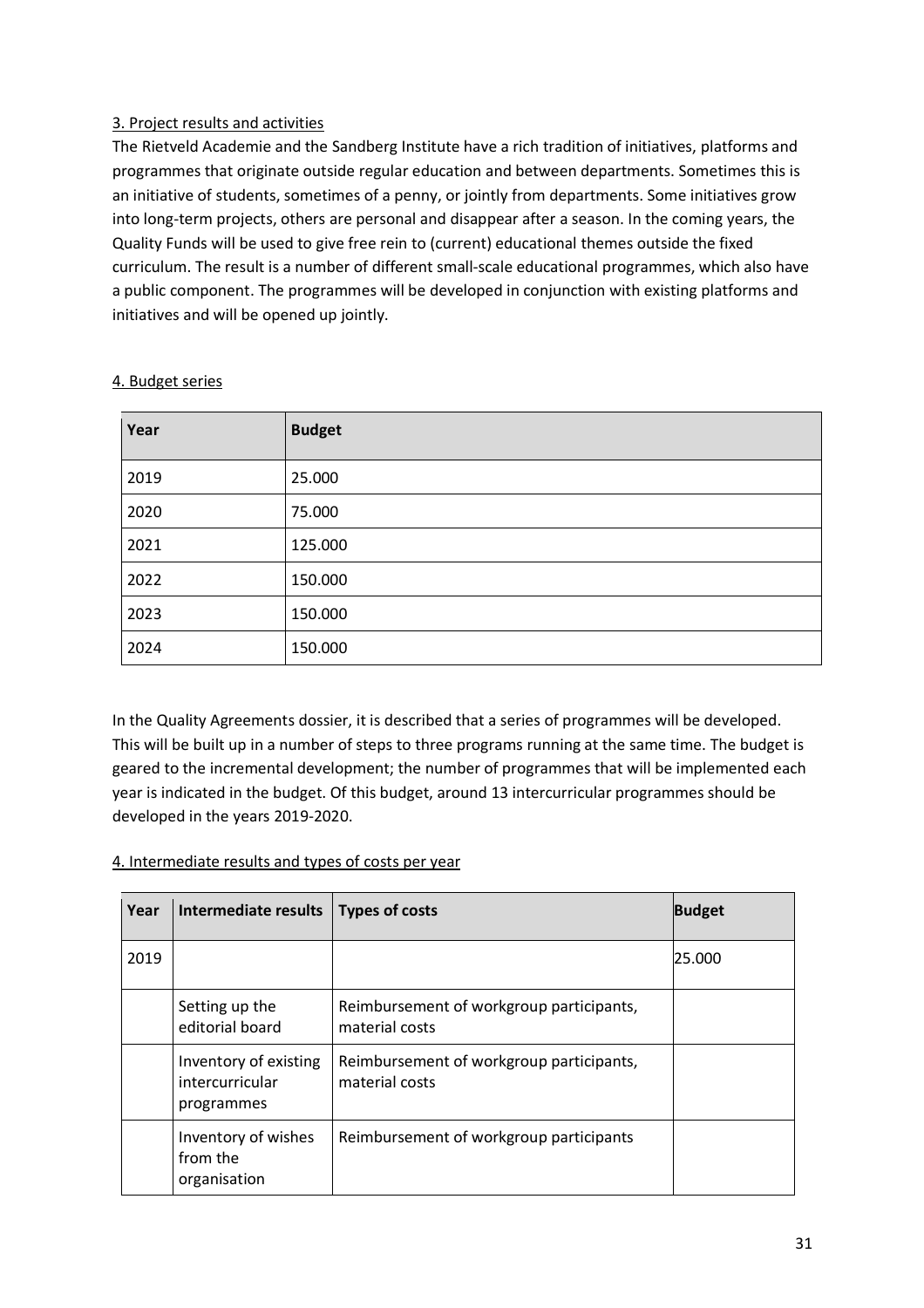|              | Publication of<br>inventory                                                        | Material costs                                                                                                                                                   |         |
|--------------|------------------------------------------------------------------------------------|------------------------------------------------------------------------------------------------------------------------------------------------------------------|---------|
|              | Definition formation                                                               |                                                                                                                                                                  |         |
|              | Drawing up the<br>project plan and<br>procedure                                    | Reimbursement of workgroup participants,<br>material costs                                                                                                       |         |
|              | Communication/part<br>s of project plan                                            | Reimbursement of workgroup participants,<br>material costs                                                                                                       |         |
|              |                                                                                    |                                                                                                                                                                  |         |
| 2020         |                                                                                    |                                                                                                                                                                  | 75.000  |
|              | Inventory of the<br>wishes of the<br>organisation,<br>including expert<br>meetings |                                                                                                                                                                  |         |
|              | Start lecture series                                                               | Reimbursement of participants in the<br>workgroup, costs of materials, costs for<br>speakers, photographer costs / access<br>lecture series, poster design costs |         |
|              | Appoint<br>Intercurricular<br>Programme<br>Coordinator                             | Personnel costs                                                                                                                                                  |         |
| Sept<br>2020 | Start of<br>intercurricular<br>programme                                           | Personnel costs, material costs                                                                                                                                  |         |
|              | Evaluation of the<br>pilot programme                                               | Personnel costs, material costs                                                                                                                                  |         |
|              |                                                                                    |                                                                                                                                                                  |         |
| 2021         |                                                                                    |                                                                                                                                                                  | 125.000 |
|              | Start 3<br>intercurricular<br>programmes                                           | Personnel costs, material costs                                                                                                                                  |         |
|              |                                                                                    |                                                                                                                                                                  |         |
|              | Evaluation of<br>programmes                                                        | Personnel costs, material costs                                                                                                                                  |         |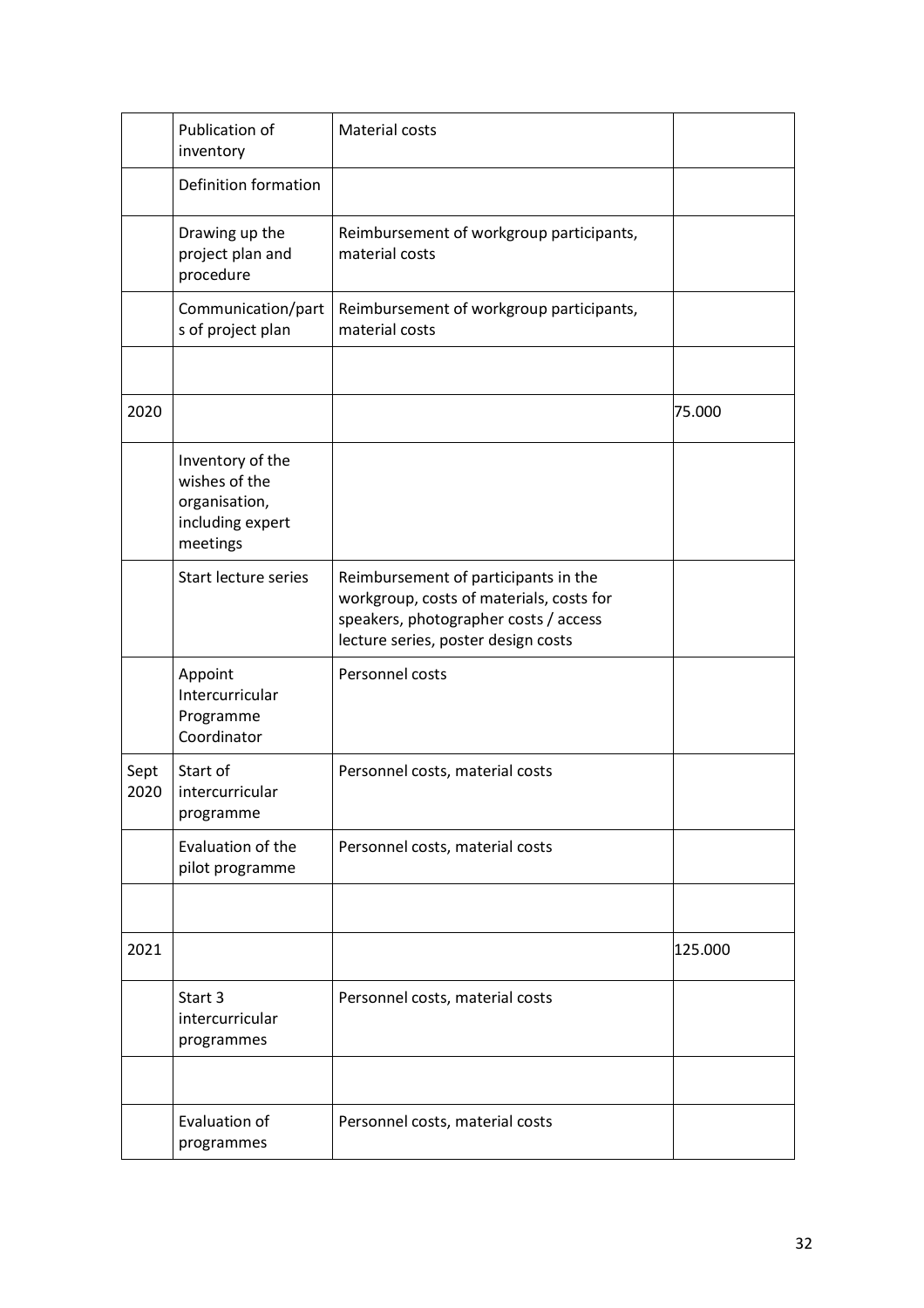| 2022 |                                          |                                 | 150.000 |
|------|------------------------------------------|---------------------------------|---------|
|      | Start 3<br>intercurricular<br>programmes | Personnel costs, material costs |         |
|      | Evaluation of<br>programmes              | Personnel costs, material costs |         |
| 2023 |                                          |                                 | 150.000 |
|      | Start 3<br>intercurricular<br>programmes | Personnel costs, material costs |         |
|      | Evaluation of<br>programmes              | Personnel costs, material costs |         |
| 2024 |                                          |                                 | 150.000 |
|      | Start 3<br>intercurricular<br>programmes | Personnel costs, material costs |         |
|      | Evaluation of<br>programmes              | Personnel costs, material costs |         |
|      |                                          |                                 |         |

#### **2019**

#### Establishment Editorial Board

In September 2019, the editorial board for Intercurricular programmes was set up. In the first instance, the editorial board will make an inventory of the current programmes developed by the Rietveld Academie and the Sandberg Instituut outside of regular education, and will discuss how these programmes can be made more easily accessible. In addition, the editorial board determines the themes and frameworks within which new intercurricular programmes are developed. It will also discuss and consider existing proposals, as presented in the framework of the Academy Assembly (2018), as well as new proposals. The editorial board examines the possibilities and makes a proposal for an organising form.

#### Work approach:

#### inventory and definition

In 2019, the Editorial Board will aim to take stock of existing intercurricular programmes and initiatives. Some programmes are institution-driven, others rely on the initiative of a teacher or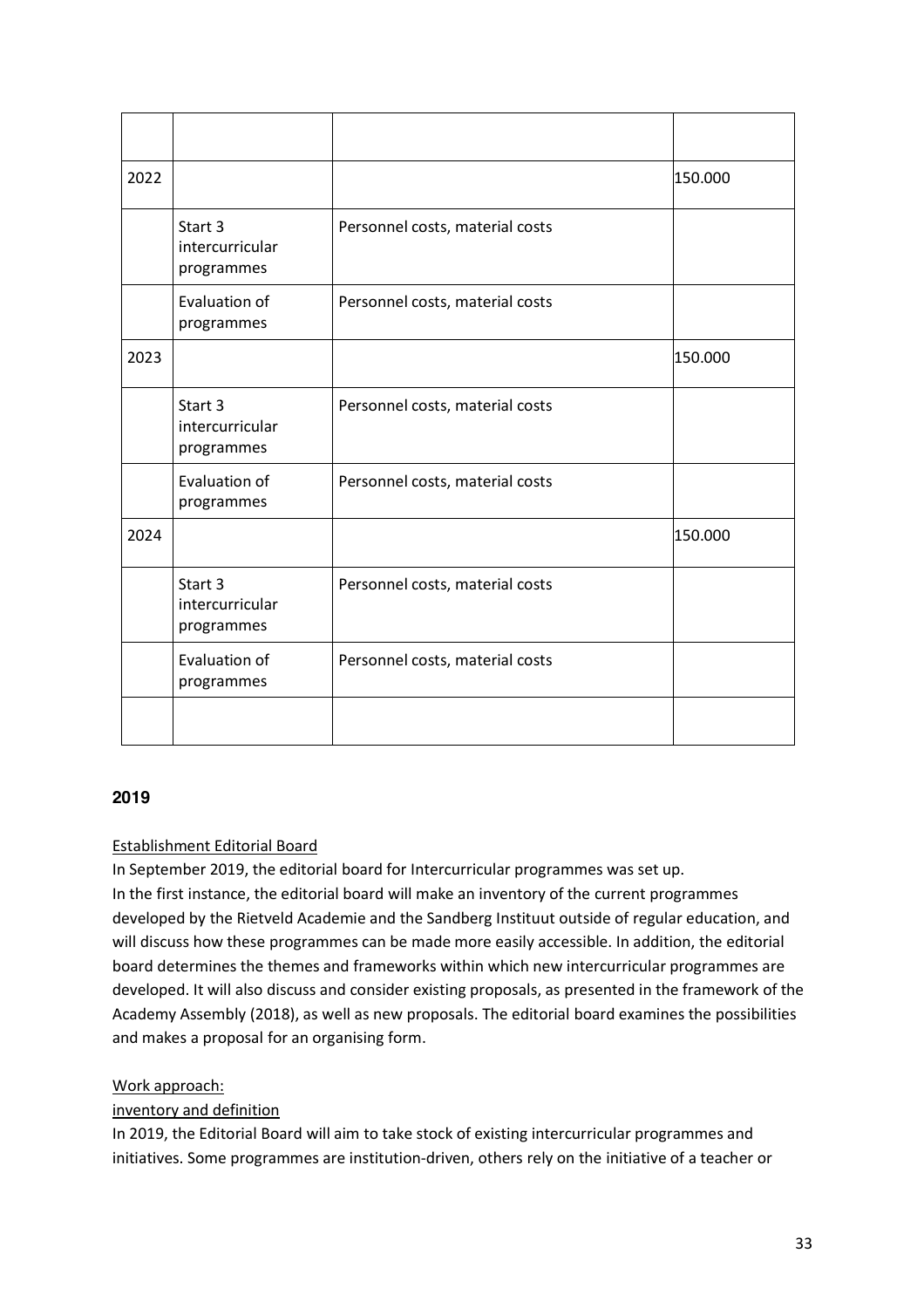student. Some are of a temporary nature, others come back every year and exceed the dependency of those who take the initiative.

There is a turnover in the offer, but the initiatory attitude of students and lecturers is characteristic of the Rietveld. The editorial board wants to celebrate and facilitate the multitude of initiatives.

The inventory will provide a list of priorities and a proposal for better access to the existing supply. A definition is also drawn up.

#### Project plan and procedure

In 2019, the editorial board will also draw up a project plan for 2020 and a procedure for the creation of new intercurricular programmes.

#### Educational approach: Future practice

The editorial board has the ambition to put broader educational questions on the agenda. What does the education of the future look like? How do students want to manifest themselves after their studies? What type of education does this include? How do we relate to a new reality that is partly shaped by external factors such as politics, but also by the art world, the labour market or technology? What will the professional practice of artists and designers be like in the future? And how much time will we have left to devote to this professional practice? What is the role of collectivity and cooperation in times of flexibilisation and individualism?

The space in between which intercurricular programmes can emerge is particularly suitable for questioning educational issues.

#### Communication with the organisation

#### *Expert meeting*

Heads of the BA and MA, members of the unions and Student Council are invited to speak to the editorial board about intercurricular programmes. How do they look at the space in between? What are the possibilities and needs of the departments?

Meeting intended to gather input and create support, editorial board shares its inventory.

#### *Lecture series development*

The lecture series makes the editorial board visible within the academy and enables it to question educational issues and discuss (the potential of) intercurricular programmes with the organisation. 5 lectures of 1.5 hours each will be organised in the first half of 2020, the first reading will take place on 17 January.

In March 2020, the activities of 2019 will be evaluated by the Quality Agreements Coordination Group.

2020 Series of lectures, January - June 2020 Start of first programme - September 2020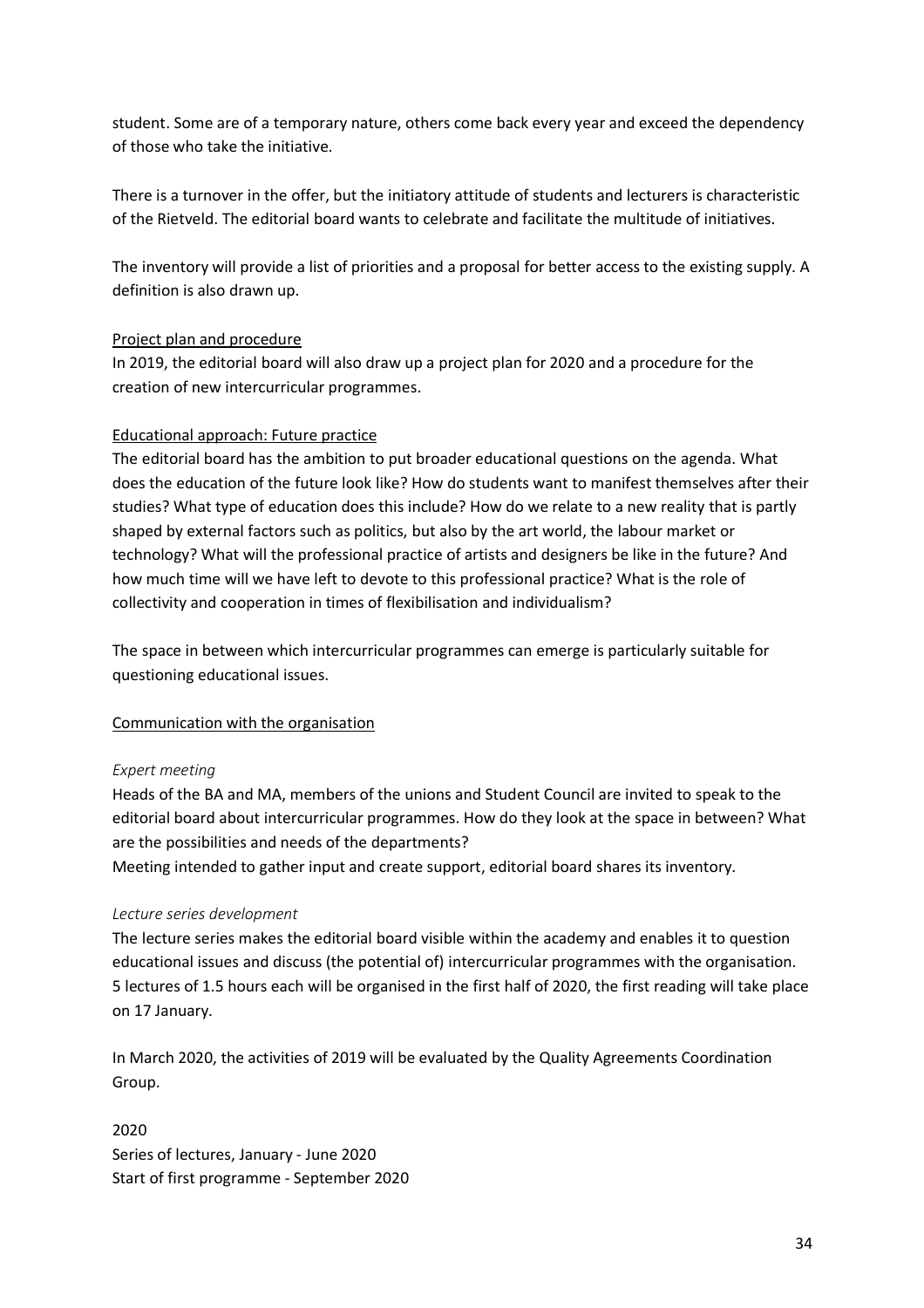Evaluation programme by editorial board and quality assurance staff In March 2021, the activities of 2020 will be evaluated by the Quality Agreements Coordination Group.

# 2021

Start programs Evaluation programmes by editorial board and quality assurance staff In March 2022, the activities of 2021 will be evaluated by the Quality Agreements Coordination Group.

# 2022

Start programs

Evaluation programmes by editorial board and quality assurance staff In March 2023, the activities of 2022 will be evaluated by the Quality Agreements Coordination Group.

The NVAO will evaluate the Quality Agreements in 2022.

# 6. Project organisation

The editorial board is appointed for a period of one school year, after which the composition will change. The editorial board initiates and sets frameworks within which intercurricular programmes are developed. The actual implementation of new programmes is not done by the members of the editorial board. The editorial board selects a coordinator for each program. In 2019/2020, the editorial board will meet on a monthly basis. In subsequent years, once the procedure for creating a programme has been developed, it will be less frequent and the number of

hours per contract will be adjusted downwards.

The editorial board reports to the Quality Agreements Coordination Group.

#### 7. Risks

#### **Oversupply**

Risk: Almost all departments have the ambition to develop events and programmes in addition to the fixed curriculum. The student population creates new initiatives, each with its own events. Over the next six years, the Rietveld Academie will invest in the development of new programmes. Measure: In order to adequately meet the needs of the students and the departments, careful coordination is necessary, also in order to ensure support within the organisation. That is why it is important to build on existing initiatives in particular.

# Guaranteeing quality

Risk: Adequate budget and time must be set aside to develop the various programmes, guarantee the quality of education and supervise students. Thirteen programmes could be ambitious. Measure: Connect to existing programmes and infrastructure, involve quality staff in the development and evaluation of the programmes.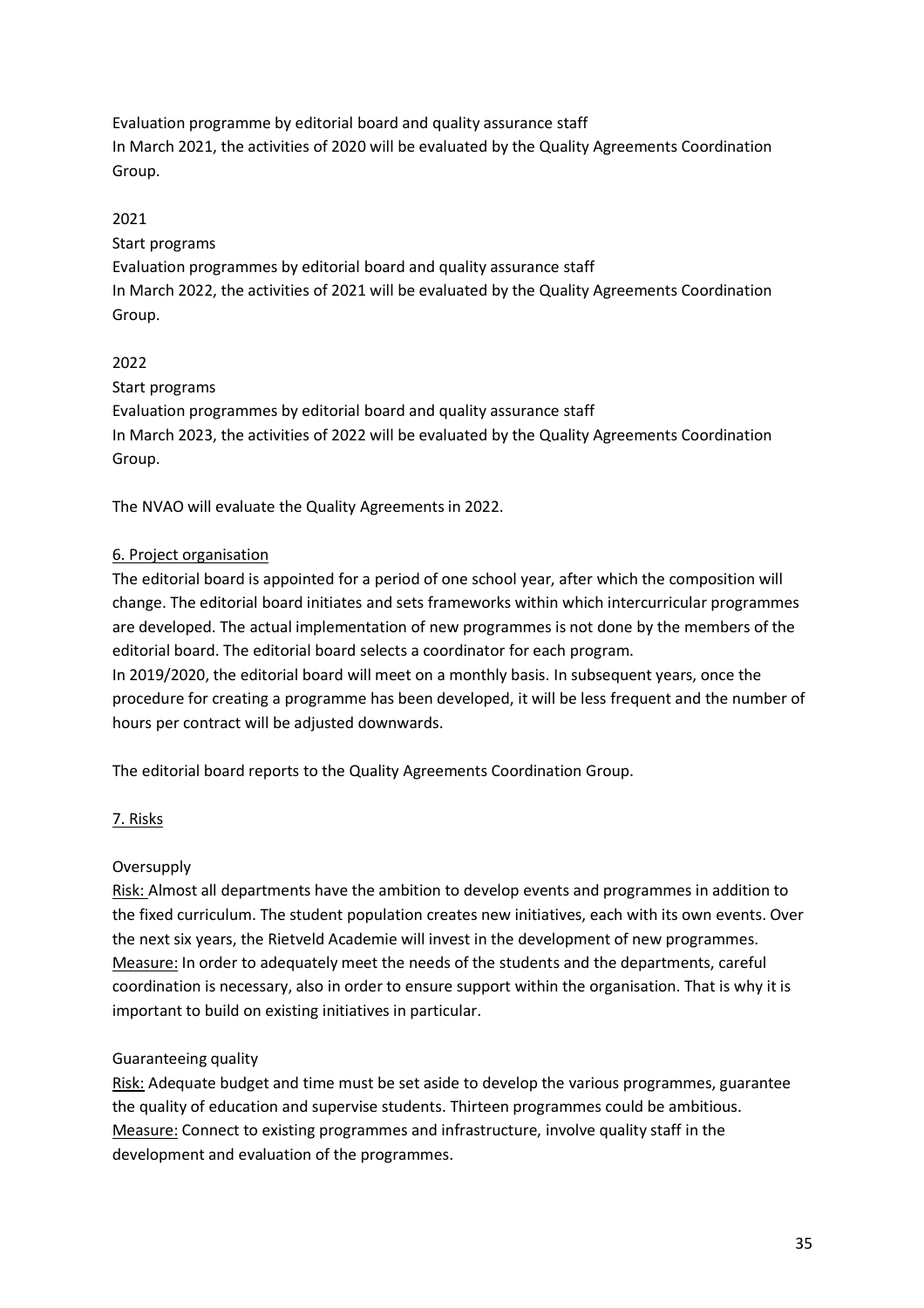# **CHAPTER 5**

**Goal 5: Deepening the content of education and further professionalisation of teachers by integrating and embedding research activities by alumni and teachers linked to the education department**

*Alignment with sector agreement on spending objective 6 Further staff development*

#### 1. Introduction

The objective "Content deepening of education through research activities" is linked to the priorities set out in the 2020-2025 institutional plan in the way described below.

#### *Priority Research Development*

The Research Development priority clearly states in various points that the aim is to further develop research in close connection with education. (Institutional Plan 2020-2025, Priority 5)

#### *Human Resources Priority*

The Personnel Policy priority states that part of the desired development is to 'support staff in their ambitions for their own development'. Teachers, in particular, may have ambitions with regard to their own development in the field of research. Offering lecturers more space to conduct research, in the vicinity of the teaching departments, can give substance to this. (Institutional Plan 2020-2025, Priority 2)

#### *Priority Strengthening education*

The priority Strengthening education states with regard to the workshops, among other things, that "in order to arrive at a fundamental vision, it is necessary to involve the research policy and the professorships (under formation) in their creation, because workshops can also be places for research". Furthermore, in relation to Rietveld and Sandberg, a number of goals are described in the priority, in which research can play a role. (Institutional Plan 2020-2025, Priority 4)

#### 2. Project results and activities

The result of this trajectory is a quality impulse for education by expanding the research portfolio in close connection with teaching, and making research within the academy more visible.

Every year, an open call is made to the education departments to submit research proposals. Research activities are made visible by means of a publication and/or an exhibition, which reports on the efforts made and the results achieved. Students acquire knowledge about research in the visual arts and design so that they can make use of it in their own development.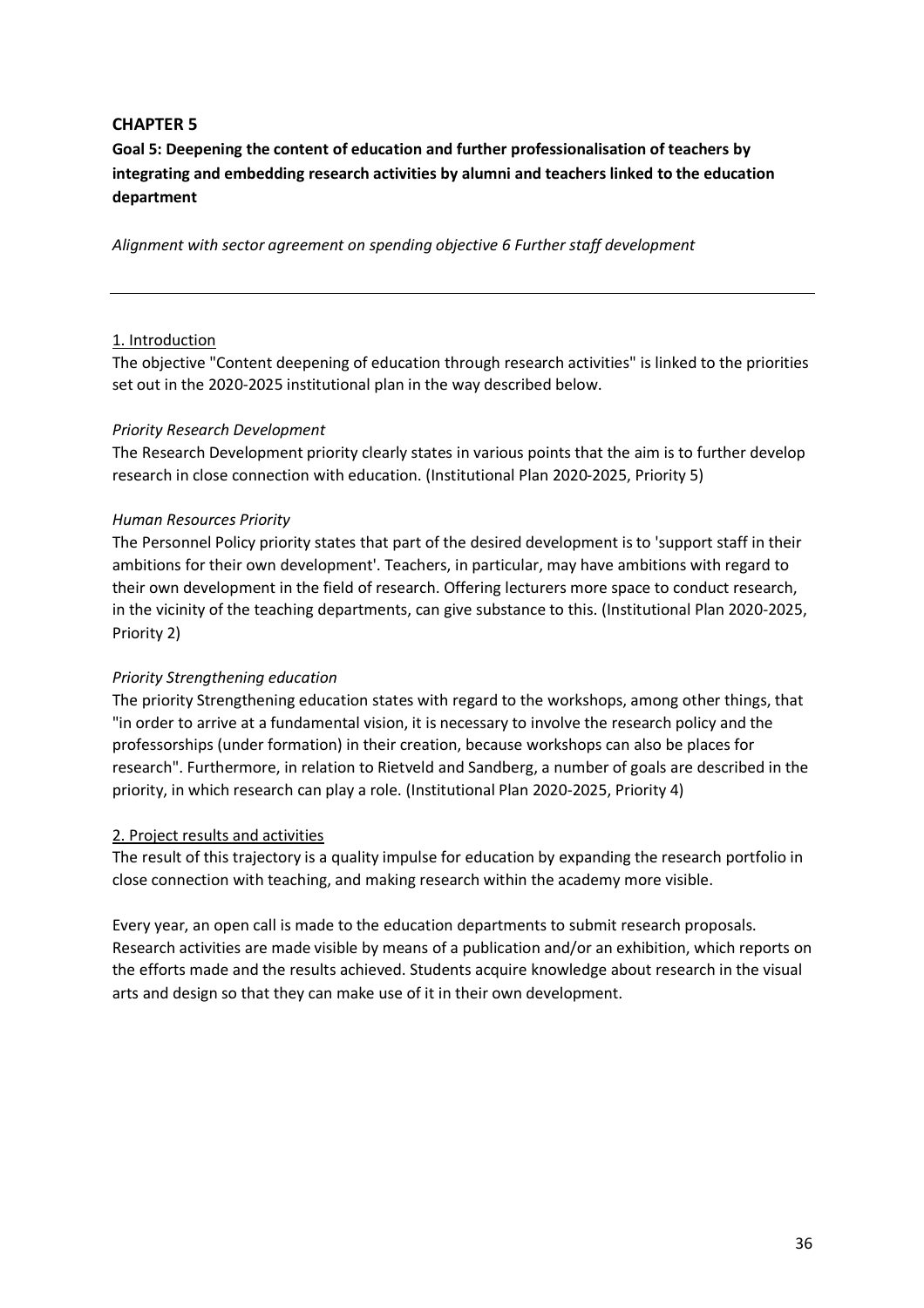# 3. Budget series

The available budget series for the purpose under the Quality Agreements are as follows:

| Year | <b>Budget</b> |
|------|---------------|
| 2019 | 80.000        |
| 2020 | 80.000        |
| 2021 | 200.000       |
| 2022 | 300.000       |
| 2023 | 300.000       |
| 2024 | 300.000       |

# 4.Intermediate results and types of costs per year

For the duration of the quality agreements, the interim results and the costs within this purpose consist of two parts.

The first part concerns a continuation of the pre-investments. Spending in 2019 and 2020 will be fully linked to this. This expenditure consists of research budgets for Bachelor's and Master's degrees (30.000 each), costs for the presentation and recording of the results of the research carried out with the aid of these research budgets (approx. 10.000) and the inventory and recording of research activities in the vicinity of the educational departments of Bachelor's and Master's degrees, aimed at knowledge building and knowledge sharing through publication (approx. 10.000).

In the year 2020, an action plan will be drawn up by a working group describing the activities for spending the budget increase from 2021 (+120.000) and then the next increase from 2022 (+100.000).

| Year | Intermediate results                                                  | <b>Types of costs</b>                                                        | <b>Budget</b> |
|------|-----------------------------------------------------------------------|------------------------------------------------------------------------------|---------------|
| 2019 | Presentation and recording of<br>results of research question<br>2018 | Personnel costs presentation<br>Material costs presentation and<br>recording |               |
|      | Research question 2019<br>education departments                       | Personnel costs researchers<br>Personnel costs guidance                      | 80.000        |
|      | Inventory and recording of<br>research activities                     | Personnel costs inventory and<br>commitment                                  |               |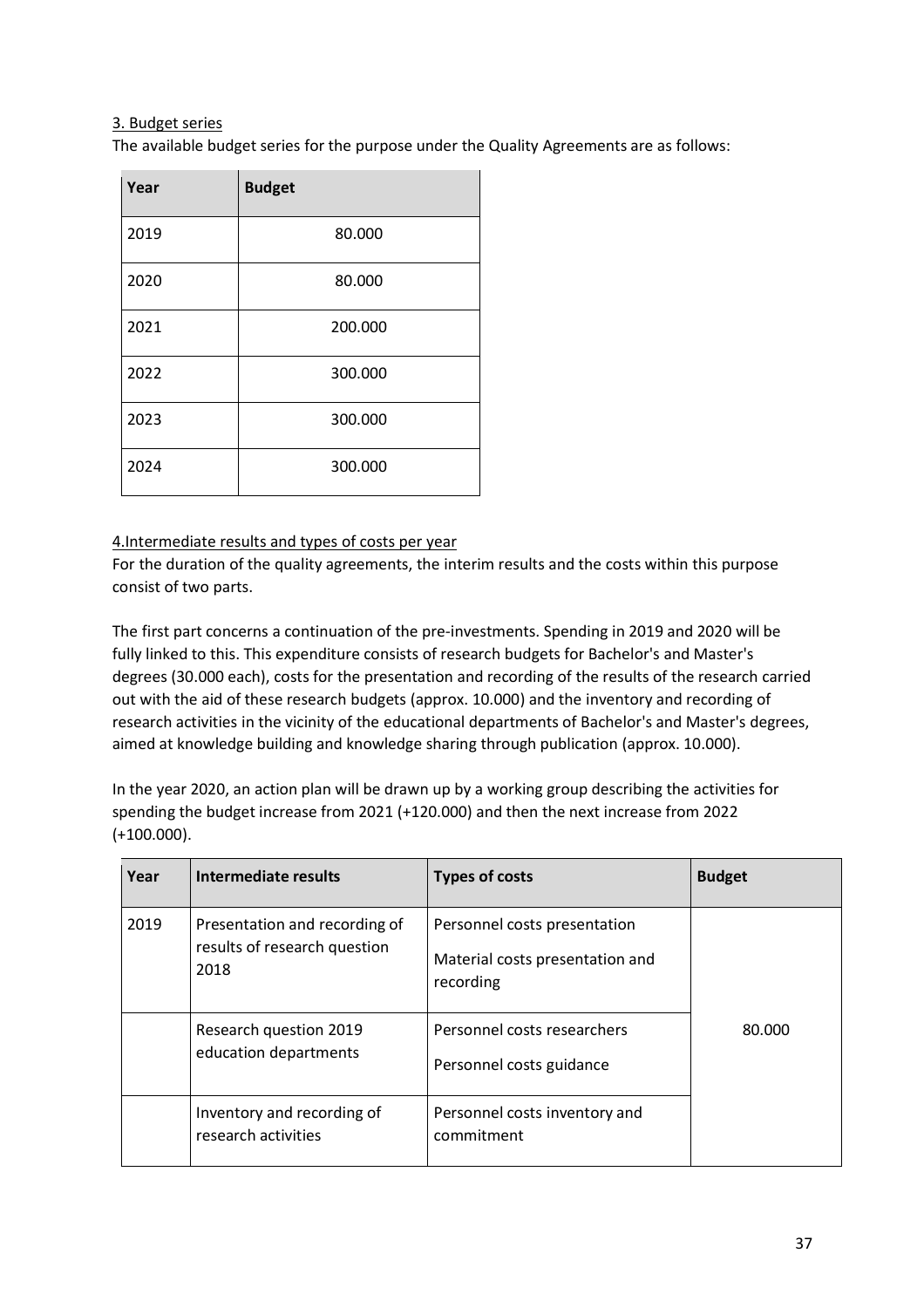| 2020 | Presentation and recording of<br>results of research question<br>2019                              | Personnel costs presentation<br>Material cost presentation                |         |
|------|----------------------------------------------------------------------------------------------------|---------------------------------------------------------------------------|---------|
|      | Research question 2020<br>education departments                                                    | Personnel costs researchers<br>Personnel costs guidance                   | 80.000  |
|      | Inventory and recording of<br>other research activities                                            | Personnel costs inventory and<br>commitment<br>Material costs publication |         |
| 2021 | Presentation and recording of<br>results research question 2020                                    | Personnel costs presentation<br>Material cost presentation                |         |
|      | Research question 2021<br>education departments                                                    | Personnel costs researchers<br>Personnel costs guidance                   |         |
|      | Inventory and recording of<br>other research activities                                            | Personnel costs inventory and<br>commitment<br>Material costs publication |         |
|      | New activities due to expansion<br>budget, for example:                                            | Personnel and material costs<br>(120.000)                                 |         |
|      | - Expanding the research<br>questions in the departments?                                          |                                                                           | 200.000 |
|      | - Realizing an extra<br>professorship?                                                             |                                                                           |         |
|      | - The realisation of new<br>research positions to be<br>developed in the education<br>departments? |                                                                           |         |
|      | - Achieving financial support for<br>teachers in completing a third<br>cycle trajectory?           |                                                                           |         |
|      | - Acquiring (extra) physical<br>space for research?                                                |                                                                           |         |
|      | - Realizing (extra) workshop<br>capacity for research?                                             |                                                                           |         |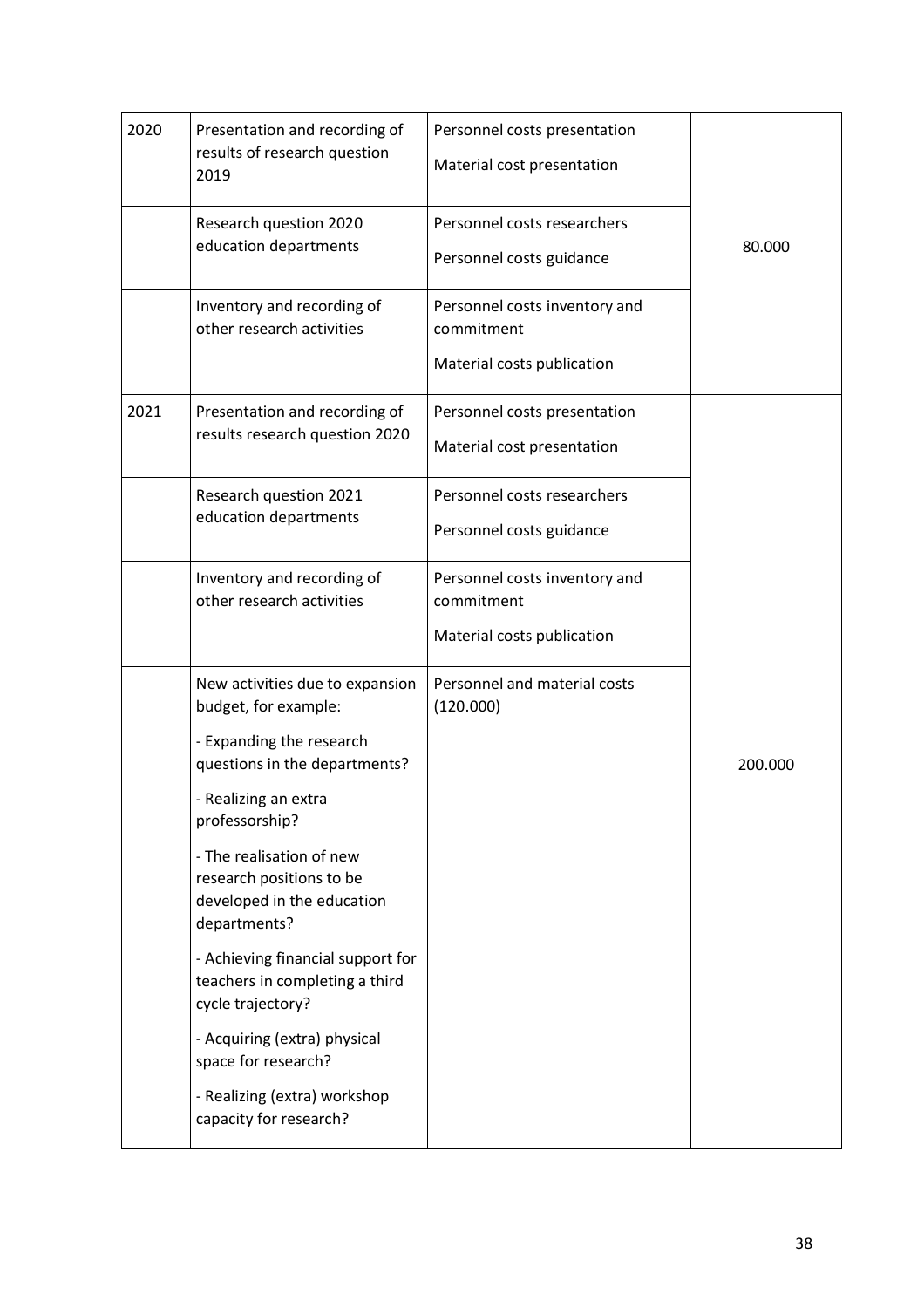| 2022 | Presentation and recording of<br>results of research question<br>2021                                                                                                                                                                                                                                                                                                                                                                                                             | Personnel costs presentation<br>Material cost presentation                |         |
|------|-----------------------------------------------------------------------------------------------------------------------------------------------------------------------------------------------------------------------------------------------------------------------------------------------------------------------------------------------------------------------------------------------------------------------------------------------------------------------------------|---------------------------------------------------------------------------|---------|
|      | Research question 2022<br>education departments                                                                                                                                                                                                                                                                                                                                                                                                                                   | Personnel costs researchers<br>Personnel costs guidance                   |         |
|      | Inventory and recording of<br>other research activities                                                                                                                                                                                                                                                                                                                                                                                                                           | Personnel costs inventory and<br>commitment<br>Material costs publication |         |
|      | New activities due to expansion<br>budget, for example:<br>- Expanding the research<br>questions in the departments?<br>- Realizing an extra<br>professorship?<br>- The realisation of new<br>research positions to be<br>developed in the education<br>departments?<br>- Achieving financial support for<br>teachers in completing a third<br>cycle trajectory?<br>- Acquiring (extra) physical<br>space for research?<br>- Realizing (extra) workshop<br>capacity for research? | Personnel and material costs<br>(220.000)                                 | 300.000 |
| 2023 | Presentation and recording of<br>results of research question<br>2022                                                                                                                                                                                                                                                                                                                                                                                                             | Personnel costs presentation<br>Material cost presentation                |         |
|      | Research question 2023<br>education departments                                                                                                                                                                                                                                                                                                                                                                                                                                   | Personnel costs researchers<br>Personnel costs guidance                   | 300.000 |
|      | Inventory and recording of<br>other research activities                                                                                                                                                                                                                                                                                                                                                                                                                           | Personnel costs inventory and<br>commitment<br>Material costs publication |         |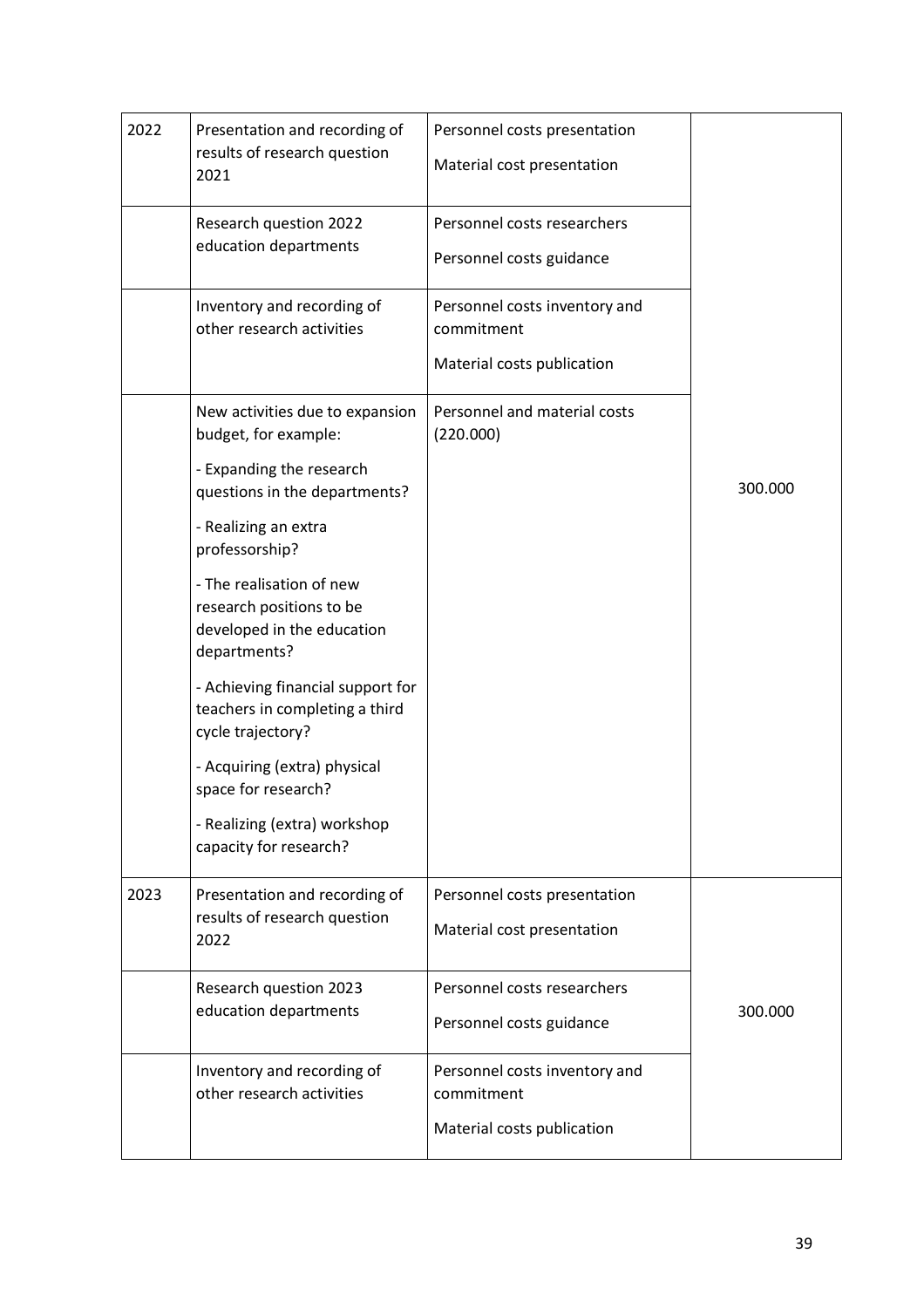|      | New activities due to expansion                                                                    | Personnel and material costs                |         |
|------|----------------------------------------------------------------------------------------------------|---------------------------------------------|---------|
|      | budget, for example:                                                                               | (220.000)                                   |         |
|      | - Expanding the research<br>questions in the departments?                                          |                                             |         |
|      | - Realizing an extra<br>professorship?                                                             |                                             |         |
|      | - The realisation of new<br>research positions to be<br>developed in the education<br>departments? |                                             |         |
|      | - Achieving financial support for<br>teachers in completing a third<br>cycle trajectory?           |                                             |         |
|      | - Acquiring (extra) physical<br>space for research?                                                |                                             |         |
|      | - Realizing (extra) workshop<br>capacity for research?                                             |                                             |         |
| 2024 | Presentation and recording of                                                                      | Personnel costs presentation                |         |
|      | results of research question<br>2023                                                               | Material cost presentation                  |         |
|      | Research question 2024                                                                             | Personnel costs researchers                 |         |
|      | education departments                                                                              | Personnel costs guidance                    | 300.000 |
|      | Inventory and recording of<br>other research activities                                            | Personnel costs inventory and<br>commitment |         |
|      |                                                                                                    | Material costs publication                  |         |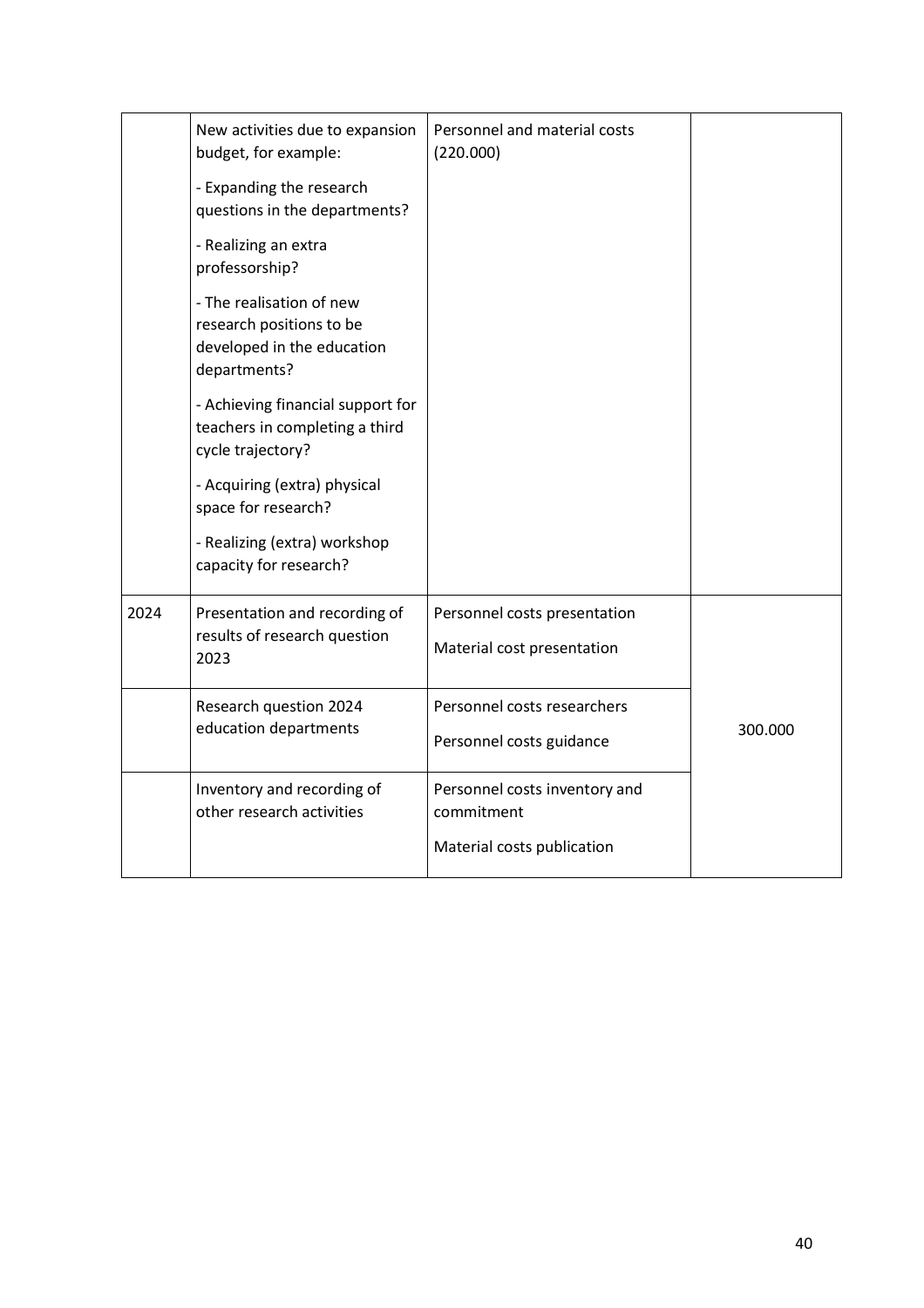| New activities due to expansion<br>budget, for example:                                            | Personnel and material costs<br>(220.000) |  |
|----------------------------------------------------------------------------------------------------|-------------------------------------------|--|
| - Expanding the research<br>questions in the departments?                                          |                                           |  |
| - Realizing an extra<br>professorship?                                                             |                                           |  |
| - The realisation of new<br>research positions to be<br>developed in the education<br>departments? |                                           |  |
| - Achieving financial support for<br>teachers in completing a third<br>cycle trajectory?           |                                           |  |
| - Acquiring (extra) physical<br>space for research?                                                |                                           |  |
| - Realizing (extra) workshop<br>capacity for research?                                             |                                           |  |

# 5. Project organisation

#### *Development research in general*

Starting in 2016, monthly consultations will be held on the further development of research within the organisation. The members of the Executive Board, the lecturer, the research coordinator and the quality and policy staff of education and research participate in these consultations. In these consultations, research policy, new initiatives and current developments are discussed. With the growth of research activities, an important theme in this consultation for the coming period will be the development of the organisational structure around research and the development of the functional building in which the research roles are described.

#### *Working group*

In 2020, a working group will be set up, with representation from the Executive Board, the MR, the students and the research. A link will be established between the working group and the existing research consultations. The working group will draw up a plan for the use of the budget expansions in 2021 and 2022. This plan will be formulated within the framework of the objectives described in the Quality Agreements. Directions for the elaboration of the expenditures of the budget expansions can be, for example:

- Expanding the research questions at the departments by reserving extra budget for allocating more and/or longer research trajectories
- Realisation of an additional professorship based on the explorations currently taking place on the themes of Artificial Intelligence and Materiality.
- Realising new research positions to be developed in the education departments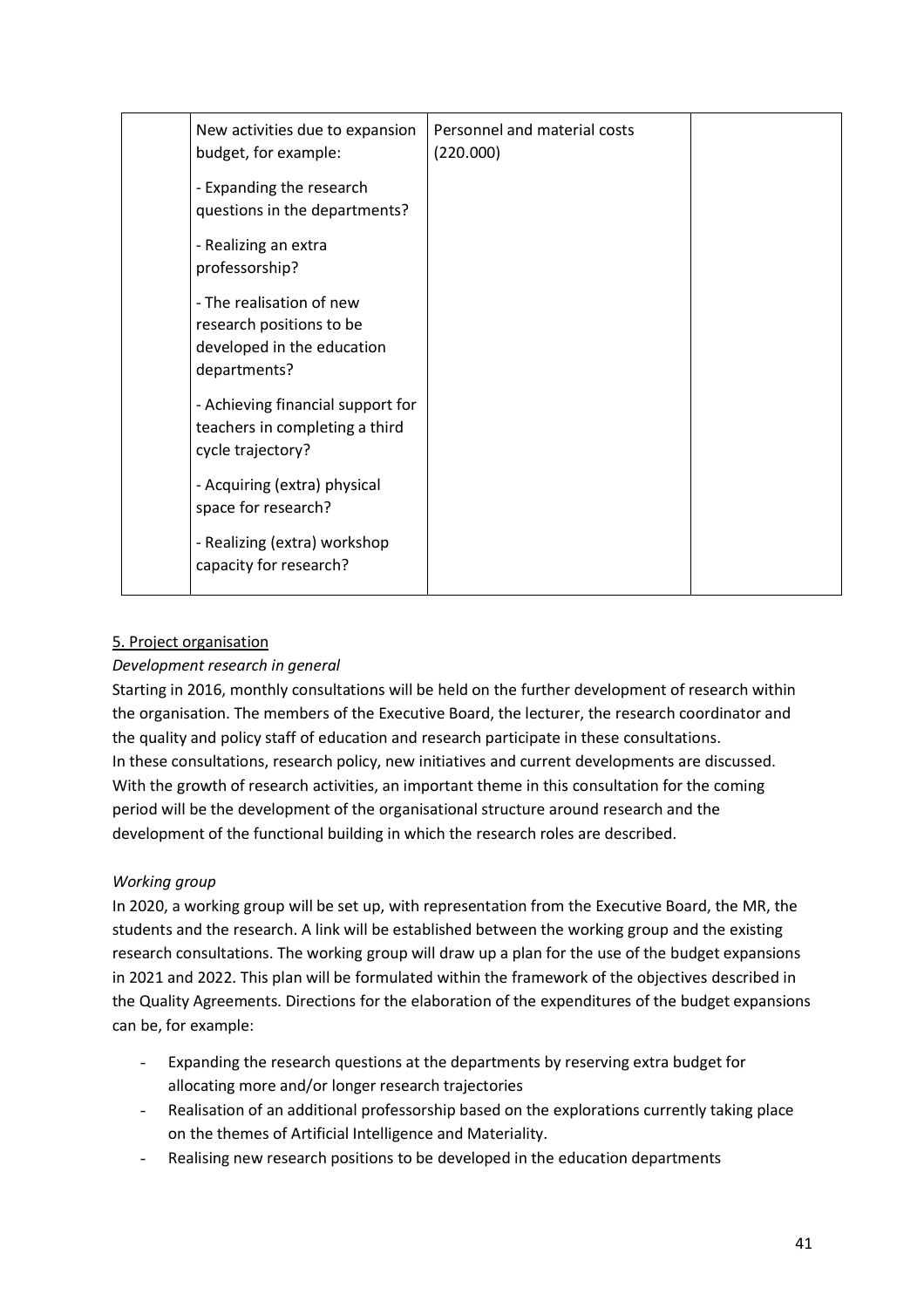- Achieving financial support for teachers in completing a third cycle programme (CrD pilot or PhD or similar).
- Acquiring (additional) physical space for research
- Realisation of (extra) workshop capacity for research (including space, facilities and supervision).

#### *Project organisation research questions 2018 / 2019 and 2019 / 2020*

#### 1. Selection

The selection of research projects is organised differently at Rietveld and Sandberg.

#### Rietveld

An open call is made to the education departments to submit research proposals. A selection group, including representatives from education and research, will make a selection from the submitted proposals.

#### Sandberg

The heads of the permanent education departments are given the space to formulate a proposal with a researcher they select themselves.

#### 2. Presentation results

Where the selection and supervision of research at the level of the Rietveld Academie and the Sandberg Institute are carried out separately, the results are presented together. The research group coordinates a joint presentation in the form of an exhibition, symposium and/or publication.

In 2019, the first presentation will take the form of a symposium and an exhibition. The publication on the results of the first research question will be completed at the beginning of 2020.

#### 3. Evaluation

The research trajectories are evaluated in a round table discussion with the researchers, the heads of the education departments where their research proposal came from and the supervisors of the research. The results of the evaluation will be used in formulating the subsequent question for research projects.

#### 4. External relations

In, or as part of, research, a relationship is often entered into with external parties, for example using external facilities and/or expertise. This is related to the content of the research and can concern a variety of organisations, institutes and companies. In addition, it is conceivable that the research will be carried out by external parties, such as alumni or experts in the field. At all times, the link with education will be described in a research proposal and will be demonstrated in the implementation of the education, so that any external involvement is consciously brought in the organisation.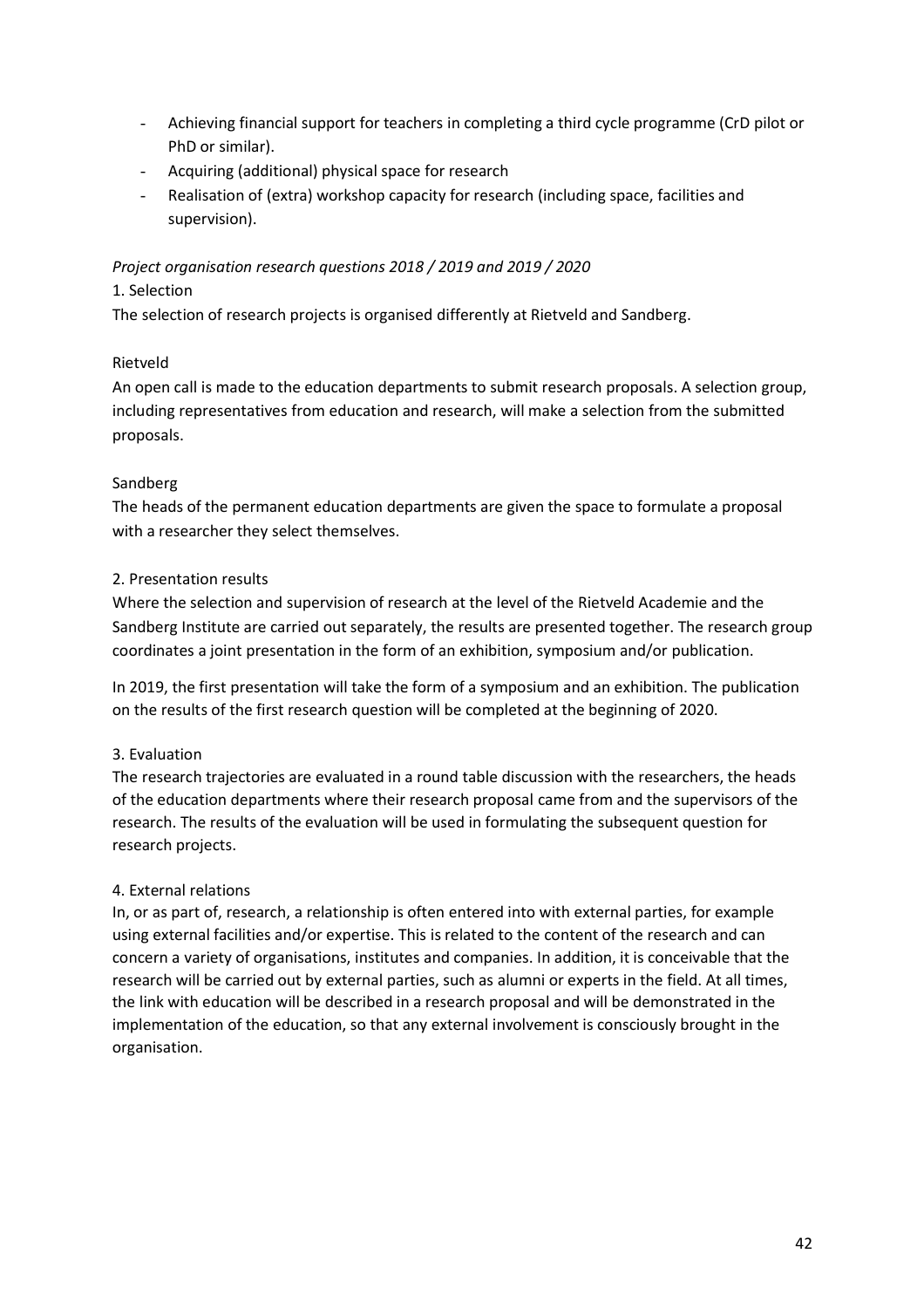#### 6. Risk

Risk: Results of research are not predictable. Whether an investigation was successful can only be determined afterwards, or sometimes not even then. Nor is it expected that the contribution to the quality of teaching of research can be explicitly determined for every research. Measurement: The aim is to guarantee this by always giving the connection between education and research a conscious place in the research processes. The transferability of research process and results is a point in development for research in the visual arts and design. Conscious attention will

be paid to this in order to ensure that insights gained are not lost.

43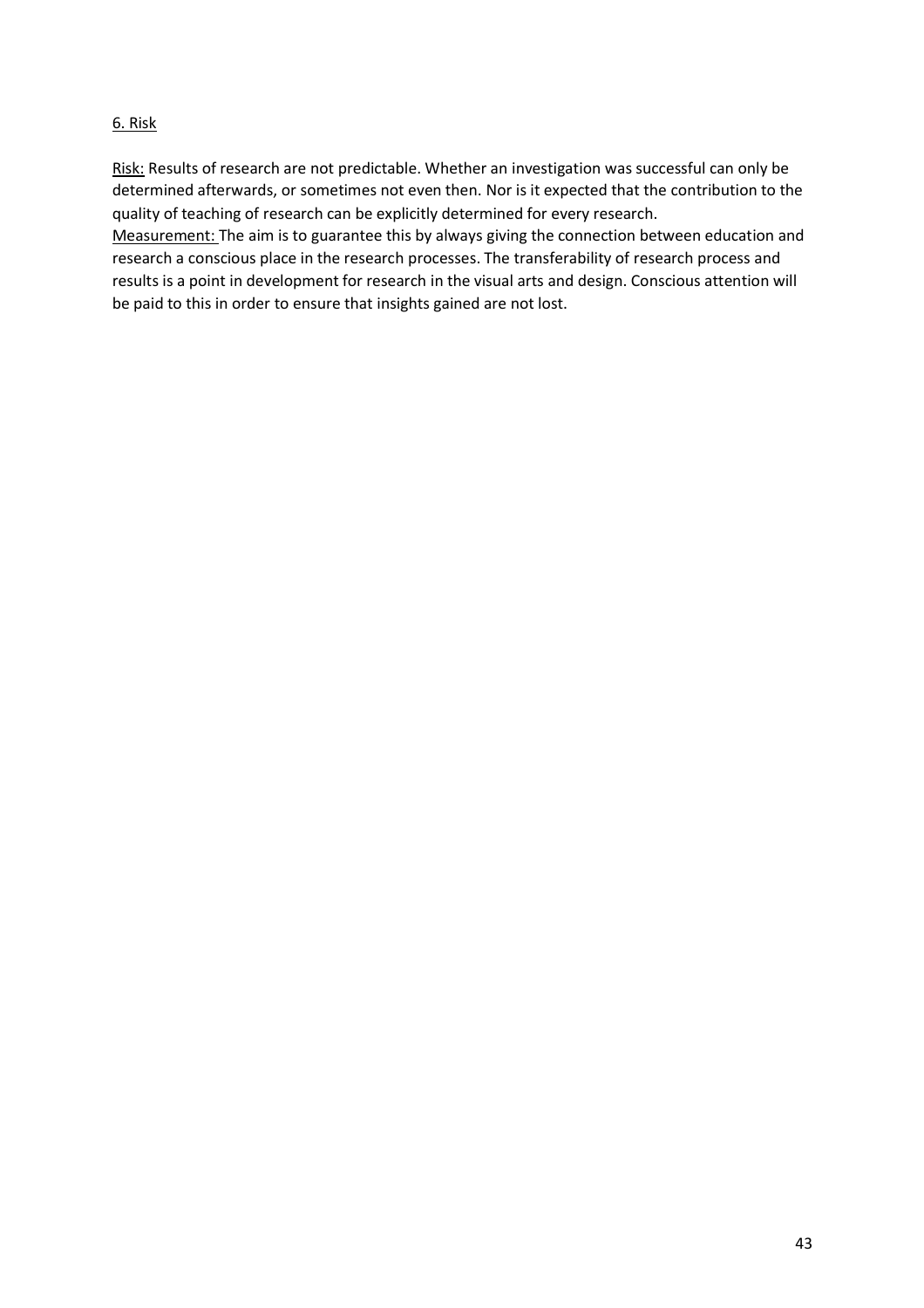# CHAPTER 6 Goal 6: Improvement of educational facilities

Purpose of spending sector agreement 5: Appropriate and good educational facilities

#### 1. Introduction

The "Improvement of educational facilities" goal is linked to the priorities set out in the Institutional Plan 2020-2025, in the way described below.

#### *Priority Strengthening education*

In the priority on strengthening education, two aspects of the educational facilities are specifically mentioned as a point of attention for the coming years. This involves developing a vision on the use of physical space in general and developing a vision on the workshops. The facilities thus play a central role in the desired strengthening of education. (Institutional Plan 2020-2025, Priority 4)

#### *Priority Ecology and sustainability*

The priority given to ecology and sustainability is also expected to have an impact on the educational facilities and the way in which we deal with them. This priority states, among other things, that we will continue to investigate how our buildings can function in an even more environmentally friendly way, which additional sustainability aspects are relevant to our institution, and where there is profit to be made from the use of ecological products and the re-use of materials. (Institutional Plan 2020- 2025, Priority 6)

#### *Priority Research development in relation to quality agreement 5*

This quality agreement, goal 6, is about *educational facilities*. Another quality agreement, however, also deals with aspects that have a direct relationship with the educational facilities. This priority, goal 5, focuses on research as a means of achieving quality development in education. Specifically, this priority includes the following about the facilities: The research policy contributes to the development of the vision of the workshops, in which the relationship between research and the possibility of the workshops is investigated. (Institutional Plan 2020-2025, Priority 5)

#### 2. Project results and activities

The result of this trajectory is an improvement of the educational facilities. The improvement will take place in the first place by means of the new construction that has been realized and the adjustments to the existing buildings. A further important result is the realisation of an impulse to the availability of workshops by means of an increase in the hours worked by workshop employees. Our 23 workplaces are an essential part of our education. In our workshops, which are staffed by specialists, students can experiment with a wide range of materials, tools and techniques, alone or under the guidance of the workshop managers. With an investment in the hours of the workshop employees, a wish of the students is met. From 2021 there is room for new spending. A working group will determine which additional improvements to the educational facilities are desirable.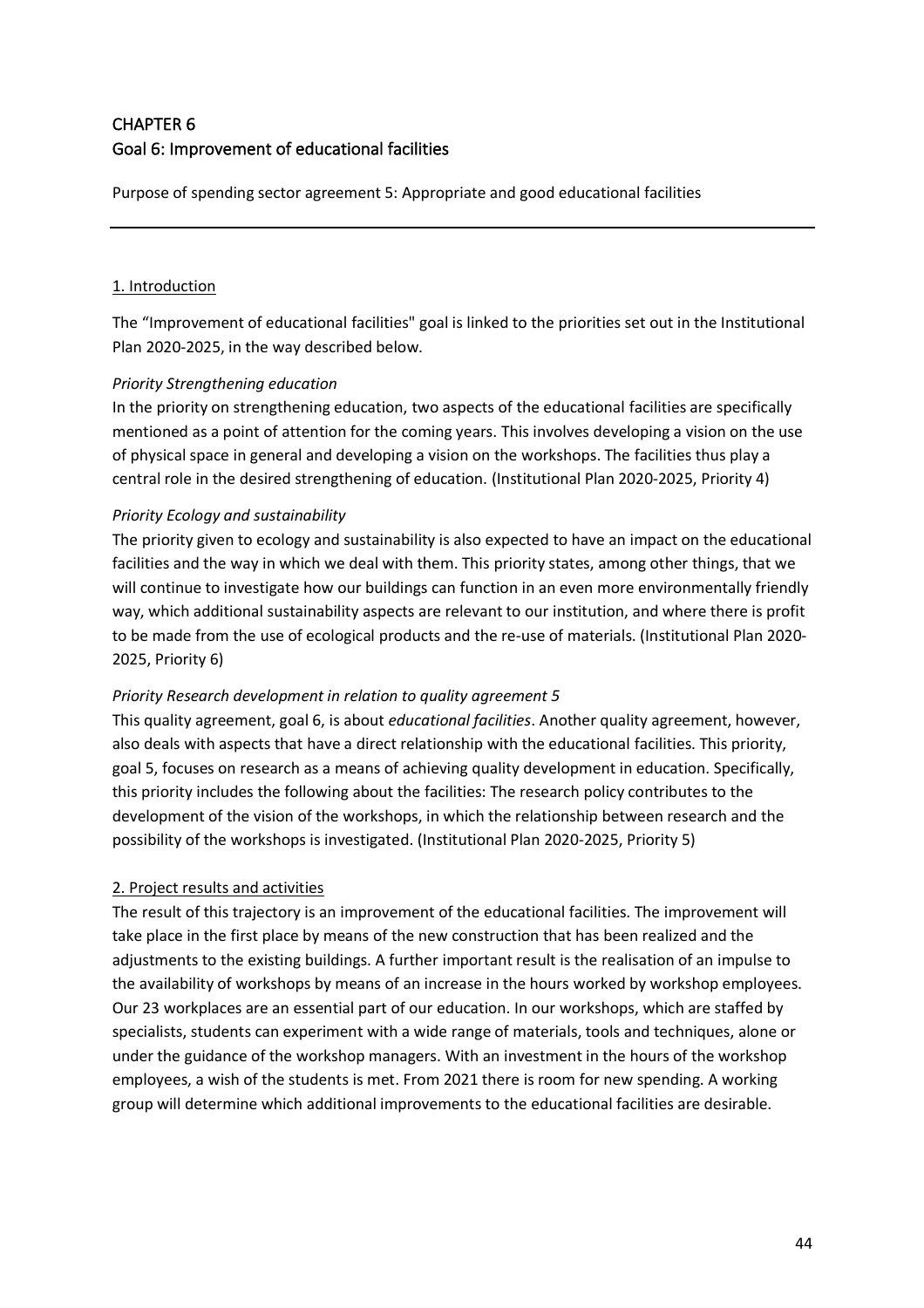#### 3. Budget series

The available budget series for the purpose within the framework of the Quality Agreements is as follows:

| Year | <b>Budget</b> |
|------|---------------|
| 2019 | 200.000       |
| 2020 | 220.000       |
| 2021 | 260.000       |
| 2022 | 310.000       |
| 2023 | 310.000       |
| 2024 | 310.000       |

# 4.Intermediate results and types of costs per year

Throughout the duration of the quality agreements, the interim results and the costs for this purpose consist of two parts.

The first part concerns a continuation of the pre-investments. Spending in 2019 and 2020, including the budget increase in 2020 (+20.000), will be fully linked to this. This expenditure consists for the most part (165.000) of the depreciation of investments made in recent years in new construction and alteration of the existing buildings. In addition, these expenditures (35.000 in 2019 and 55.000 in 2020) consist of expanding the capacity of the workshops.

As shown by the priorities in the Institutional Plan 2020 - 2025, educational facilities play an important role in relation to the quality of education. Both the investments in new construction and adaptation of the existing buildings and the expenditure on expanding the capacity of the workshops have been made in response to wishes formulated by the education sector and have been made in consultation with the education sector.

From 2021 onwards, a second part of the expenditures will be created. This section covers budget increases from 2021 (+40.000) and then additional increases from 2022 (+50.000). For these expenditures, a plan of approach will be drawn up by a working group in the year 2020 describing the activities on which these funds will be spent. The overview below provides insight into the spending objectives that will be considered in this context. Of course, it is also conceivable that the working group will formulate activities that have not yet been formulated, linked to a prioritisation of desired results.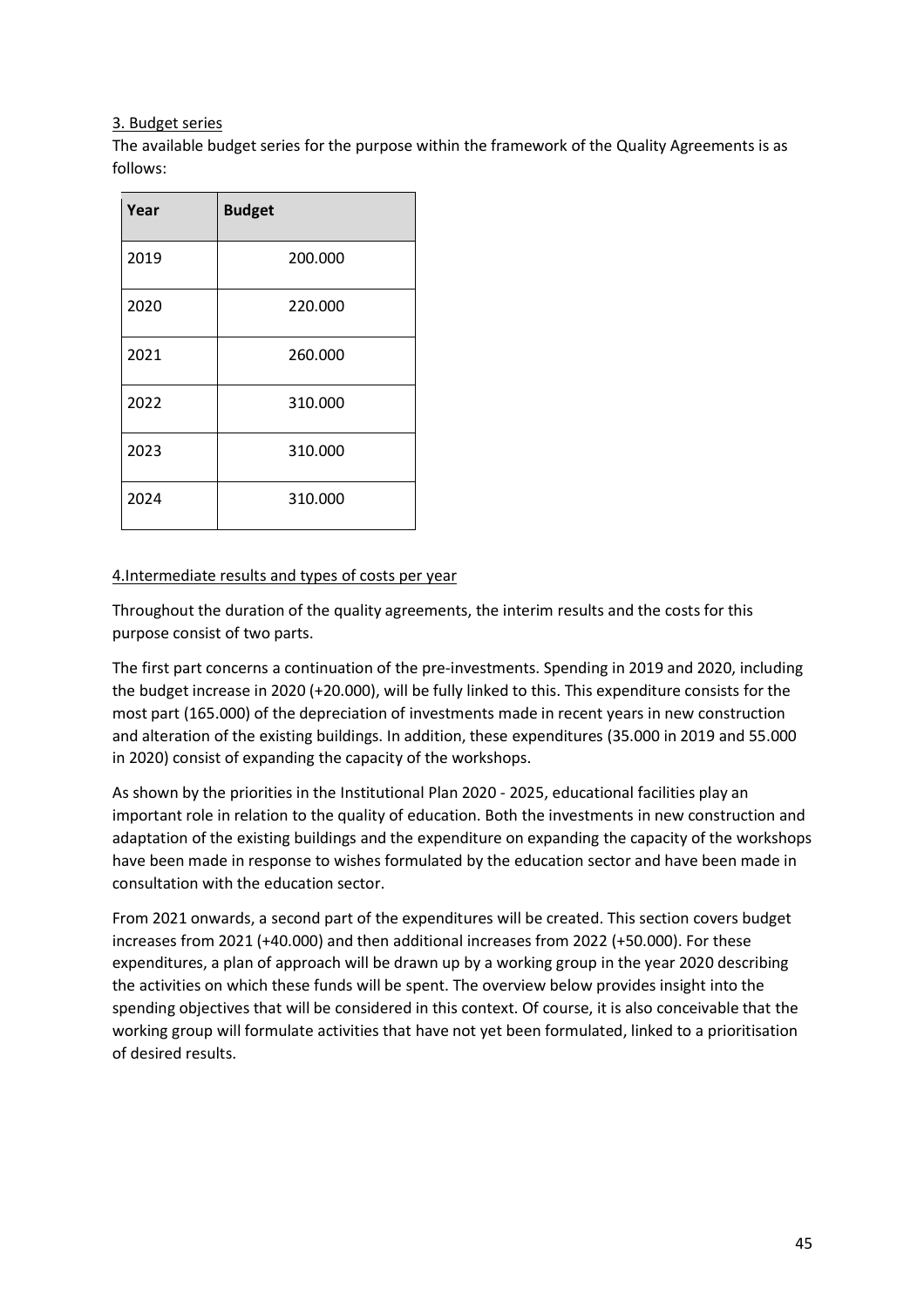| Year | <b>Intermediate results</b>                                                             | <b>Types of costs</b>                                                      | <b>Budget</b> |
|------|-----------------------------------------------------------------------------------------|----------------------------------------------------------------------------|---------------|
| 2019 | Realised new construction<br>and adaptation of existing<br>buildings                    | Depreciation of investments<br>(165.000)                                   | 200.000       |
|      | Expansion of workshop<br>capacity                                                       | Personnel expenses, increase in<br>hours of workshop employees<br>(35.000) |               |
| 2020 | Realised new construction<br>and adaptation of existing<br>buildings                    | Depreciation of investments<br>(165.000)                                   | 220.000       |
|      | Expansion of workshop<br>capacity                                                       | Personnel expenses, increase in<br>hours of workshop employees<br>(55.000) |               |
| 2021 | Realised new construction<br>and adaptation of existing<br>buildings                    | Depreciation of investments<br>(165.000)                                   |               |
|      | Expansion of workshop<br>capacity                                                       | Personnel expenses, increase in<br>hours of workshop employees<br>(55.000) |               |
|      | New activities related to<br>expansion of the budget, for<br>example:                   | Personnel and material costs<br>(40.000)                                   |               |
|      | - Additional capacity<br>expansion workshops?                                           |                                                                            | 260.000       |
|      | - Qualitative development<br>workshops?                                                 |                                                                            |               |
|      | - Reinforcement on the<br>theme of ecology and<br>sustainability?                       |                                                                            |               |
|      | - Facilities and/or<br>programming of project<br>spaces?                                |                                                                            |               |
|      | - Investments in building<br>adaptations with regard to<br>optimising the use of space? |                                                                            |               |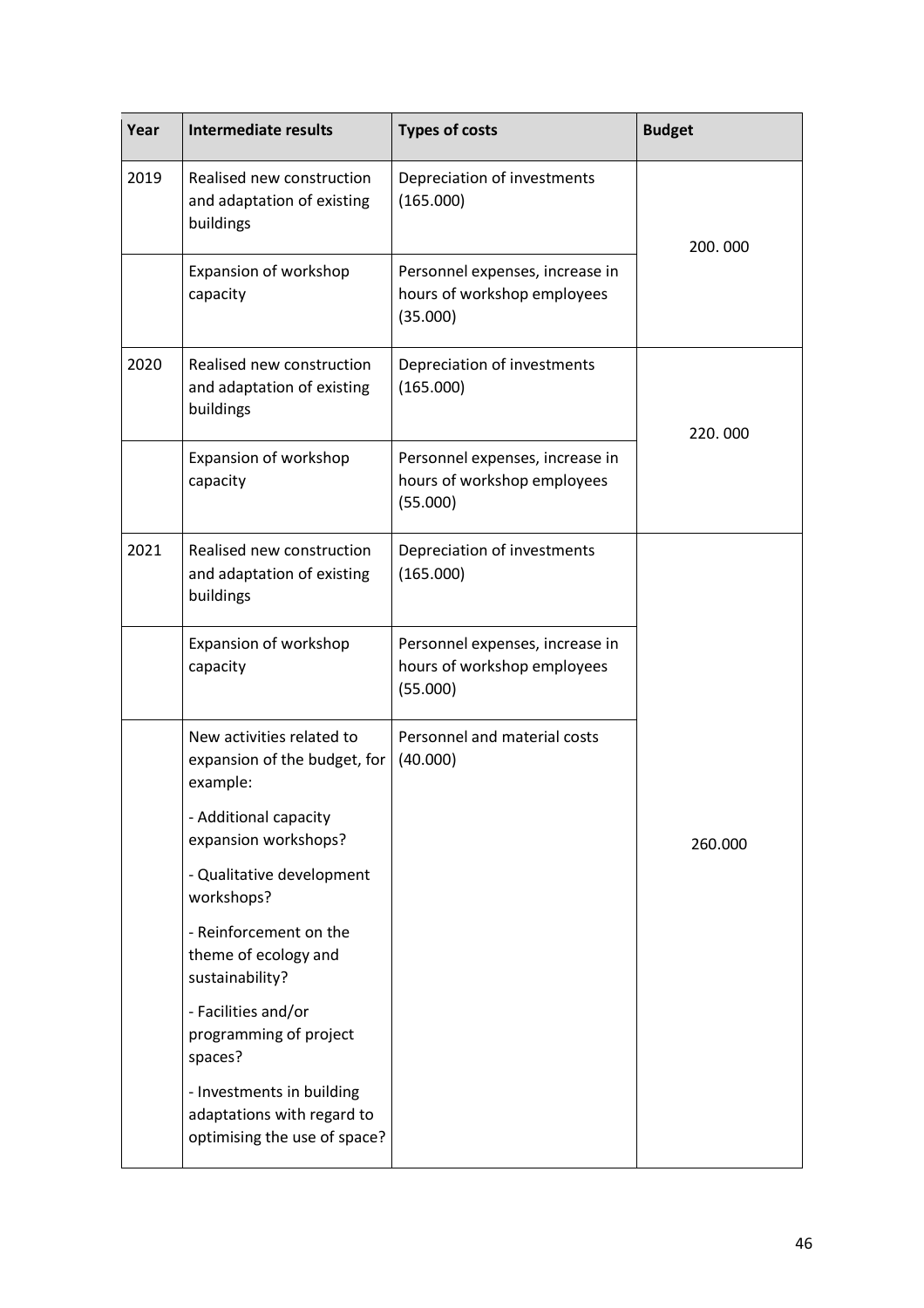|      | - Expansion of educational<br>space by renting external<br>space?                                                                                                                                                                                                                                                                                                                             |                                                                            |         |
|------|-----------------------------------------------------------------------------------------------------------------------------------------------------------------------------------------------------------------------------------------------------------------------------------------------------------------------------------------------------------------------------------------------|----------------------------------------------------------------------------|---------|
| 2022 | Realised new construction<br>and adaptation of existing<br>buildings                                                                                                                                                                                                                                                                                                                          | Depreciation of investments<br>(165.000)                                   |         |
|      | Expansion of workshop<br>capacity                                                                                                                                                                                                                                                                                                                                                             | Personnel expenses, increase in<br>hours of workshop employees<br>(55.000) |         |
|      | New activities related to<br>expansion of the budget, for<br>example:<br>- Additional capacity<br>expansion workshops?<br>- Qualitative development<br>workshops?<br>- Reinforcement on the<br>theme of ecology and<br>sustainability?<br>- Facilities and/or<br>programming of project<br>spaces?<br>- Investments in building<br>adaptations with regard to<br>optimising the use of space? | Personnel and material costs<br>(90.000)                                   | 310.000 |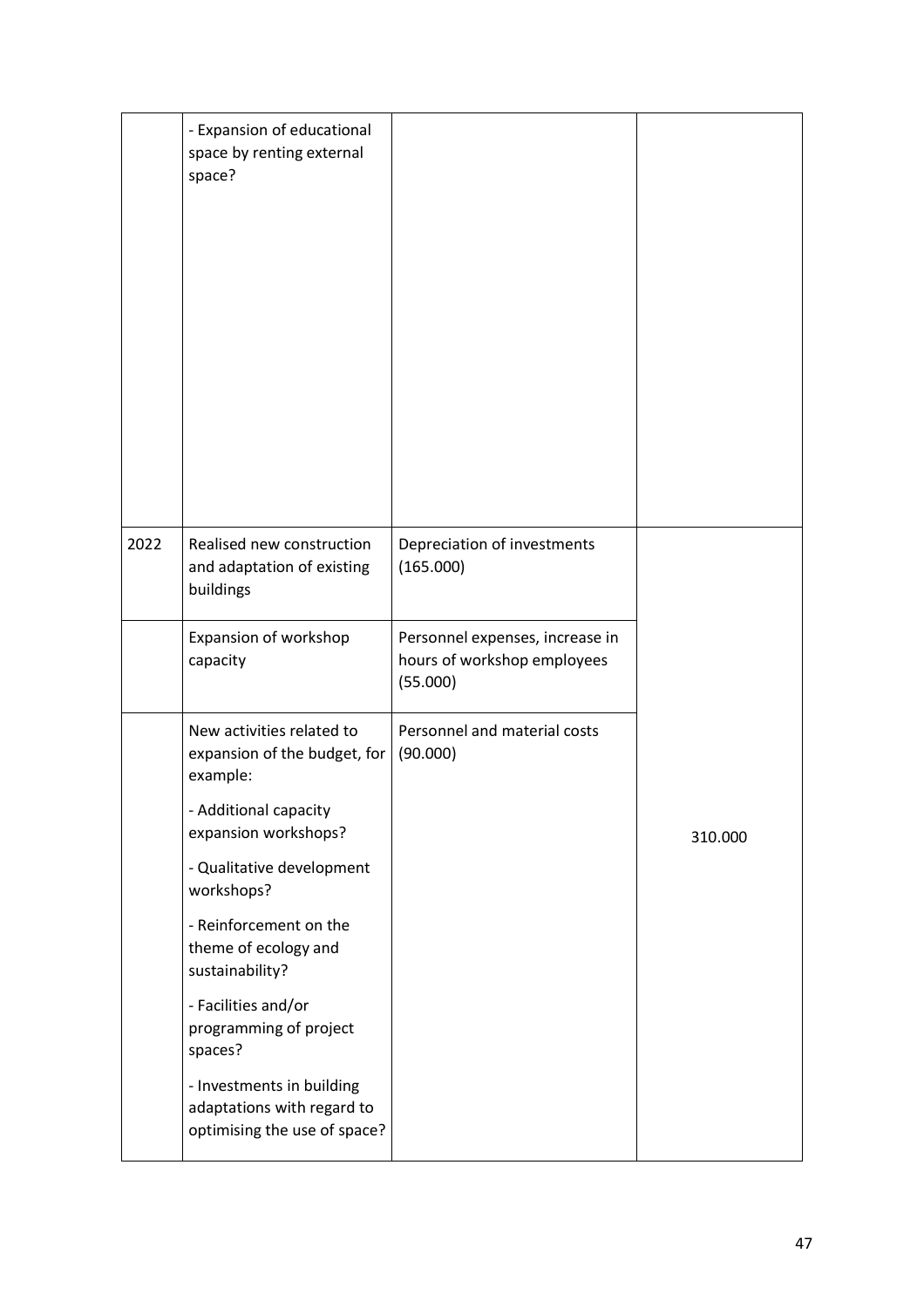|      | - Expansion of educational<br>space by renting external<br>space?                                                                                                                                                                                                                                  |                                                                            |         |
|------|----------------------------------------------------------------------------------------------------------------------------------------------------------------------------------------------------------------------------------------------------------------------------------------------------|----------------------------------------------------------------------------|---------|
| 2023 | Realised new construction<br>and adaptation of existing<br>buildings                                                                                                                                                                                                                               | Depreciation of investments<br>(165.000)                                   |         |
|      | Expansion of workshop<br>capacity                                                                                                                                                                                                                                                                  | Personnel expenses, increase in<br>hours of workshop employees<br>(55.000) |         |
|      | New activities related to<br>expansion of the budget, for<br>example:<br>- Additional capacity<br>expansion workshops?<br>- Qualitative development<br>workshops?<br>- Reinforcement on the<br>theme of ecology and<br>sustainability?<br>- Facilities and/or<br>programming of project<br>spaces? | Personnel and material costs<br>(90.000)                                   | 310.000 |
|      | - Investments in building<br>adaptations with regard to<br>optimising the use of space?                                                                                                                                                                                                            |                                                                            |         |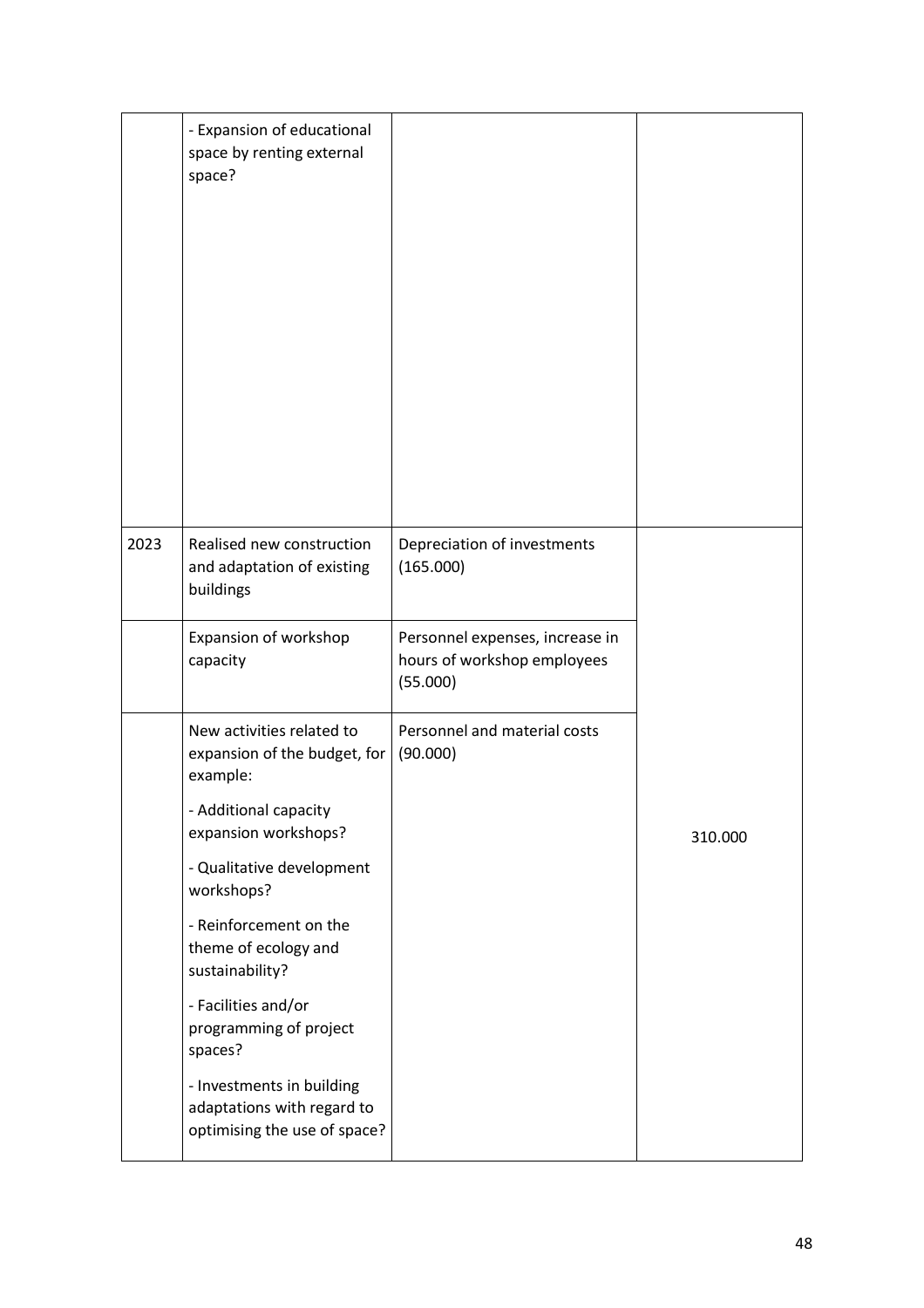|      | - Expansion of educational<br>space by renting external<br>space?                                                      |                                                                            |         |
|------|------------------------------------------------------------------------------------------------------------------------|----------------------------------------------------------------------------|---------|
| 2024 | Realised new construction<br>and adaptation of existing<br>buildings                                                   | Depreciation of investments<br>(165.000)                                   |         |
|      | Expansion of workshop<br>capacity                                                                                      | Personnel expenses, increase in<br>hours of workshop employees<br>(55.000) |         |
|      | New activities related to<br>expansion of the budget, for<br>example:<br>- Additional capacity<br>expansion workshops? | Personnel and material costs<br>(90.000)                                   | 310.000 |
|      | - Qualitative development<br>workshops?                                                                                |                                                                            |         |
|      | - Reinforcement on the<br>theme of ecology and<br>sustainability?                                                      |                                                                            |         |
|      | - Facilities and/or<br>programming of project<br>spaces?                                                               |                                                                            |         |
|      | - Investments in building<br>adaptations with regard to<br>optimising the use of space?                                |                                                                            |         |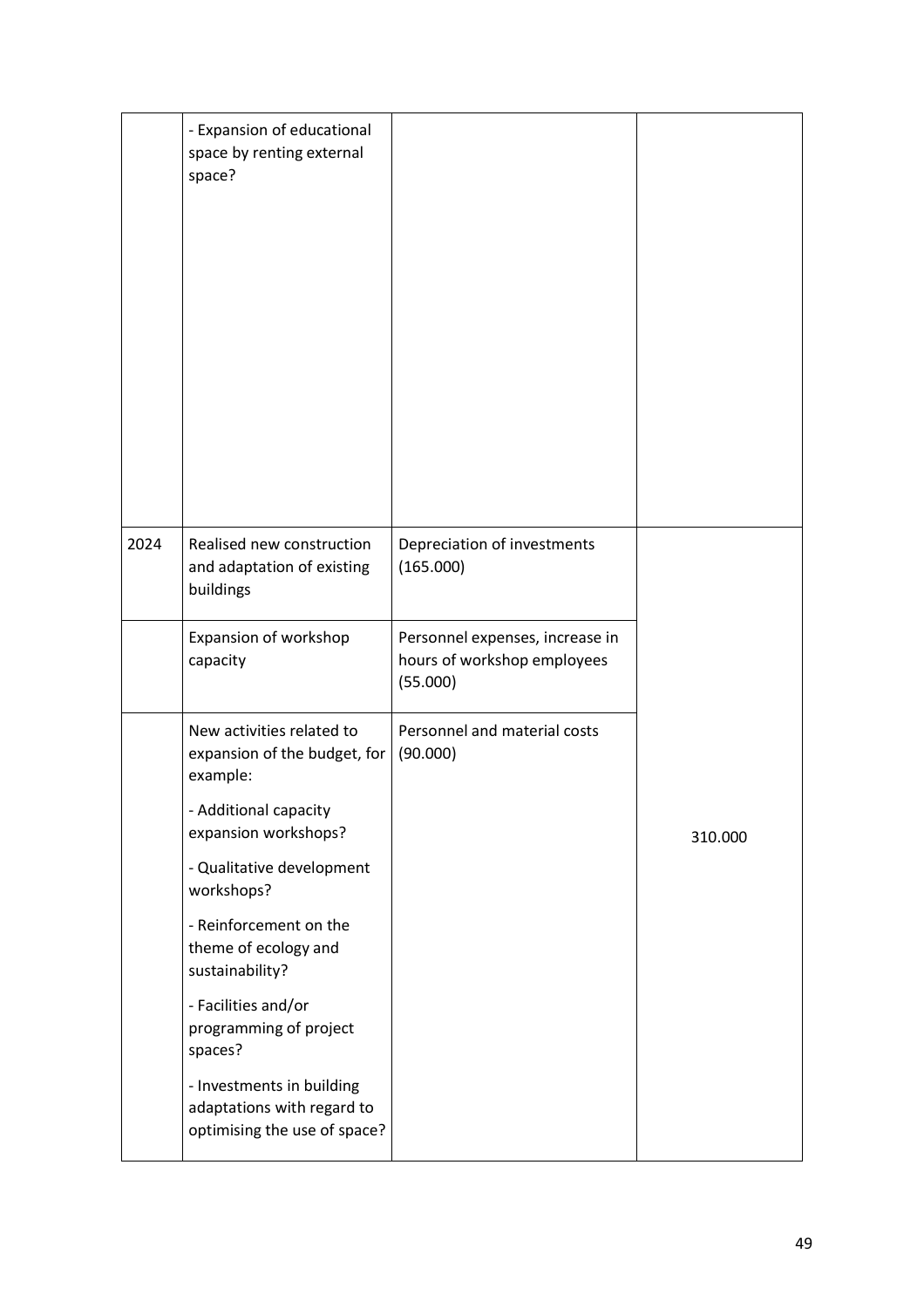| - Expansion of educational<br>space by renting external<br>space? |  |
|-------------------------------------------------------------------|--|
|                                                                   |  |
|                                                                   |  |
|                                                                   |  |
|                                                                   |  |

#### 5. Project organisation

As described, the activities in 2019 and 2020 consist of the continuation of pre-investments. These are the investments in new construction and adaptation of the existing buildings made by means of a decision-making process of the Executive Board with the MR and the RvT. The (educational) organisation is actively involved in the development of these plans. As far as expenditure on increasing the capacity of the workshops is concerned, this is determined by the Head of Operations on the basis of information from and consultation with the workshops and educational departments.

There is continuous monitoring by the workshop staff of the demand of students in relation to the available capacity. The question is quantified in the guidance provided to bachelor and master students, so that it can be substantiated in which workshops extra guidance hours are needed on a structural basis.

#### *Working group*

In 2020, a working group will be set up, with representatives from the CvB, the MR, the workshops and the education sector. The head of business will also be part of the working group. Furthermore, at least one student will be a member of the working group.

The working group will draw up a plan for spending the budget increases in 2021 and the additional budget increases in 2022.

In relation to the priorities set out in the Institutional Plan 2020-2025, one or more of the following themes, for example, could be given a place in this plan:

Additional expansion of workshop capacity

Qualitative development of workshops

Reinforcement on the theme of ecology and sustainability

Facilities and/or programming of project areas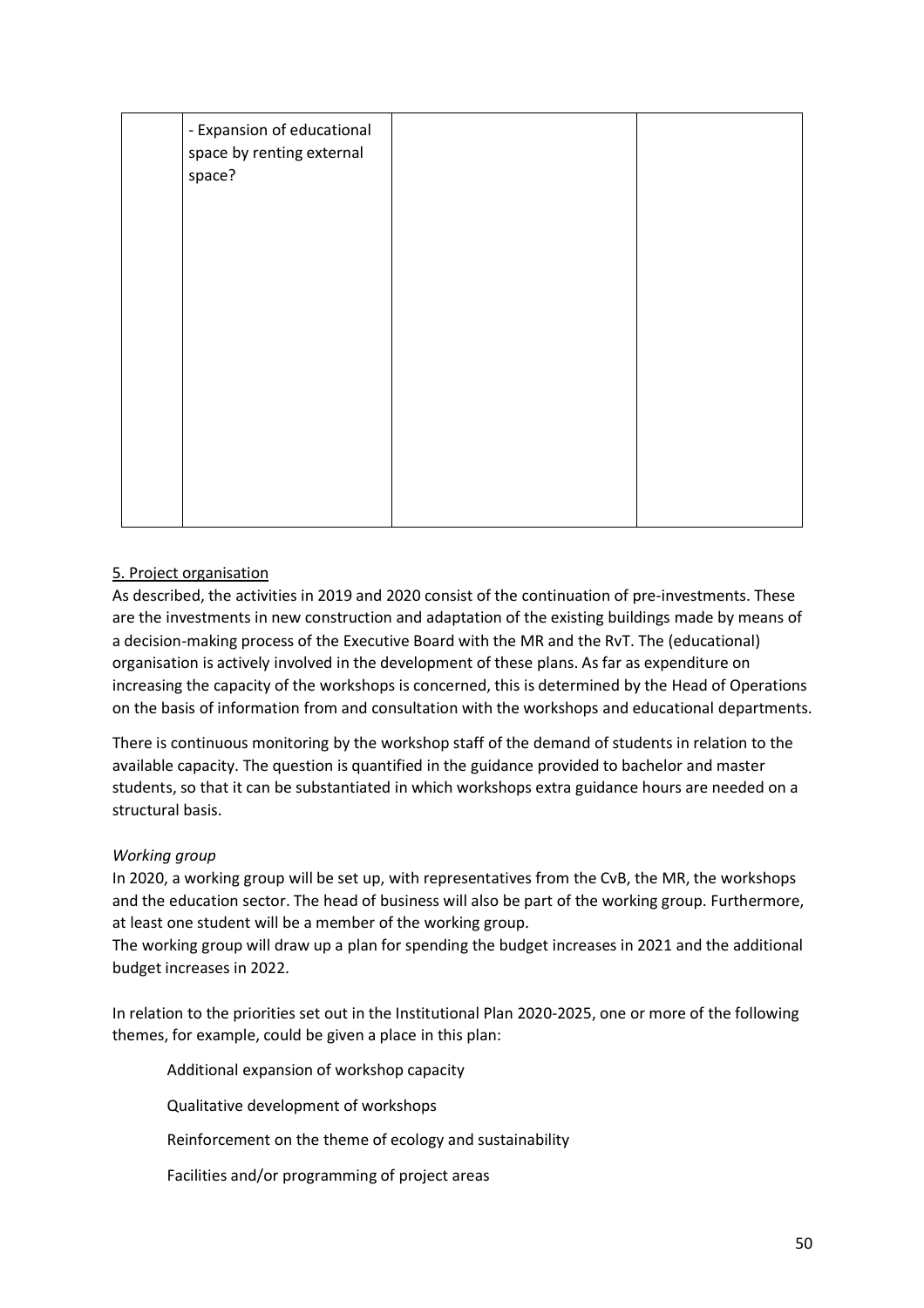Investments in building adaptations in connection with optimisation of the use of space

Expansion of educational space by renting external space

#### *External relations*

In the qualitative development of workshops and other activities for which the expertise is not or not fully available internally, external experts will be used. Where improvement of facilities cannot be achieved within the academy's own buildings and facilities, it may be possible to achieve this by entering into cooperation with external partners.

#### 6. Risks

.

A significant part of the funds (80% in 2019 and just over 50% in 2024) are used for the depreciation of investments in new construction and adaptation of existing buildings. During the period in which these investments were made (2015 to 2019), carrying out these activities entailed risks in terms of the manageability of planning, costs and quality. Now that these investments have been made, these risks are no longer an issue.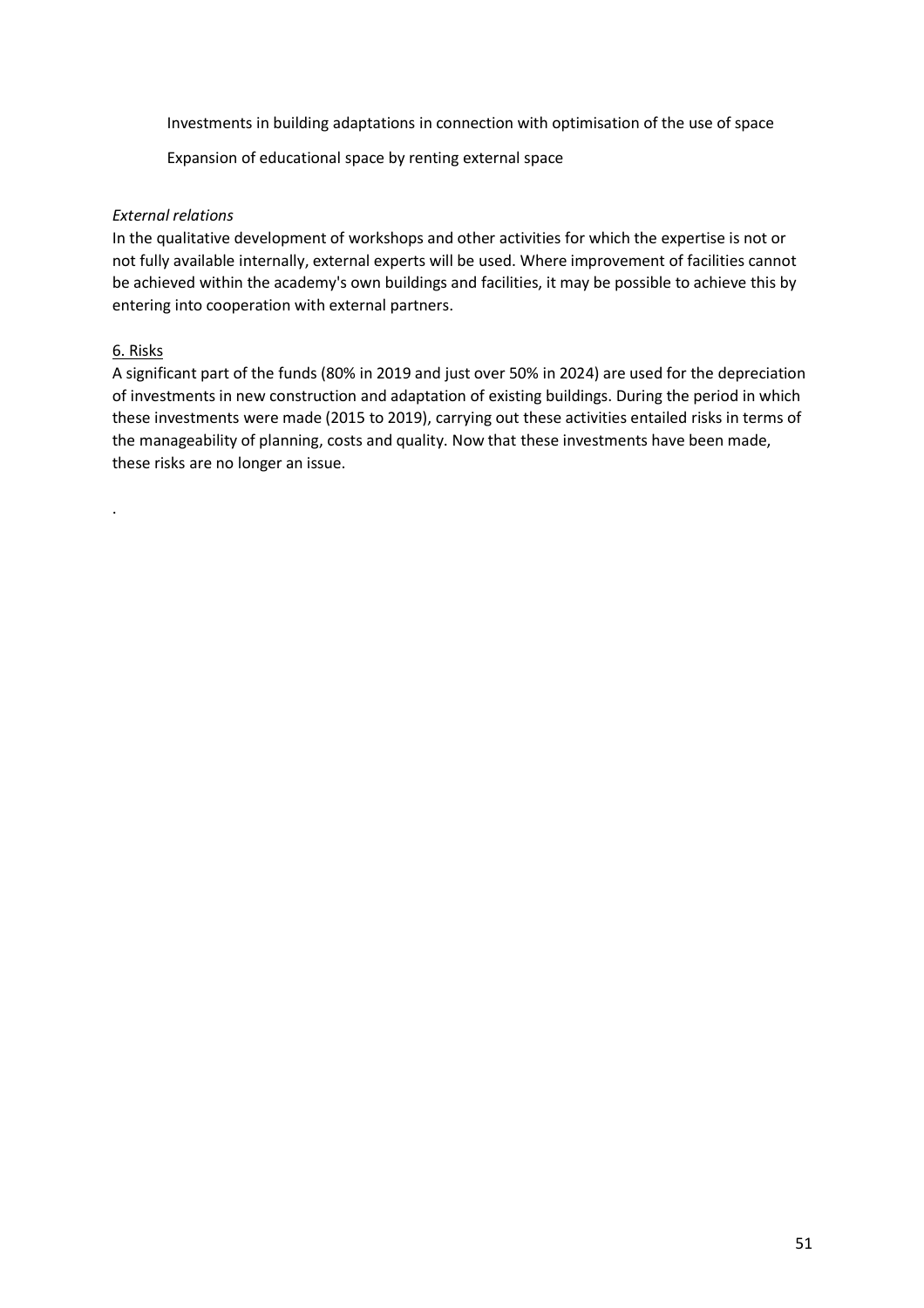# CHAPTER 7 Goal 7: Realising an active archive of works produced at the academy

*Alignment with sector agreement on spending objective 5 Appropriate and good education facilities*

# 1. Introduction

In the period 2020-2025, one of the priorities, as set out in the Institutional Plan, is to strengthen education. Our education is constantly evolving. In the coming years, we will be working more structurally on its development. At the institutional level, we focus on developing a policy for the workshops and devising alternatives for the effective use of the physical space for education, based on the educational vision of the various departments. Both subjects will be closely coordinated with and between the Rietveld and the Sandberg, each of which will formulate its own vision of the role of the workshops and the importance of the physical space for their education. The Rietveld herself will investigate how she can develop her education academy-wide in a more conscious way. It wants to reflect on the organisation of education and the implementation of the departmental structure. In addition, she wants to examine how to promote awareness of new technologies in the academy and what possibilities there are for programming the space between the departments. The Sandberg will work on the development of education by stimulating joint reflection in the teaching teams on the implementation of the programmes and by exploring with the departments how they can mean more to each other and to the institute as a whole. In order to be able to support and nourish the overall strengthening of education, a good educational archive is of crucial importance. Opening up knowledge and expertise is an essential source of inspiration for developing new visions of the future. This is why we work on the development of that archive from the perspective of the Quality Agreements. (Institutional Plan 2020-2025, Priority 4)

#### 2. Project results & activities

The result of this project is an image database for and about the educational departments and workshops. The database provides access to information about all the work that has been carried out in the departments and workshops, among other things. Users of the archive can find information consisting of images of work, material used, themes, etc. The activities required to achieve this result include carrying out a broad inventory of the wishes of the education departments, research into the possibilities and limitations of developing such a database, collecting data, processing data and designing a user-friendly website. In addition, there must be an ongoing communication campaign to draw attention to the archive and to inform people about how the archive can be used.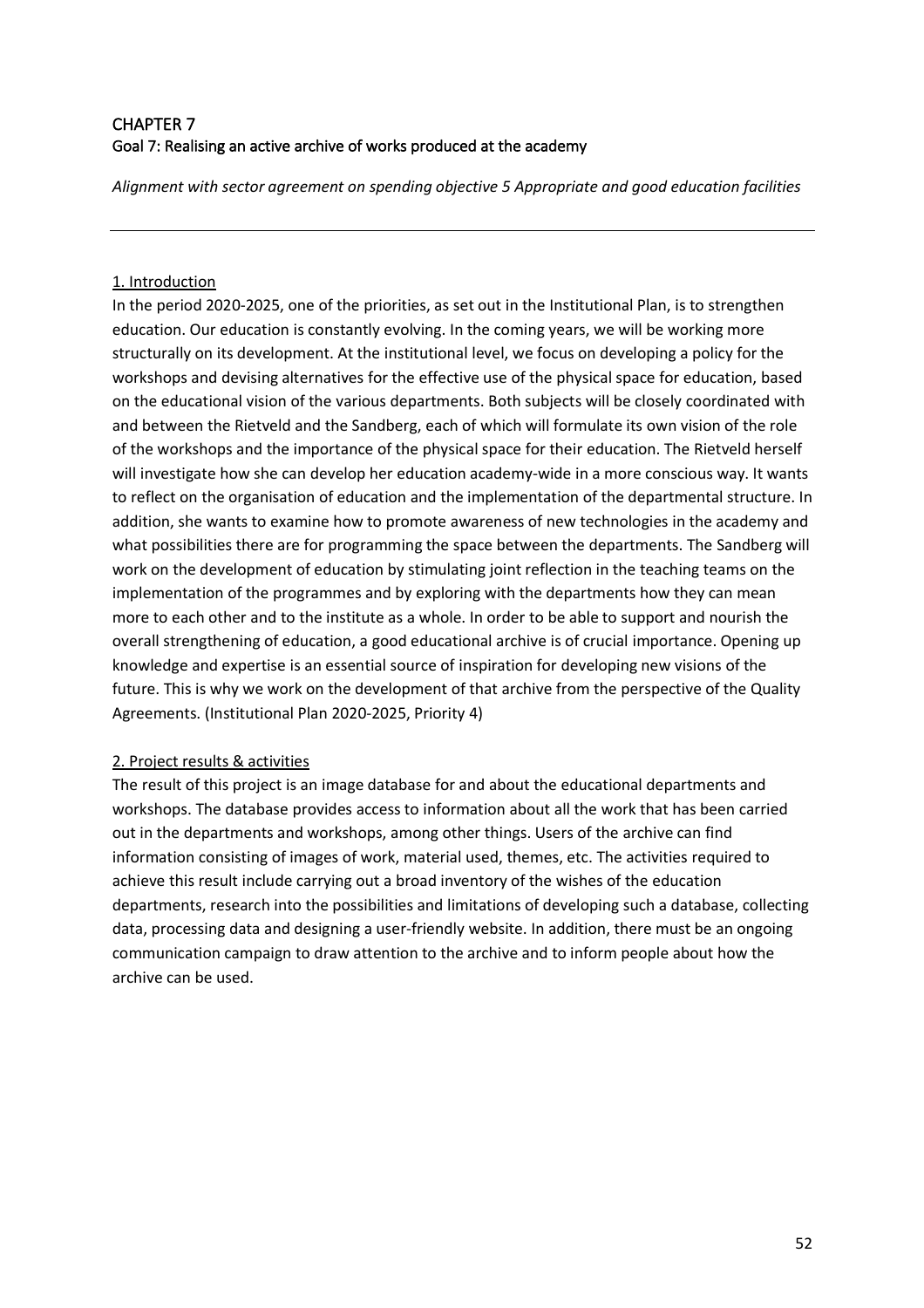# 3. Budget series

The available budget series for the purpose under the Quality Agreements is as follows:

| Year | <b>Budget</b> |
|------|---------------|
| 2019 | 0             |
| 2020 | 10.000        |
| 2021 | 30.000        |
| 2022 | 30.000        |
| 2023 | 30.000        |
| 2024 | 30.000        |

# 4. Intermediate results and types of costs per year

| Year | Intermediate results                                                                                                             | <b>Types of costs</b>                      | <b>Budget</b> |
|------|----------------------------------------------------------------------------------------------------------------------------------|--------------------------------------------|---------------|
| 2019 | $\overline{\phantom{0}}$                                                                                                         |                                            | $\Omega$      |
| 2020 | Inventory of wishes<br>$\bullet$<br>Feasibility study<br>Policy memorandum archive<br>Setting up a working group<br>Project plan | Personnel costs                            | 10.000        |
| 2021 | Development and design of<br>$\bullet$<br>database/website<br>Collecting data<br>Processing data                                 | Personnel costs<br><b>Production costs</b> | 30.000        |
| 2022 | Development and design of<br>$\bullet$<br>database/website<br>Collecting data<br>Processing data                                 | Personnel costs<br><b>Production costs</b> | 30.000        |
| 2023 | Launch archive<br>Communications campaign                                                                                        | Personnel costs<br><b>Production costs</b> | 30.000        |
| 2024 | Evaluation first period archive<br>Adjust/adjust archive                                                                         | Personnel costs<br><b>Production costs</b> | 30.000        |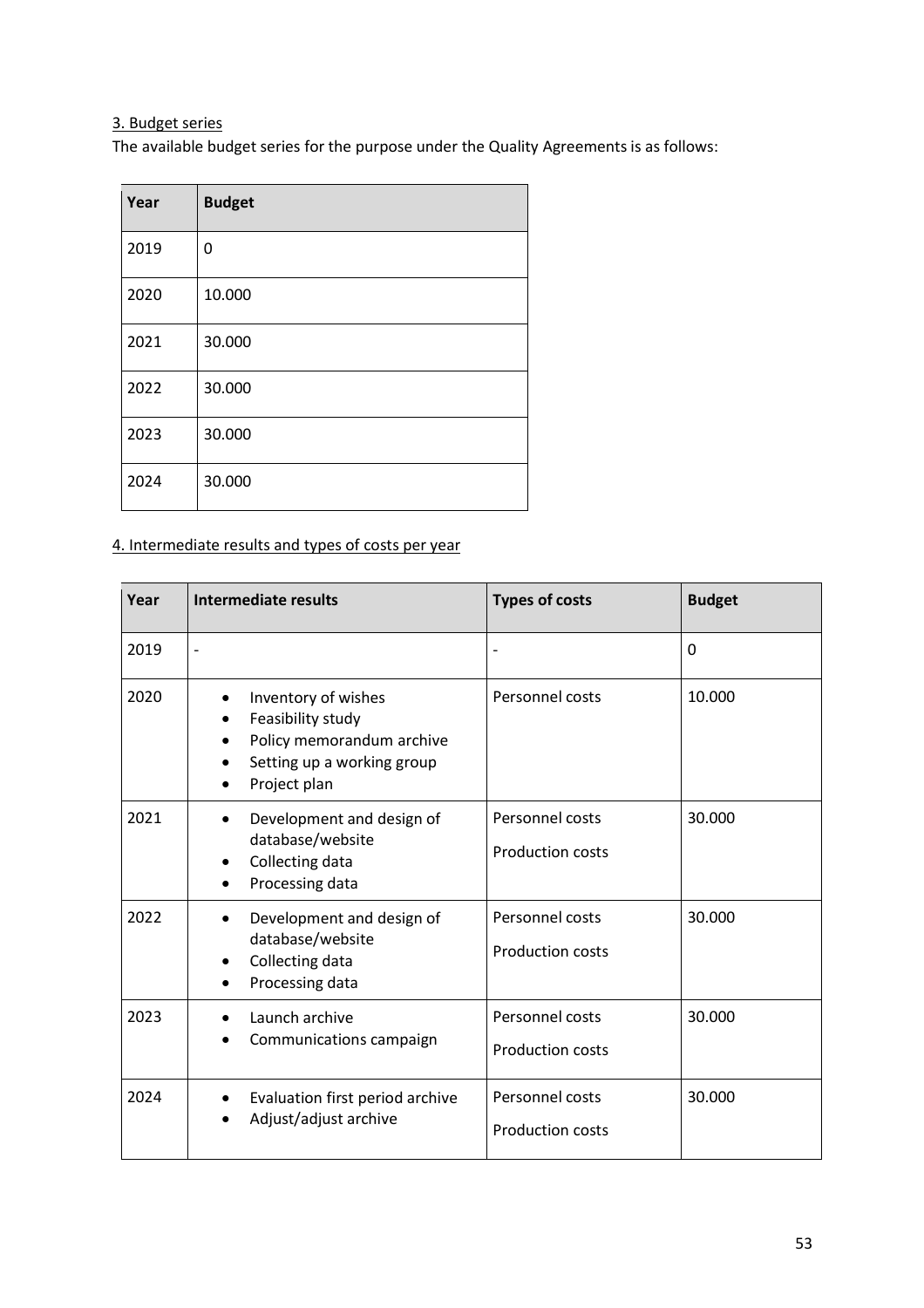#### 5. Project organisation

In accordance with the governance structure as described in the Chapter 0, a working group is working (in which at least the archivist is involved) on an annual plan. The implementation, monitoring and evaluation of the archive will take place as established in Chapter 0.

#### 6. Risks

#### Labour-intensive work

Risk: the collection and processing of data is labour-intensive, which means that the project costs more than budgeted.

Measure: a precise plan of action in which all the tasks and activities are discussed in as much detail as possible. An hourly plan can then be drawn up in as much detail as possible, linked to the available budget.

# Awareness of archive

Risk: educational departments and students are ultimately insufficiently aware of the archive, so that it is hardly consulted.

Measure: A ongoing communication campaign structurally provides the organisation with information about the image bank, teachers and head teachers are closely involved in the development of the archive so that they become familiar with it and activities are organized by the departments linked to exploring the database.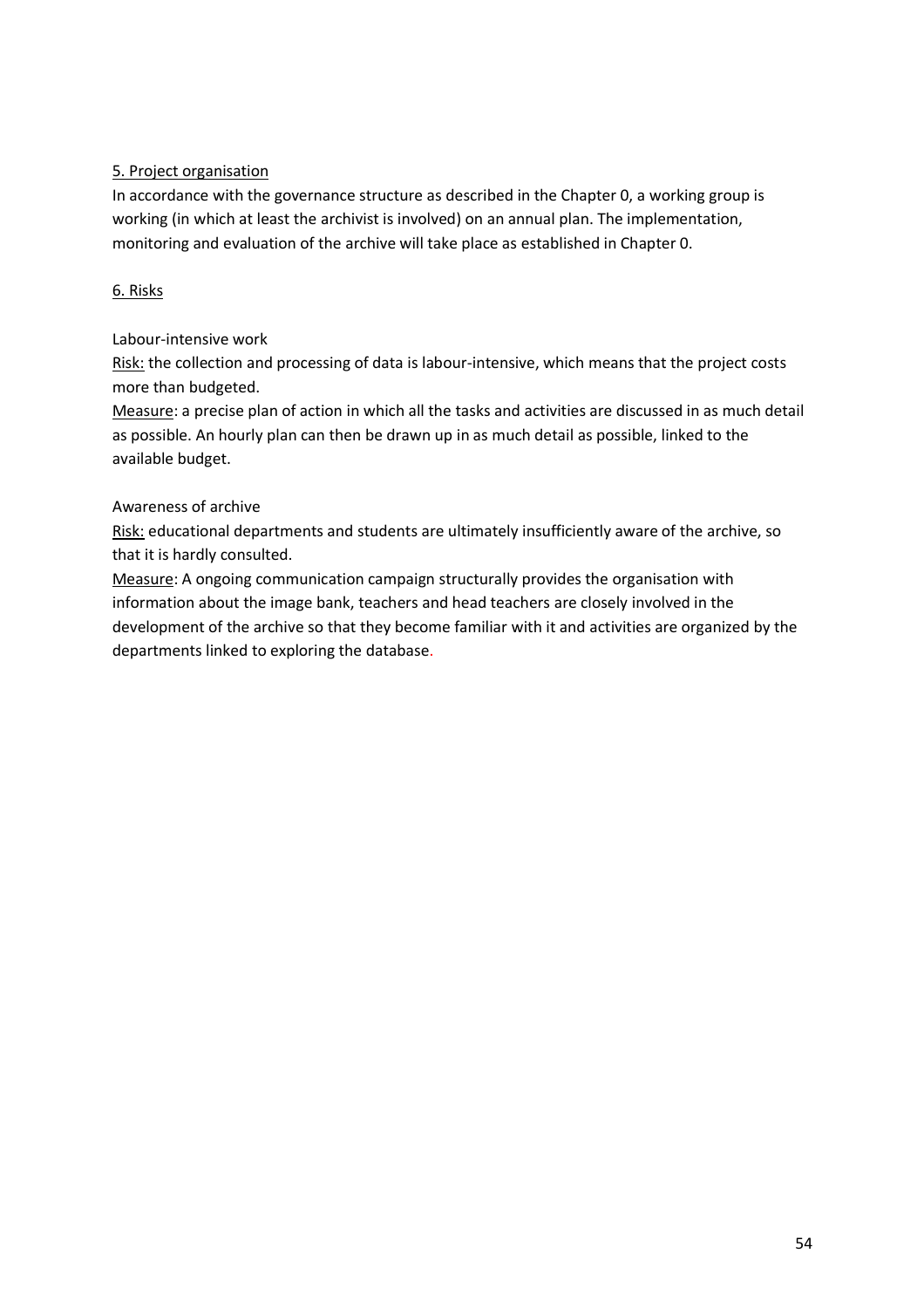#### CHAPTER 8 Goal 8: Developing of new models that support teachers in their professional development and continuing of already existing professionalisation programmes

*Alignment with sector agreement on spending objective 6 Further staff development*

#### 1.Introduction

The "Improvement of educational facilities" goal is linked to the priorities set out in the Institutional Plan 2020-2025, in the way described below.

#### Human resources priority

The objective described in the priority on personnel policy is that "we will work towards a more active, aware, progressive, sustainable and friendly personnel policy". The development of new models to support teachers in their professional development will be used against this background. The employee participation council has previously expressed a wish to work on new, tailor-made forms of professionalisation close to the content of the teaching and in direct relation to the teachers' professional practice. (Institutional Plan 2020-2025, Priority 2)

The MR has concluded that it would be desirable to review professionalisation in the wake of the review of (parts of) the human resources policy in 2020, in order to ensure that the range of professionalisation on offer follows the vision and ambitions set out therein.

#### Other priorities

It is quite conceivable that professionalisation will be related to the creation of specific other priorities from the Institutional Plan. The aim is then to be able to give substance to these priorities in daily practice within education. For example, it may be relevant for instructors to acquire new knowledge and/or skills on themes such as "diversity and inclusivity", "student support", and "ecology and sustainability".

# 2. Project results and activities

In this trajectory, we give the quality of education a boost by having more teachers follow a didactic course. Due to the increasing budget in 2021 and 2022, there will also be room to give shape to new programmes. For this reason, a working group will be set up in 2020 that can develop a proposal for the approach to be taken in developing a new programme / new programmes that respond to the professionalisation needs of our instructors.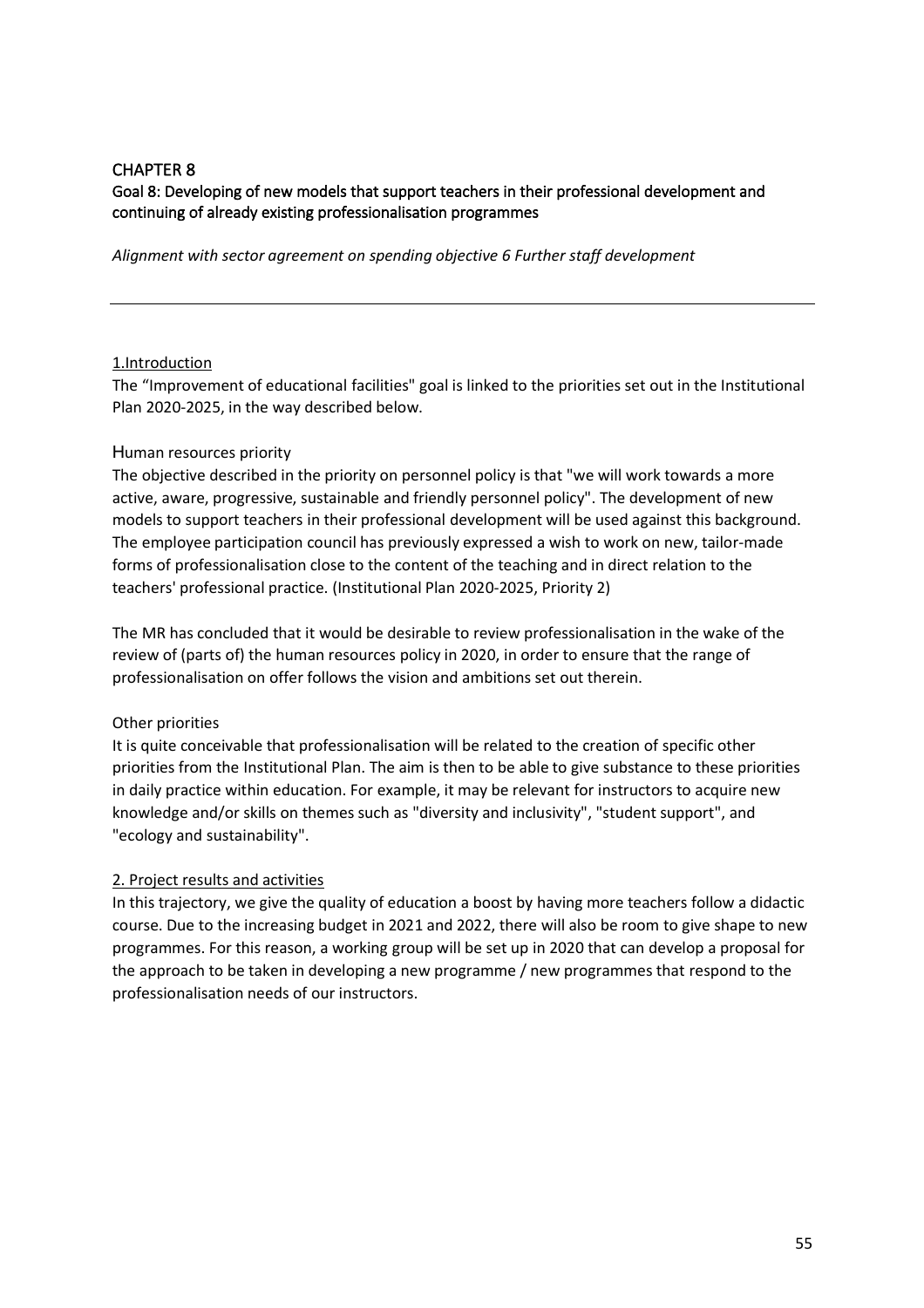#### 3. Budget series

The available budget series for the purpose under the Quality Agreements are as follows:

| Year | <b>Budget</b> |
|------|---------------|
| 2019 | 28.000        |
| 2020 | 30.000        |
| 2021 | 50.000        |
| 2022 | 50.000        |
| 2023 | 60.000        |
| 2024 | 60.000        |

#### 4. Intermediate results and types of costs per year

For the duration of the quality agreements, the interim results and the costs within this purpose consist of two parts.

The first part concerns a continuation of the pre-investments. This means that the interim results for 2019 and 2020 will consist of the implementation of activities already in place.

In January 2018 the first training course Teacher in Conversation has started. Since that moment, three groups of teachers have followed a training course (January 2018, September 2018, September 2019). This will be continued in the coming years. As a follow-up to the training course Teacher in Conversation, the course Basic Qualification Didactic Competence was started in September 2019. This is a course that runs for an entire academic year. The first group of teachers is still in this training. This training will also be continued with the start of a second group in September 2020.

In the year 2020, an action plan will be drawn up describing the activities for spending the budget increase from 2021 (+20.000) and then the next increase from 2023 (+30.000). This will result in an expansion of the professionalisation offer for teachers from 2021 onwards. This extension may initially consist of pilots, which, after evaluation, may or may not be continued as a fully-fledged programme in subsequent years.

It is conceivable that a new programme will be developed in 2021 and offered until the end of the Quality Agreements (2024). It is also possible that from 2021 up to and including 2024 a changing supply will be realised each year.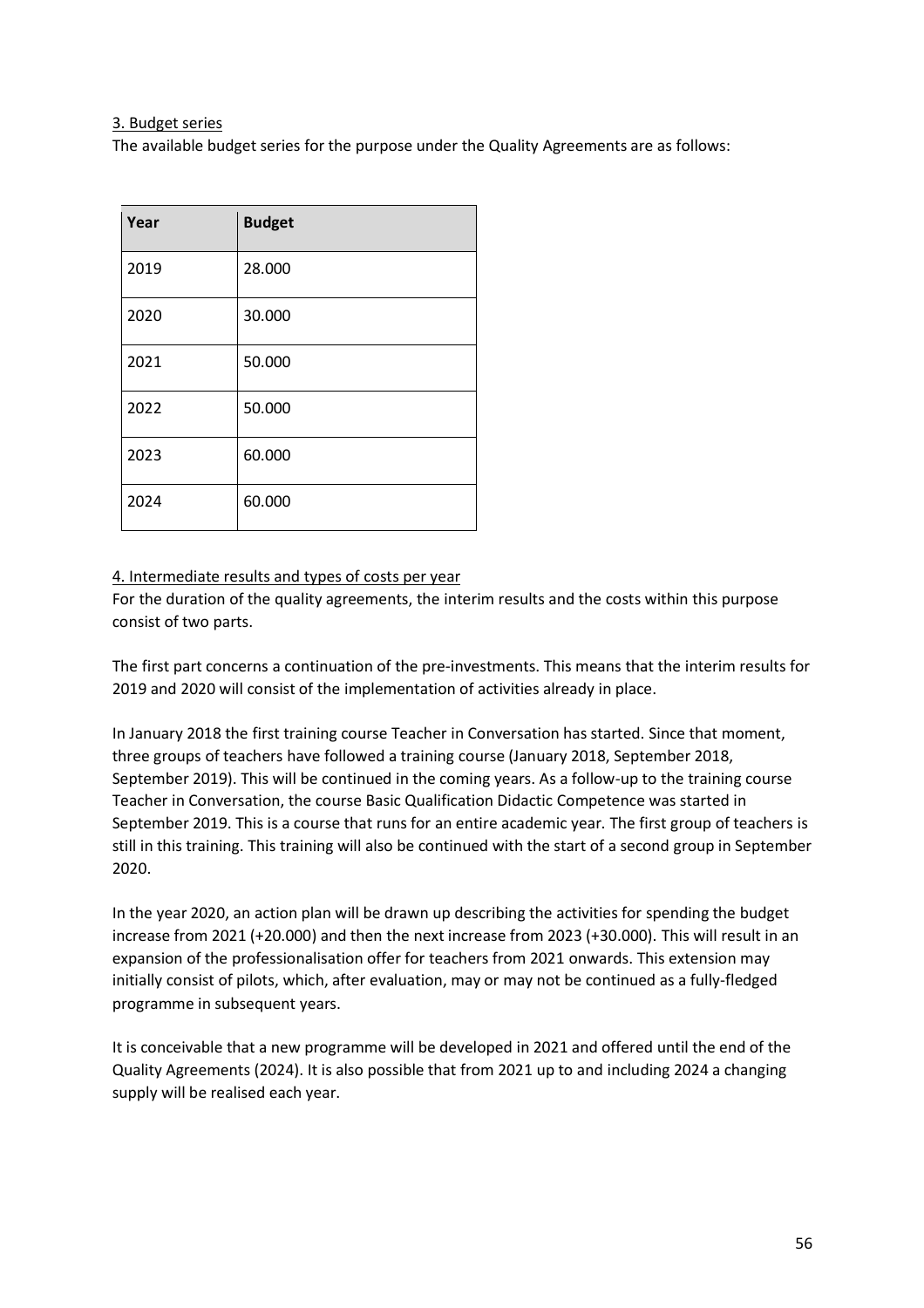| Year | <b>Intermediate results</b>                                             | <b>Types of costs</b>                                                                | <b>Budget</b> |
|------|-------------------------------------------------------------------------|--------------------------------------------------------------------------------------|---------------|
| 2019 | Didactic course Teacher in<br>Conversation                              | Purchasing training at VU<br>Personnel costs reimbursement<br>time spent by teachers | 28.000        |
|      | <b>Didactic course Basic</b><br>qualification didactic<br>competence    | Purchasing training at VU<br>Personnel costs reimbursement<br>time spent by teachers |               |
| 2020 | Didactic course Teacher in<br>Conversation                              | Purchasing training at VU<br>Personnel costs reimbursement<br>time spent by teachers | 30.000        |
|      | <b>Didactic course Basic</b><br>qualification didactic<br>competence    | Purchasing training at VU<br>Personnel costs reimbursement<br>time spent by teachers |               |
| 2021 | Didactic course Teacher in<br>Conversation                              | Purchasing training at VU<br>Personnel costs reimbursement<br>time spent by teachers |               |
|      | Didactic course Basic<br>qualification didactic<br>competence           | Purchasing training at VU<br>Personnel costs reimbursement<br>time spent by teachers |               |
|      | New activities related to<br>expansion budget aimed at,<br>for example: | Personnel and material costs<br>(20.000)                                             | 50.000        |
|      | - Didactics?                                                            |                                                                                      |               |
|      | - Diversity and inclusivity?                                            |                                                                                      |               |
|      | - Support students?                                                     |                                                                                      |               |
|      | - Ecology and sustainability?                                           |                                                                                      |               |
|      | - Development of content in<br>the field?                               |                                                                                      |               |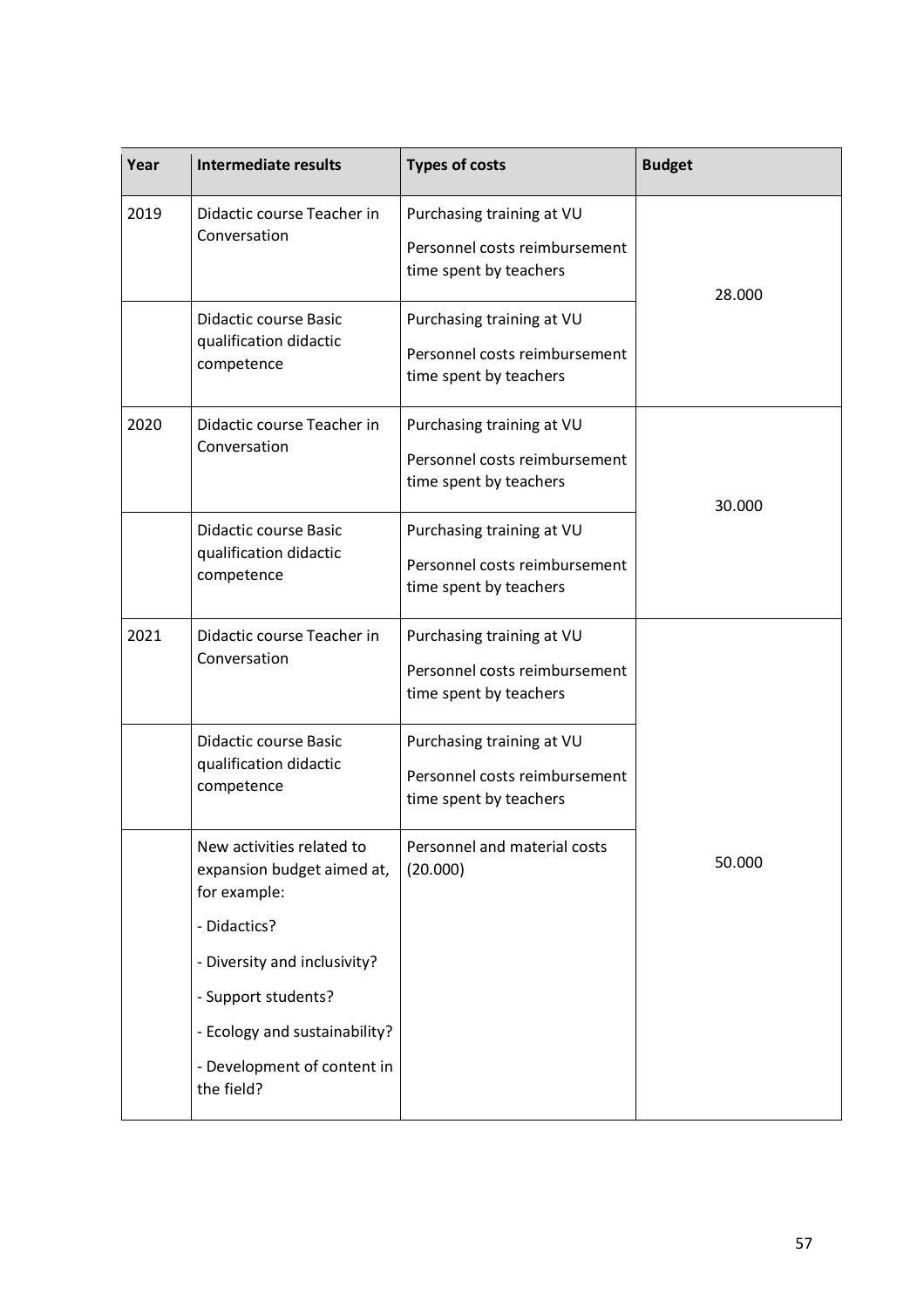| 2022 | Didactic course Teacher in<br>Conversation                              | Purchasing training at VU                               |        |
|------|-------------------------------------------------------------------------|---------------------------------------------------------|--------|
|      |                                                                         | Personnel costs reimbursement<br>time spent by teachers |        |
|      | <b>Didactic course Basic</b><br>qualification didactic                  | Purchasing training at VU                               |        |
|      | competence                                                              | Personnel costs reimbursement<br>time spent by teachers |        |
|      | New activities related to<br>expansion budget aimed at,<br>for example: | Personnel and material costs<br>(20.000)                | 50.000 |
|      | - Didactics?                                                            |                                                         |        |
|      | - Diversity and inclusivity?                                            |                                                         |        |
|      | - Support students?                                                     |                                                         |        |
|      | - Ecology and sustainability?                                           |                                                         |        |
|      | - Development of content in<br>the field?                               |                                                         |        |
| 2023 | Didactic course Teacher in                                              | Purchasing training at VU                               |        |
|      | Conversation                                                            | Personnel costs reimbursement<br>time spent by teachers |        |
|      | Didactic course Basic                                                   | Purchasing training at VU                               |        |
|      | qualification didactic<br>competence                                    | Personnel costs reimbursement<br>time spent by teachers |        |
|      | New activities related to<br>expansion budget aimed at,<br>for example: | Personnel and material costs<br>(30.000)                | 60.000 |
|      | - Didactics?                                                            |                                                         |        |
|      | - Diversity and inclusivity?                                            |                                                         |        |
|      | - Support students?                                                     |                                                         |        |
|      | - Ecology and sustainability?                                           |                                                         |        |
|      | - Development of content in<br>the field?                               |                                                         |        |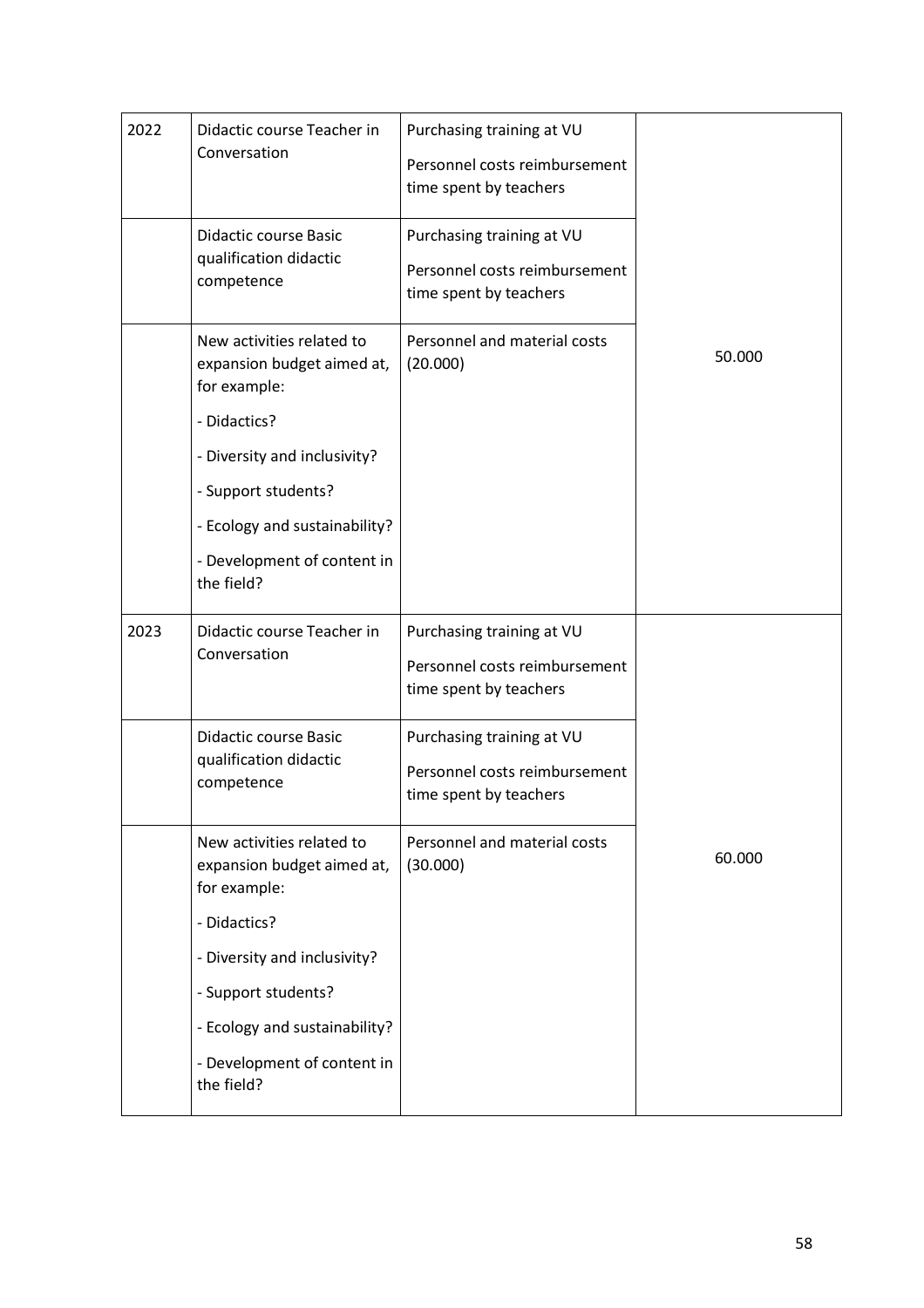| 2024 | Didactic course Teacher in<br>Conversation                                                                                                                                                                                   | Purchasing training at VU<br>Personnel costs reimbursement<br>time spent by teachers |        |
|------|------------------------------------------------------------------------------------------------------------------------------------------------------------------------------------------------------------------------------|--------------------------------------------------------------------------------------|--------|
|      | Didactic course Basic<br>qualification didactic<br>competence                                                                                                                                                                | Purchasing training at VU<br>Personnel costs reimbursement<br>time spent by teachers |        |
|      | New activities related to<br>expansion budget aimed at,<br>for example:<br>- Didactics?<br>- Diversity and inclusivity?<br>- Support students?<br>- Ecology and sustainability?<br>- Development of content in<br>the field? | Personnel and material costs<br>(30.000)                                             | 60.000 |
|      |                                                                                                                                                                                                                              |                                                                                      |        |

#### 5. Project organisation

In the first phase, as described, previously initiated activities will be continued. The programme "Teacher in conversation" has been selected as didactic training for teachers in consultation between the CvB and the education policy officers. The programme does not offer a complete predetermined curriculum, but offers the participants the opportunity to discuss situations and issues on the basis of their educational practice. As a sequel to this training, the program "Basic Qualification Didactic Competence" was introduced. This is a more long-term programme for teachers who have successfully completed the Teacher in Conversation programme. With this programme a nationally recognised BDB certification can be obtained.

Due to the increasing budget series in 2021 and 2022, there will also be room to give shape to new programmes. A working group will therefore be set up in 2020 to develop a proposal for the approach to be taken in developing a new programme/new programmes.

The first objective of the working group will be to determine the need for professionalisation among teachers and to prioritise this. This can be seen from two sides:

- which (new) questions will arise from the education sector and the organisation in which teachers can use support, and
- What specific professionalisation wishes do the teachers have themselves?

In the elaboration of a new programme, we will also look at which forms can be found that are close to the content of the education and that fit in with the professional practice of the teachers.